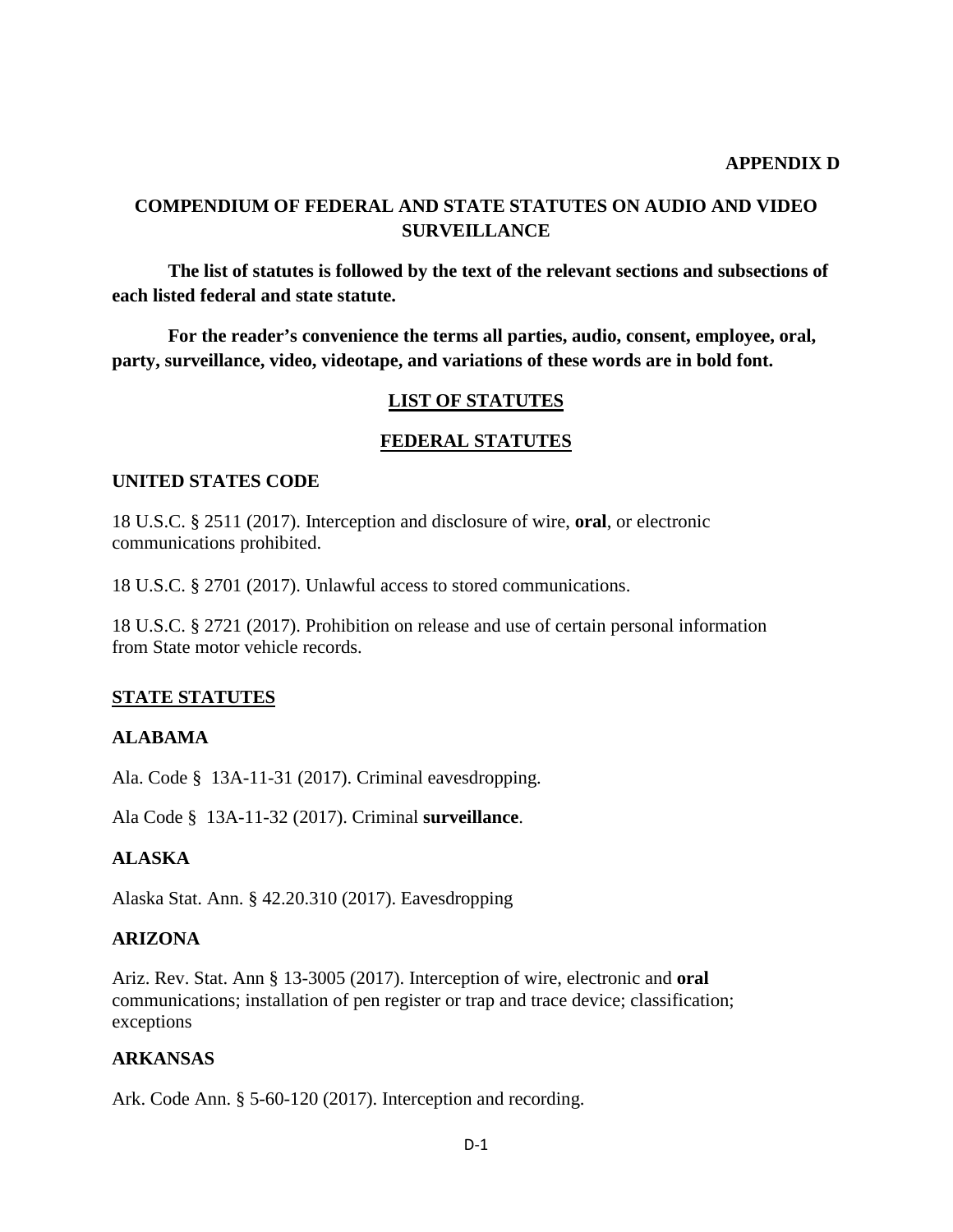## **[CALIFORNIA](#page-12-0)**

Cal. Civ. Code § 1798.14 (2017). Records limited to relevant and necessary information.

Cal. Gov't. Code § 34090.8 (2017). [Limitation upon transit agency for installing equipment for storing recorded images.]

Cal. Gov't Code § 6253.9 (2017). [Information in electronic format.]

Cal. Penal Code § 632 (2017). [Eavesdropping on confidential communication; Punishment.]

Cal. Penal Code § 647 (2017). Disorderly conduct; Punishment for violation.

Cal. Veh. Code Art. 3:5 § 40240 (2017). [Enforcement of parking violations in specified transit-only traffic lanes through the use of **video** image evidence; Installation of devices; Review of **video** image; Time limit for implementation of automated enforcement system.]

## **[COLORADO](#page-16-0)**

Colo. Rev. Stat. § 18-7-801 (2017). Criminal invasion of privacy.

Colo. Rev. Stat. § 18-9-304 (2017). Eavesdropping prohibited - penalty

Colo. Rev. Stat. § 24-72-113 (2017). Limit on retention of passive **surveillance** records – definition.

## **[CONNECTICUT](#page-17-0)**

Conn. Gen. Stat. § 31-48b (2017). Use of electronic **surveillance** devices by employers limited. Prohibition on recording negotiations between employers and **employee**s.

Conn. Gen. Stat. § 53a-187 (2017). Definitions. Applicability.

Conn. Gen. Stat. § 53a-189 (2017). Eavesdropping: Class D felony.

Conn. Gen. Stat. § 53a-189a (2017). Voyeurism: Class D or C felony.

## **[DELAWARE](#page-19-0)**

Del. Code Ann. tit. 11, ch. 24 § 2401 (2017). Wiretapping, Electronic **Surveillance** and

Interception of Communications, Subchapter I. Electronic **Surveillance** and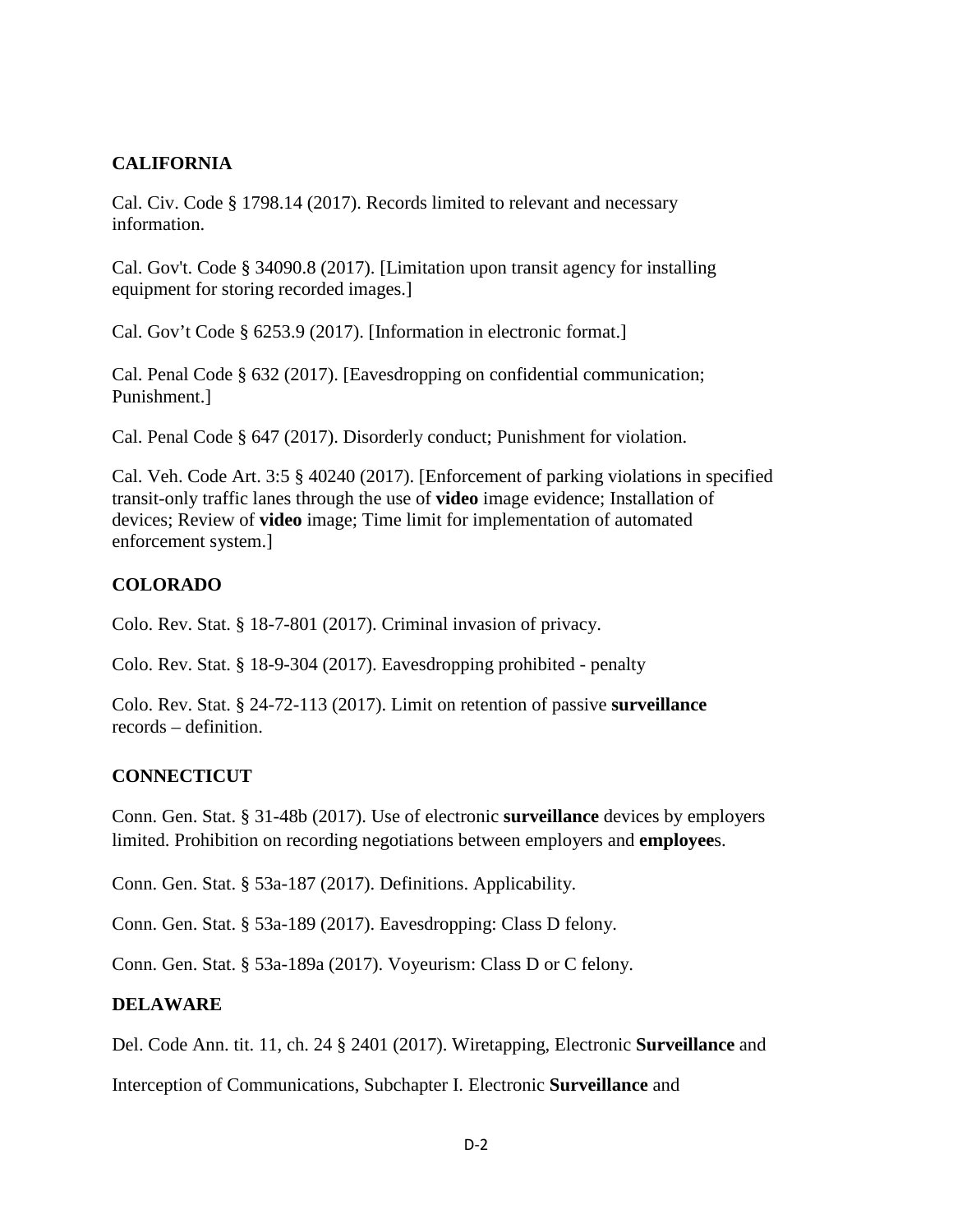Interception of Communications - Definitions.

Del. Code Ann. tit. 11, ch. 24 § 2402 (2017). Interception of communications generally; divulging contents of communications, violations of chapter.

# **[DISTRICT OF COLUMBIA](#page-22-0)**

D.C. Code § 5-133.19 (2017). Regulations for use of **video surveillance** by Metropolitan Police Department.

D.C. Code § 7-2231.10 (2017). Rules for use of **surveillance** cameras.

# **[FLORIDA](#page-22-0)**

Fla. Stat. § 810.145 (2017). **Video** voyeurism.

Fla. Stat. § 934.03 (2017). Interception and disclosure of wire, **oral**, or electronic communications prohibited.

## **[GEORGIA](#page-25-0)**

Ga. Code Ann. § 16-11-62 (2017). Eavesdropping, **surveillance**, or intercepting communication which invades privacy of another; divulging private message.

Ga. Code Ann. § 16-11-66 (2017). Interception of wire, **oral**, or electronic communication by party thereto; **consent** requirements for recording and divulging conversations to which child under 18 years is a party; parental exception.

## **[HAWAII](#page-26-0)**

Haw. Rev. Stat. § 711-1111 (2017). Violation of privacy in the second degree.

Haw. Rev. Stat. § 803-42 (2017). Interception, access, and disclosure of wire, **oral**, or electronic communications, use of pen register, trap and trace device, and mobile tracking device prohibited.

## **[IDAHO](#page-29-0)**

Idaho Code Ann. § 18-6609 (2017). Crime of **video** voyeurism.

Idaho Code Ann. § 18-6702 (2017). Interception and Disclosure of Wire, Electronic or **Oral** Communications Prohibited.

# **[ILLINIOIS](#page-30-0)**

720 ILCS 5/14-2 (2017). Elements of the offense; affirmative defense.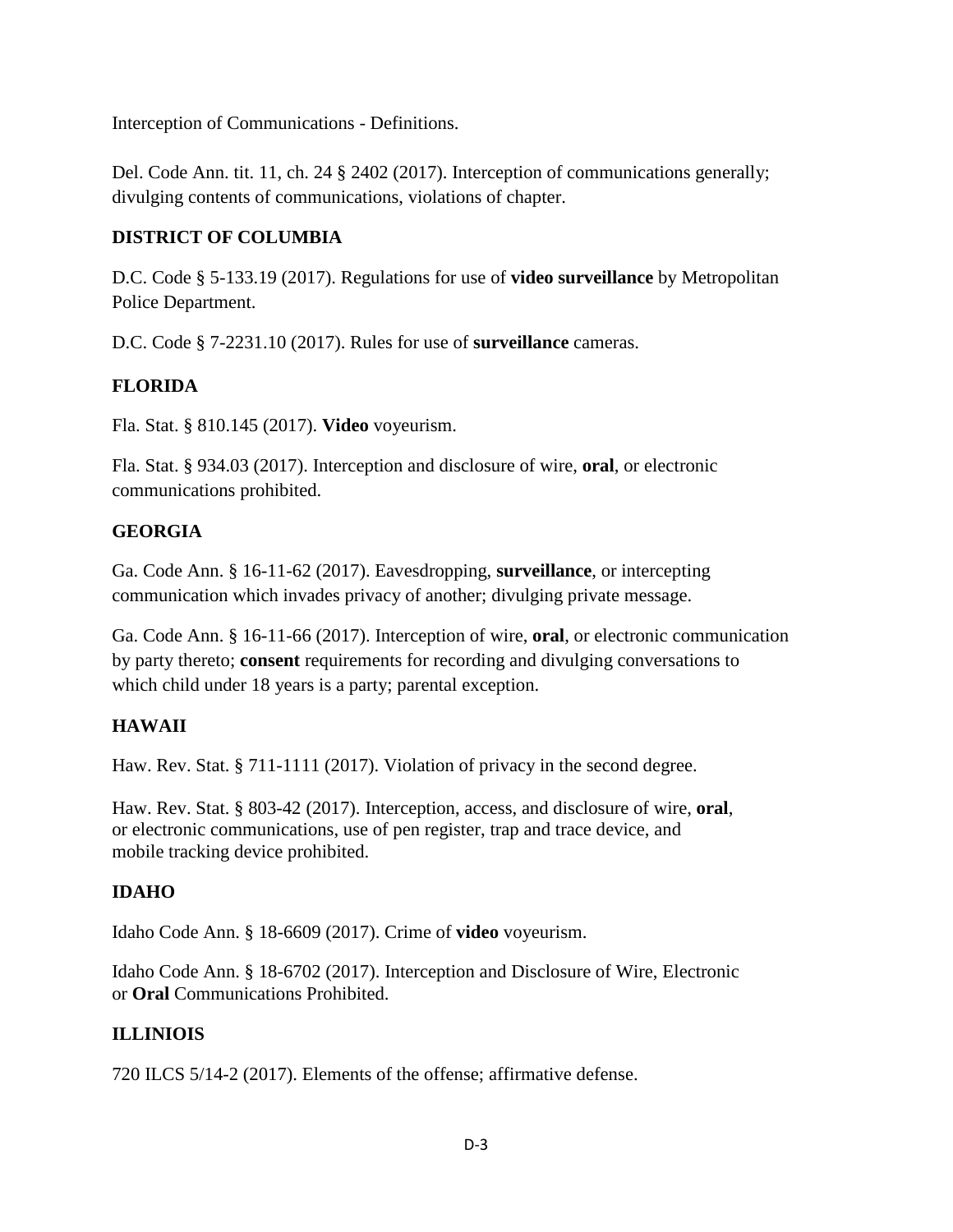720 ILCS 5/26-4 (2017). Unauthorized **video** recording and live **video** transmission.

## **[IOWA](#page-31-0)**

Iowa Code Ann. § 709.21 (2017). Invasion of privacy — nudity.

Iowa Code Ann. § 727.8 (2017). Electronic and mechanical eavesdropping.

# **[KANSAS](#page-32-0)**

Kan. Stat. Ann. § 21-6101 (2017). Breach of privacy.

# **[KENTUCKY](#page-33-0)**

KY. Rev. Stat. Ann. § 526.020 (2017). Eavesdropping.

KY. Rev. Stat. Ann. § 531.090 (2017). Voyeurism.

## **[LOUISIANA](#page-34-0)**

La. Rev. Stat. Ann. § 14:283 (2017). **Video** voyeurism; penalties.

La. Rev. Stat. Ann. § 15:1303 (2017). Interception and disclosure of wire, electronic, or **oral** communications.

## **[MAINE](#page-35-0)**

Me. Rev. Stat. Ann. Tit 15, § 710 (2017). Offenses.

Me. Rev. Stat. Ann. Tit. 17-A, § 511 (2017). Violation of privacy.

## **[MARYLAND](#page-36-0)**

Md. Code Ann, Cts. & Jud. Proc. § 10-402 (2017). Interception of communications generally; divulging contents of communications; violations of subtitle.

Md. Crim. Law § 3-903 (2017). Camera **surveillance**.

## **[MASSACHUSETTS](#page-37-0)**

Mass. Ann. Laws ch. 272, § 99 (2017). Eavesdropping, Wire Tapping, and Other Interception of Communications.

Mass. Ann. Laws ch. 272, § 105 (2017). Electronic Recording or Surveillance of Nude or Partially Nude Person.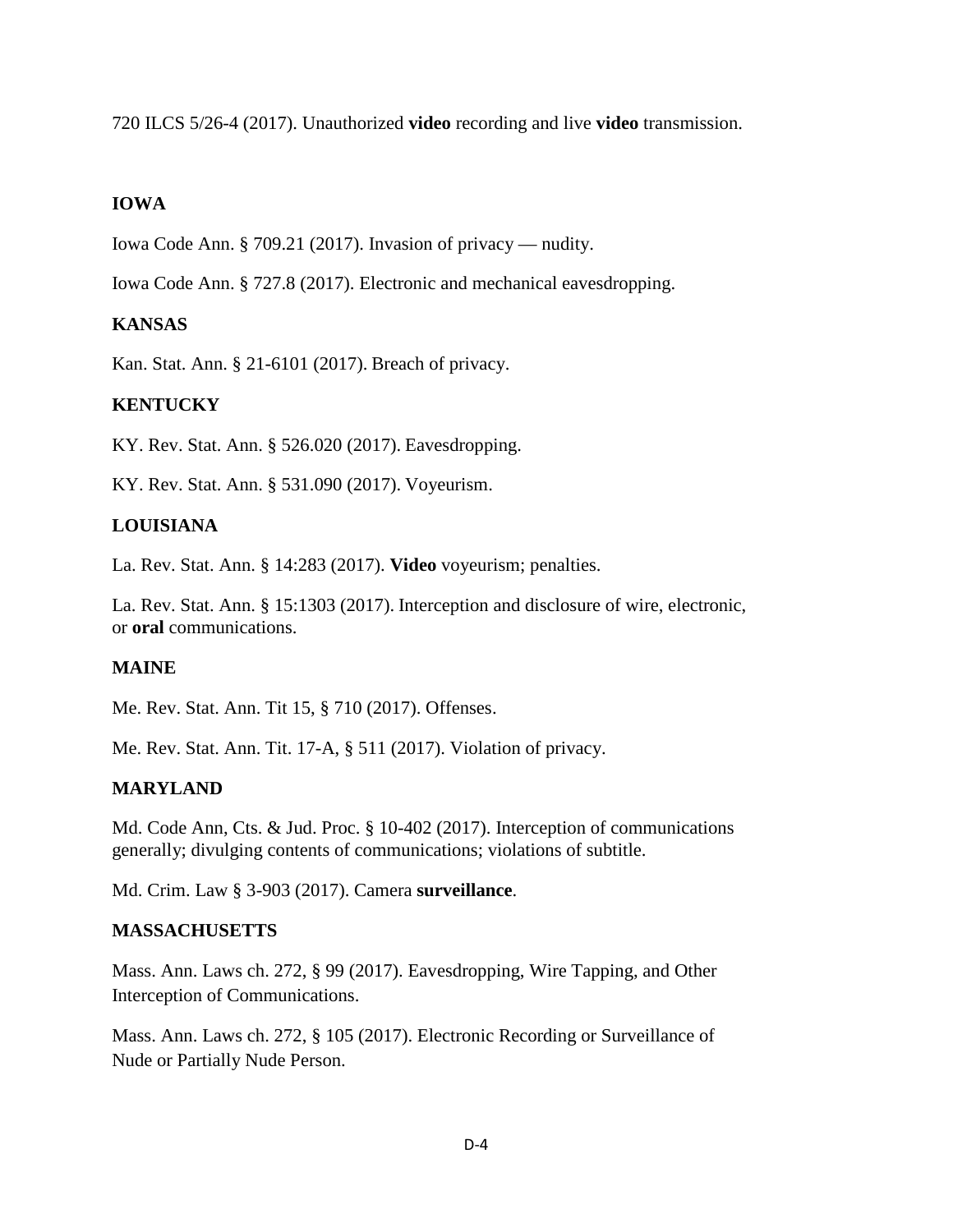## **[MICHIGAN](#page-41-0)**

Mich. Comp. Laws § 750.539c (2017). Eavesdropping upon private conversation.

Mich. Comp. Laws § 750.539d (2017). Installation, placement, or use of device

for observing, recording, transmitting, photographing or eavesdropping in private place.

### **[MINNESOTA](#page-42-0)**

Minn. Stat. § 609.746 (2017). Interference with Privacy. Subdivision 1. Surreptitious intrusion; observation device.

Minn. Stat. § 626A.02 (2017). Interception and Disclosure of Wire, Electronic, or **Oral** Communications Prohibited.

### **[MISSISSIPPI](#page-43-0)**

Miss. Code Ann. § 41-29-529 (2017). Civil action for violation of this article.

Miss. Code Ann. § 41-29-531 (2017). Exceptions to civil liability for violation of this article.

Miss. Code Ann. § 97-29-63 (2017). Photographing or filming another without permission where there is expectation of privacy; when victim is adult; when victim is child under sixteen.

## **[MISSOURI](#page-44-0)**

Mo. Rev. Stat. § 542.402 (Effective Jan. 1, 2017). Penalty for illegal wiretapping, permitted activities.

Mo. Rev. Stat. § 565.252.1 (Effective January 1, 2017). Invasion of privacy, first degree, penalty.

## **[MONTANA](#page-45-0)**

Mont. Code Ann. § 45-5-223 (2017). Surreptitious visual observation or recordation place of residence — public place — exceptions.

Mont. Code Ann. § 45-8-213 (2017). Privacy in communications.

## **[NEBRASKA](#page-46-0)**

Neb. Rev. Stat. § 28-311.08 (2017). Unlawful intrusion; photograph, film, record, or live broadcast of intimate area; penalty; court; duties; registration under Sex Offender Registration Act; statute of limitations.

Neb. Rev. Stat. § 86-290 (2017). Unlawful acts; penalty.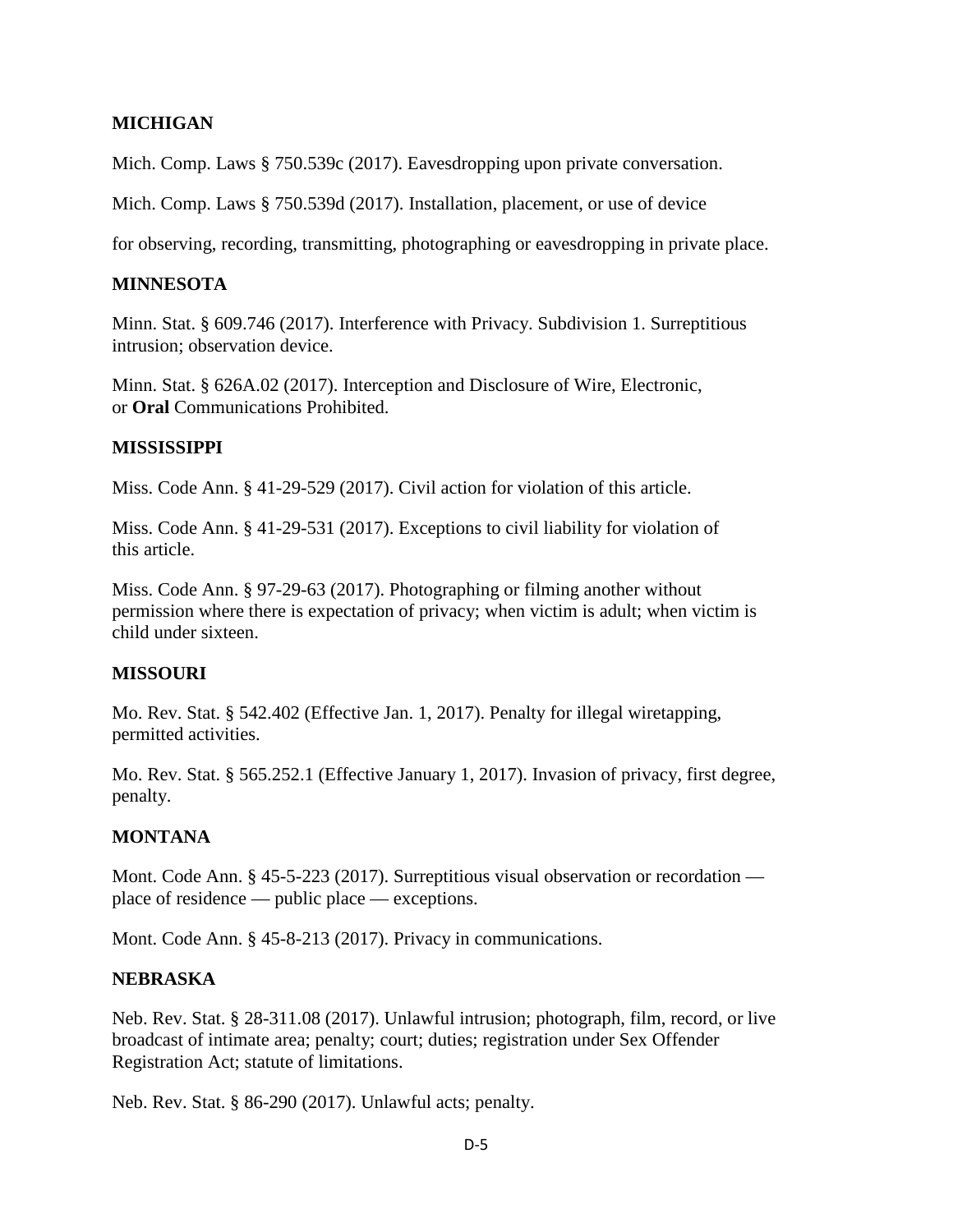### **[NEVADA](#page-48-0)**

Nev. Rev. Stat. § 200.604 (2017). Capturing image of private area of another person; distributing, disclosing, displaying, transmitting or publishing image of private area of another person; penalties; exceptions; confidentiality of image.

Nev. Rev. Stat. § 200.650 (2017). Unauthorized, surreptitious intrusion of privacy by listening device prohibited.

### **[NEW HAMPSHIRE](#page-49-0)**

N.H. Rev. Stat. Ann. § 236:130 (2017). Highway **Surveillance** Prohibited.

N.H. Rev. Stat. § 570-A:2 (Effective January 1, 2017). Interception and Disclosure of Telecommunication or **Oral** Communications Prohibited.

N.H. Rev. Stat. § 644:9 (2017). Violation of Privacy.

### **[NEW JERSEY](#page-50-0)**

N.J. Stat. § 2A:156A-3 (2017). Interception, disclosure, use of wire, electronic, **oral** communication; violation.

N.J. Stat. Ann. § 2A:156A-4 (2017). Lawful interception activities; exceptions.

N.J. Stat. Ann. § 2C:14-9 (2017). Invasion of privacy, degree of crime; defenses,

privileges.

## **[NEW MEXICO](#page-52-0)**

N.M. Stat. Ann. § 30-9-20 (2017). Voyeurism prohibited; penalties.

N.M. Stat. Ann. § 30-12-1 (2017). Interference with communications; exception.

## **[NEW YORK](#page-53-0)**

N.Y. Labor Law § 203-c (2017). Employee privacy protection.

N.Y. Penal Law § 250.05 (2017). Eavesdropping.

N.Y. Penal Law § 250.45 (2017). Unlawful **surveillance** in the second degree.

N.Y. Penal Law § 250.65 (2017). Additional provisions.

## **[NORTH CAROLINA](#page-55-0)**

N.C. Gen. Stat. Ann. § 14-202 (2017). Secretly peeping into room occupied by another person.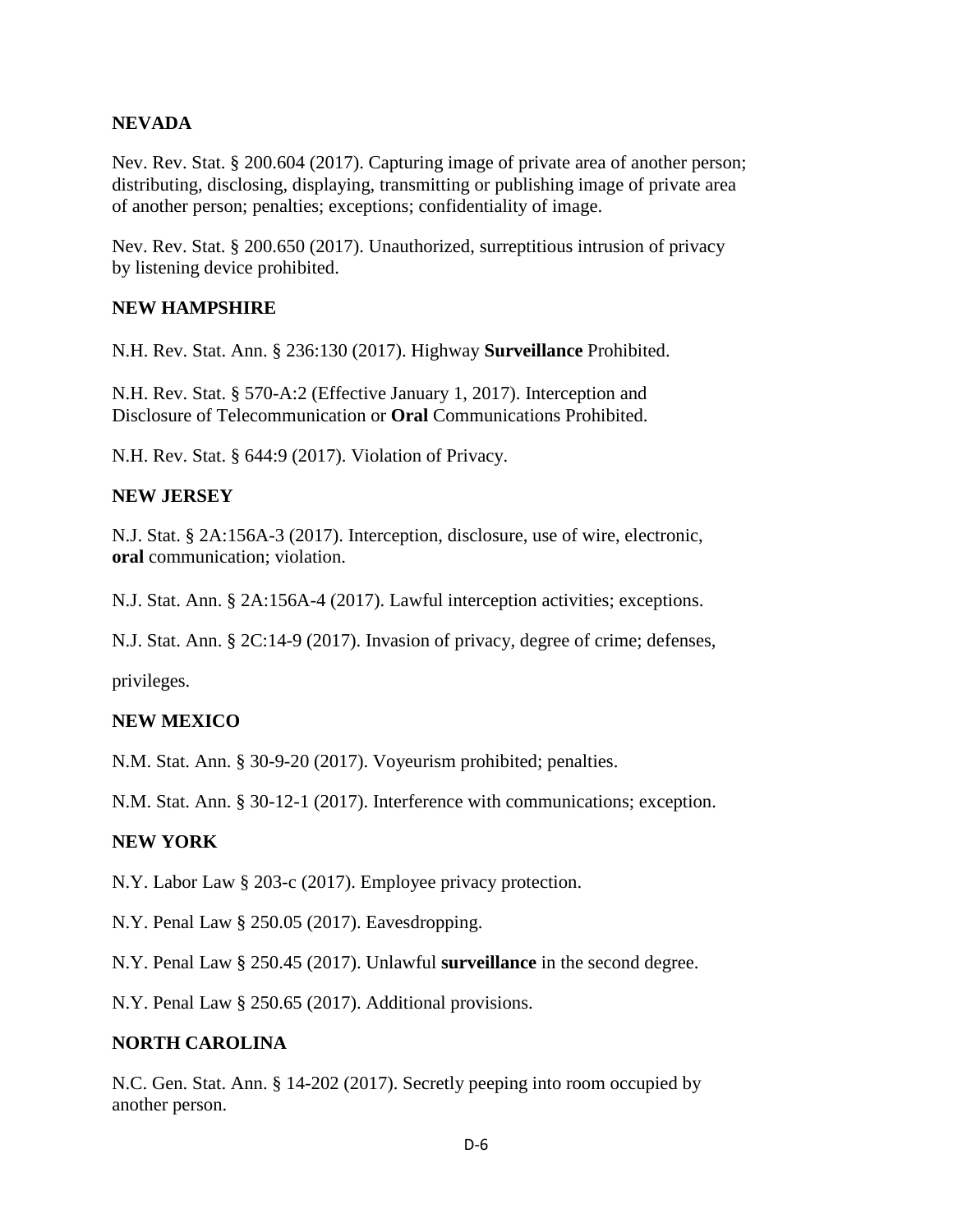N.C. Gen. Stat. Ann. § 15A-287 (2017). Interception and disclosure of wire, **oral**, or electronic communications prohibited.

#### **[NORTH DAKOTA](#page-57-0)**

N.D. Cent. Code § 12.1-15-02 (2017). Interception of wire or **oral** communications — Eavesdropping.

N.D. Cent. Code § 12.1-20-12.2 (2017). Surreptitious intrusion.

## **[OHIO](#page-58-0)**

Ohio Rev. Code Ann. § 2907.08 (2017). Voyeurism.

### **[OKLAHOMA](#page-59-0)**

Okla. Stat. Ann. tit. 13, § 176.4 (2017).

#### **[OREGON](#page-59-0)**

Or. Rev. Stat. Ann. § 163.700 (2017). Invasion of personal privacy.

Or. Rev. Stat. Ann. § 165.540 (2017). Obtaining contents of communications.

#### **[PENNSYLVANIA](#page-61-0)**

18 Pa. Cons. Stat. § 5703 (2017). Interception, disclosure or use of wire, electronic or **oral** communications.

18 Pa. Cons. Stat. Ann. § 5704 (2017). Exceptions to prohibition of interception and disclosure of communications.

18 Pa. Cons. Stat. Ann. § 7507.1 (2017). Invasion of privacy.

#### **[RHODE ISLAND](#page-62-0)**

R.I. Gen. Laws § 11-35-21 (2017). Unauthorized interception, disclosure or use of wire, electronic, or **oral** communication.

R.I. Gen. Laws § 11-64-2 (2017). **Video** voyeurism.

R.I. Gen. Laws § 28-6.12-1 (2017). **Employee** privacy protection.

## **[SOUTH CAROLINA](#page-64-0)**

S.C. Code Ann. § 16-17-470 (2017). Eavesdropping, peeping, voyeurism.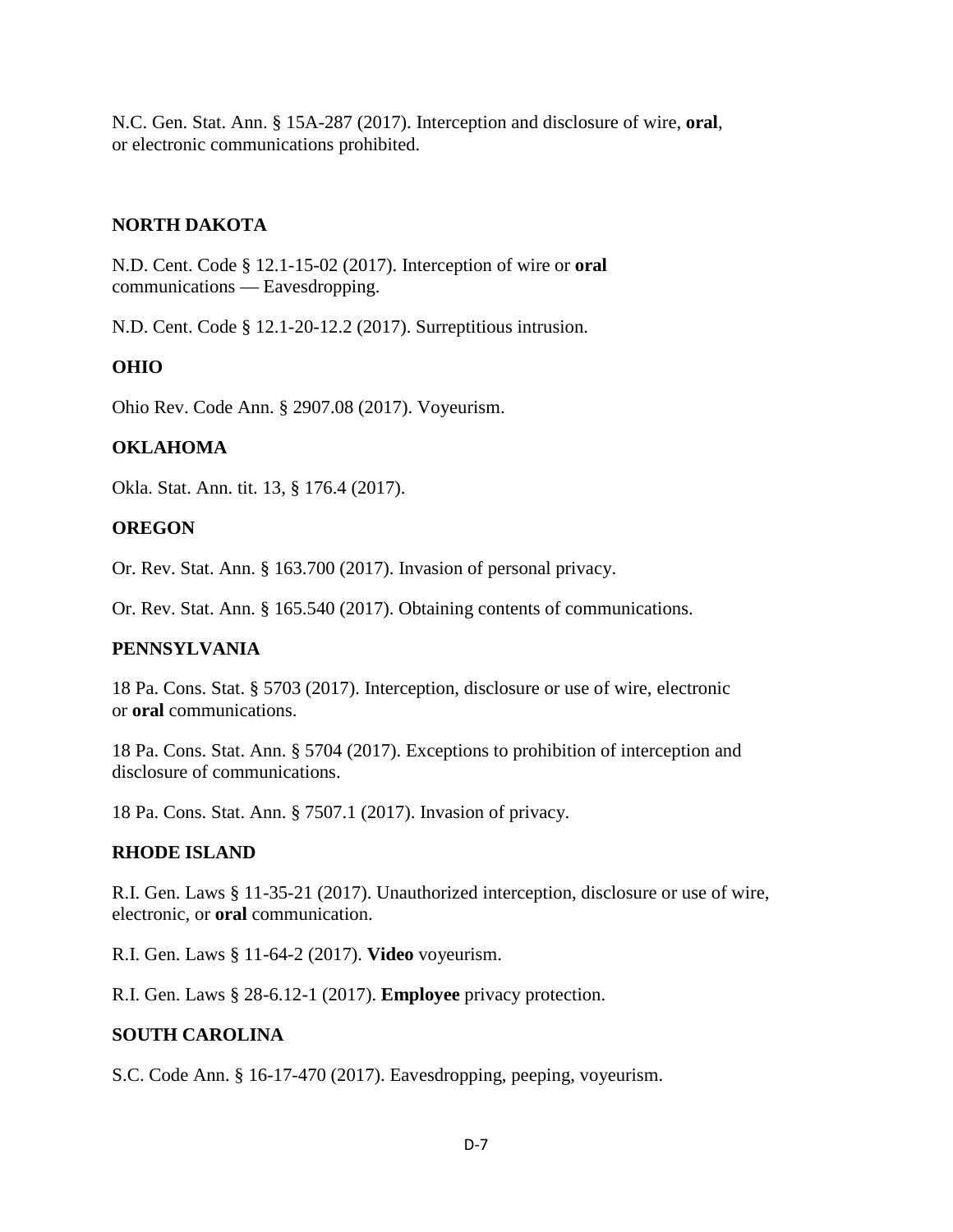#### **[TENNESSEE](#page-65-0)**

Tenn. Code Ann. § 39-13-601 (2017). Wiretapping and electronic **surveillance** – Prohibited acts -- Exceptions.

Tenn. Code Ann. § 39-13-605 (2017). Unlawful photographing in violation of privacy.

### **[TEXAS](#page-66-0)**

Tex. Penal Code Ann. § 16.02 (2017). Unlawful Interception, Use, or Disclosure of Wire, **Oral**, or Electronic Communications.

Tex. Penal Code Ann. § 21.15 (2017). Invasive Visual Recording.

## **[UTAH](#page-69-0)**

Utah Code Ann. § 76-9-402 (2017). Privacy violation.

Utah Code Ann. § 77-23a-3 (2017). Definitions.

Utah Code Ann. § 77-23a-4 (2017). Offenses — Criminal and civil — Lawful interception.

### **[VERMONT](#page-71-0)**

Vt. Stat. Ann. tit. 13, § 2605 (2017). Voyeurism.

## **[VIRGINIA](#page-72-0)**

Va. Code Ann. § 18.2-386.1 (2017). Unlawful creation of image of another; penalty.

Va. Code Ann. § 19.2-62 (2017). Interception, disclosure, etc., of wire, electronic or **oral** communications unlawful; penalties; exceptions.

#### **[WASHINGTON](#page-73-0)**

Wash. Rev. Code Ann. § 9.73.030 (2017). Intercepting, recording, or divulging private communication — **Consent** required — Exceptions.

Wash. Rev. Code Ann. § 9A.44.115 (2017). Voyeurism.

#### **[WEST VIRGINIA](#page-75-0)**

W. Va. Code § 21-3-20(a) (2017). § 21-3-20. Use of **video** and other electronic **surveillance** devices by employers prohibited.

W. Va. Code § 61-8-28 (2017). Criminal invasion of privacy; penalties.

W. Va. Code § 62-1D-3 (2017). Interception of communications generally.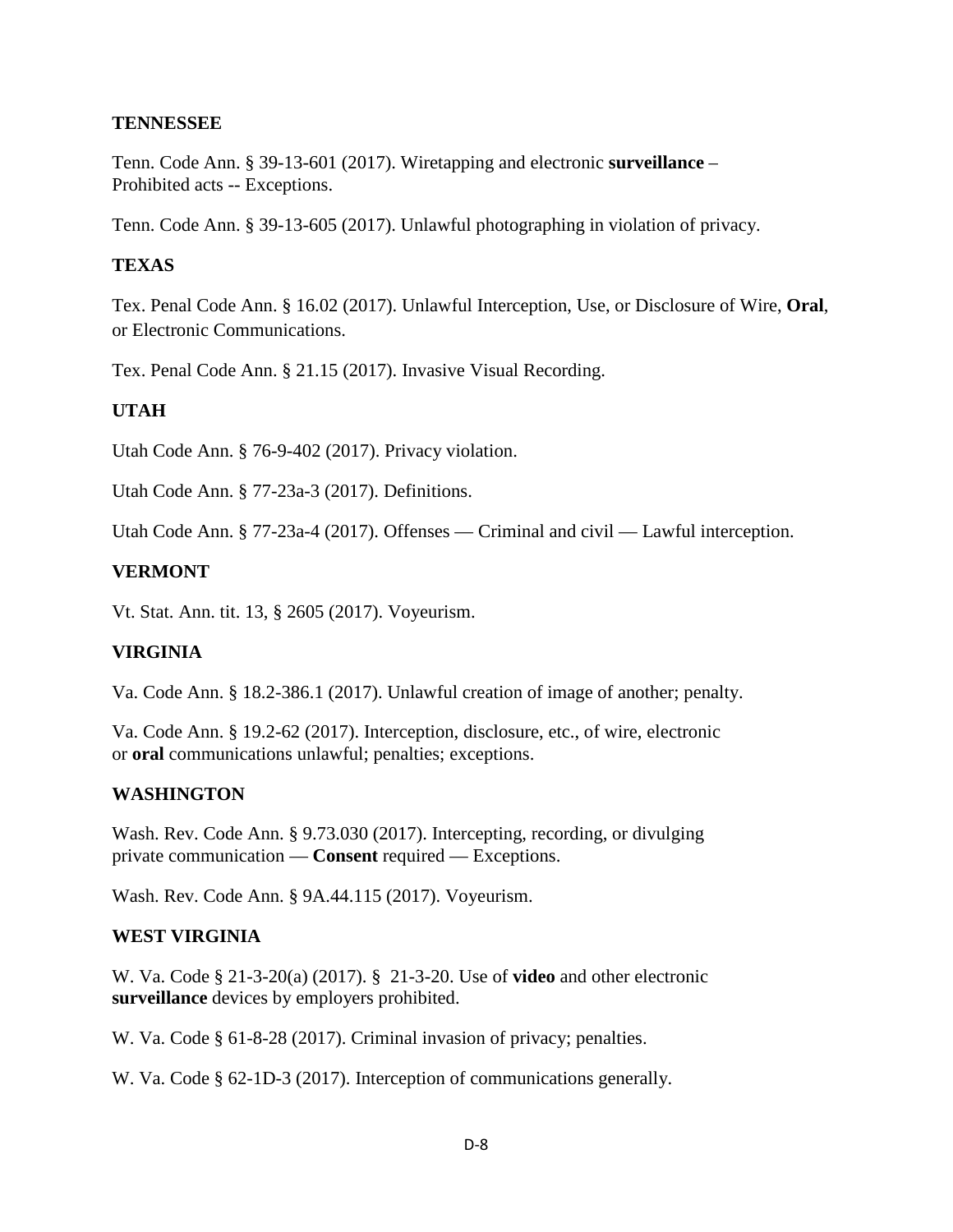#### **[WISCONSIN](#page-77-0)**

Wis. Stat. Ann. § 942.08 (2017). Invasion of privacy.

Wis. Stat. Ann. § 968.31 (2017). Interception and disclosure of wire, electronic or oral communications prohibited.

#### **[WYOMING](#page-78-0)**

Wyo. Stat. Ann. § 6-4-304 (2017). Voyeurism; penalties.

Wyo. Stat Ann. § 7-3-702 (2017). Prohibition against interception or disclosure of wire, **oral** or electronic communications; exceptions; penalties.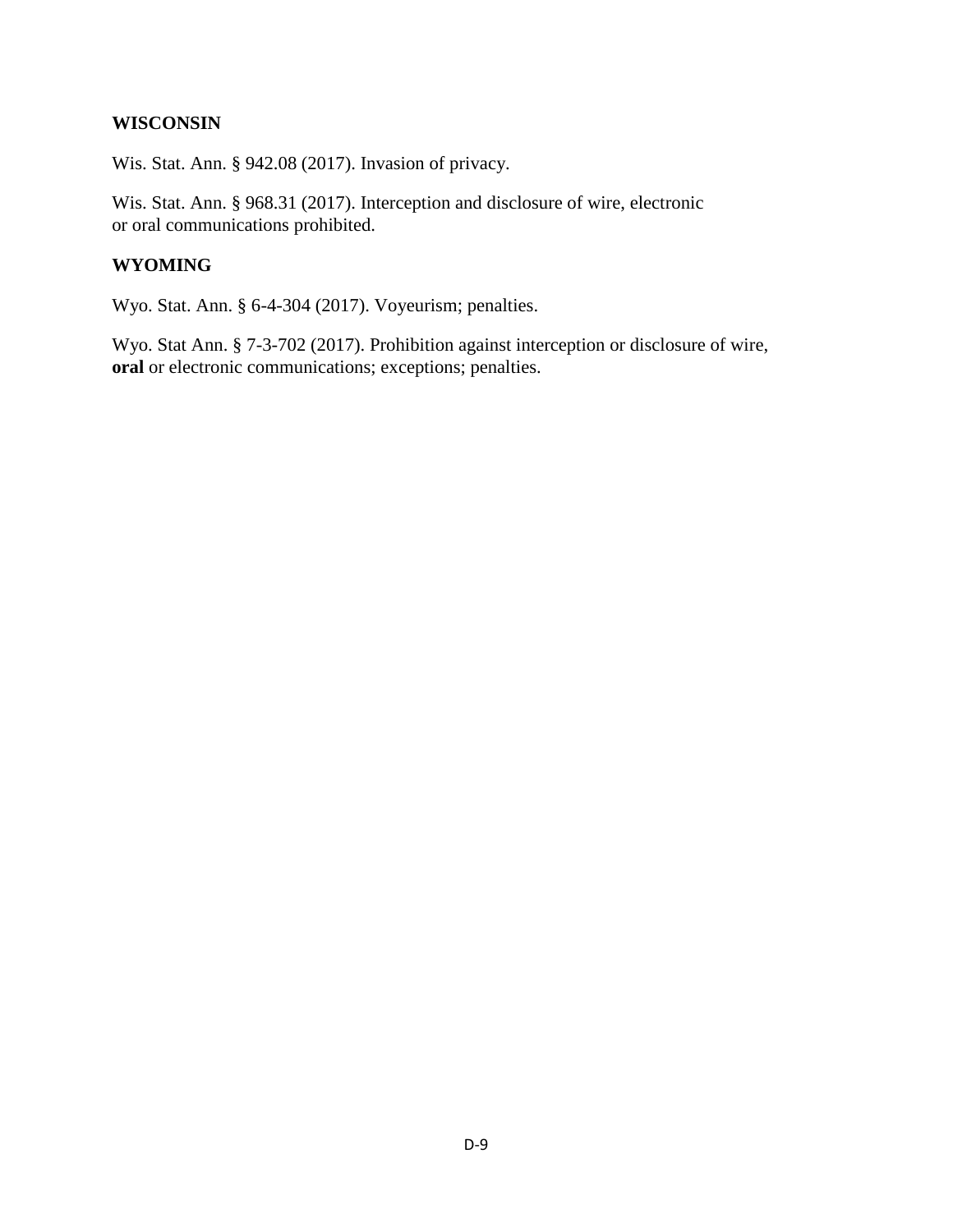# **TEXT OF STATUTES**

## **FEDERAL STATUTES**

#### **UNITED STATES CODE**

#### **18 U.S.C. § 2511 (2017). Interception and disclosure of wire, oral, or electronic communications prohibited.**

(1) Except as otherwise specifically provided in this chapter [18 USCS §§ 2510 et seq.] any person who--

(a) intentionally intercepts, endeavors to intercept, or procures any other person to intercept or endeavor to intercept, any wire, **oral**, or electronic communication;

(b) intentionally uses, endeavors to use, or procures any other person to use or endeavor to use any electronic, mechanical, or other device to intercept any **oral** communication when--

(i) such device is affixed to, or otherwise transmits a signal through, a wire, cable, or other like connection used in wire communication; or

(ii) such device transmits communications by radio, or interferes with the transmission of such communication; or

(iii) such person knows, or has reason to know, that such device or any component thereof has been sent through the mail or transported in interstate or foreign commerce; or

(iv) such use or endeavor to use (A) takes place on the premises of any business or other commercial establishment the operations of which affect interstate or foreign commerce; or (B) obtains or is for the purpose of obtaining information relating to the operations of any business or other commercial establishment the operations of which affect interstate or foreign commerce; or (v) such person acts in the District of Columbia, the Commonwealth of Puerto Rico, or any territory or possession of the United States;

(c) intentionally discloses, or endeavors to disclose, to any other person the contents of any wire, **oral**, or electronic communication, knowing or having reason to know that the information was obtained through the interception of a wire, **oral**, or electronic communication in violation of this subsection;

(d) intentionally uses, or endeavors to use, the contents of any wire, **oral**, or electronic communication, knowing or having reason to know that the information was obtained through the interception of a wire, **oral**, or electronic communication in violation of this subsection; or (e) (i) intentionally discloses, or endeavors to disclose, to any other person the contents of any wire, **oral**, or electronic communication, intercepted by means authorized by sections 2511(2)(a)(ii), 2511(2)(b)-(c), 2511(2)(e), 2516, and 2518 of this chapter [18 USCS §§ 2511(2)(a)(ii), 2511(2)(b)-(c), 2511(2)(e), 2516, and 2518], (ii) knowing or having reason to know that the information was obtained through the interception of such a communication in connection with a criminal investigation, (iii) having obtained or received the information in connection with a criminal investigation, and (iv) with intent to improperly obstruct, impede, or interfere with a duly authorized criminal investigation, shall be punished as provided in subsection (4) or shall be subject to suit as provided in subsection (5).

(2)

…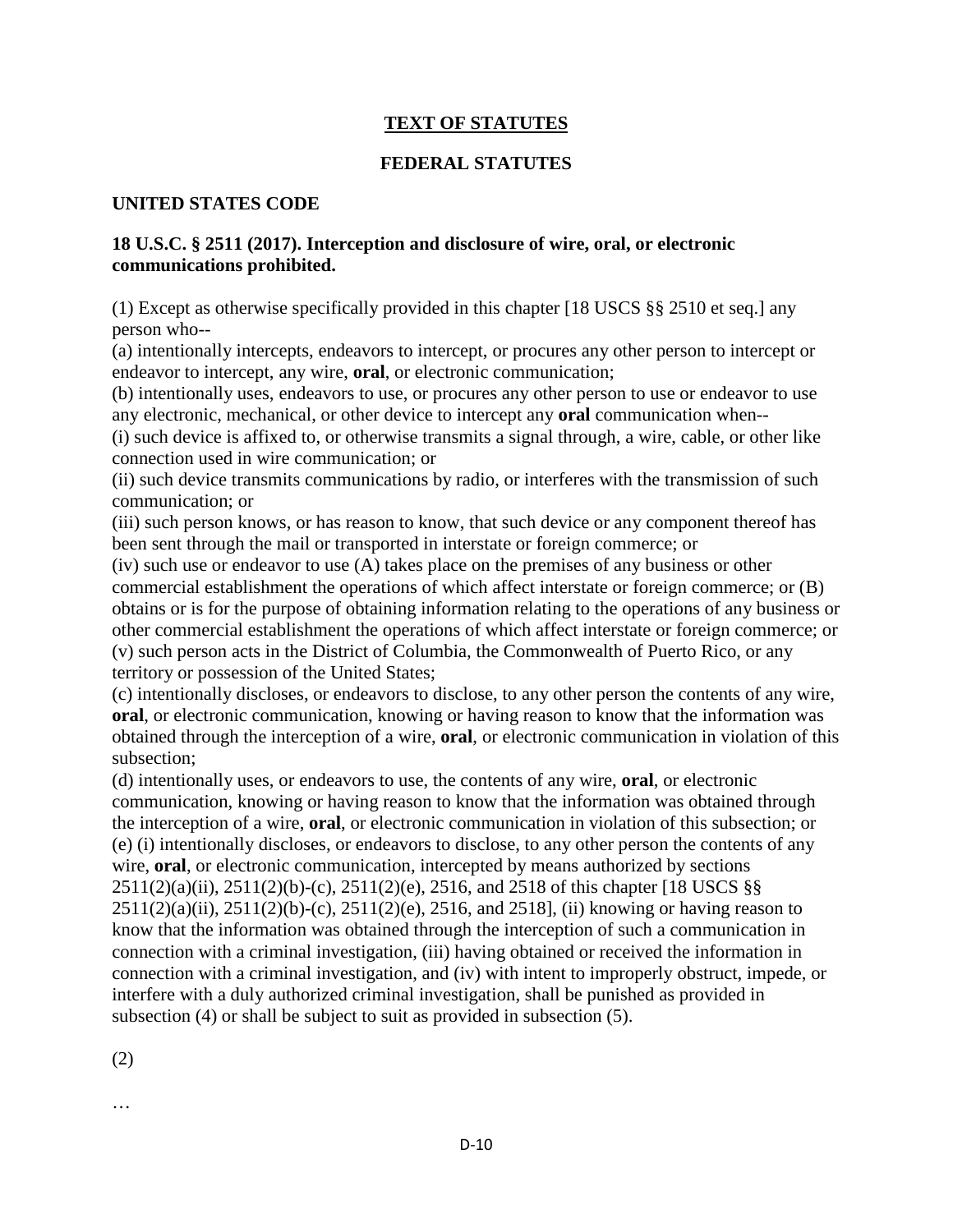(c) It shall not be unlawful under this chapter [18 USCS §§ 2510 - 2522] for a person acting under color of law to intercept a wire, **oral**, or electronic communication, where such person is a party to the communication or one of the parties to the communication has given prior **consent** to such interception.

(d) It shall not be unlawful under this chapter [18 USCS §§ 2510 - 2522] for a person not acting under color of law to intercept a wire, **oral**, or electronic communication where such person is a party to the communication or where one of the parties to the communication has given prior **consent** to such interception unless such communication is intercepted for the purpose of committing any criminal or tortious act in violation of the Constitution or laws of the United States or of any State.

…

# **18 U.S.C. § 2701 (2017). Unlawful access to stored communications.**

(a) Offense. Except as provided in subsection (c) of this section whoever--

(1) intentionally accesses without authorization a facility through which an electronic communication service is provided; or

(2) intentionally exceeds an authorization to access that facility; and thereby obtains, alters, or prevents authorized access to a wire or electronic communication while it is in electronic storage in such system shall be punished as provided in subsection (b) of this section.

…

# **18 U.S.C. § 2721 (2017). Prohibition on release and use of certain personal information from State motor vehicle records.**

(a) In general. A State department of motor vehicles, and any officer, **employee**, or contractor thereof, shall not knowingly disclose or otherwise make available to any person or entity:

(1) personal information, as defined in 18 U.S.C. 2725(3), about any individual obtained by the department in connection with a motor vehicle record, except as provided in subsection (b) of this section; or

(2) highly restricted personal information, as defined in 18 U.S.C. 2725(4), about any individual obtained by the department in connection with a motor vehicle record, without the express **consent** of the person to whom such information applies, except uses permitted in subsections  $(b)(1)$ ,  $(b)(4)$ ,  $(b)(6)$ , and  $(b)(9)$ : Provided, That subsection  $(a)(2)$  shall not in any way affect the use of organ donation information on an individual's driver's license or affect the administration of organ donation initiatives in the States.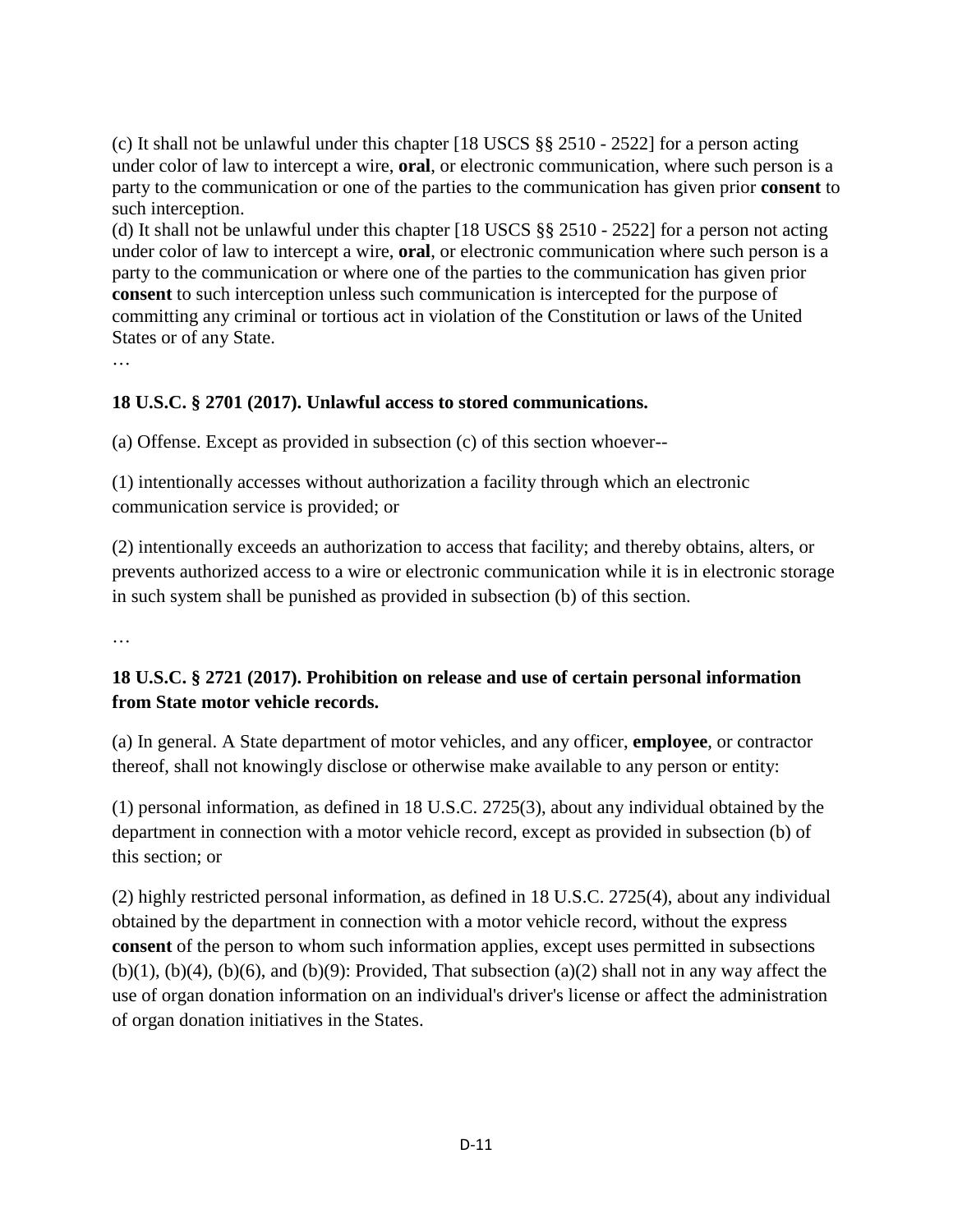# **STATE STATUTES**

# <span id="page-11-0"></span>**ALABAMA**

## **Ala. Code § 13A-11-31 (2017). Criminal eavesdropping.**

(a) A person commits the crime of criminal eavesdropping if he intentionally uses any device to eavesdrop, whether or not he is present at the time.

(b) Criminal eavesdropping is a Class A misdemeanor.

## **Ala Code § 13A-11-32 (2017). Criminal surveillance.**

(a) A person commits the crime of criminal **surveillance** if he intentionally engages in **surveillance** while trespassing in a private place.

(b) Criminal **surveillance** is a Class B misdemeanor.

# **ALASKA**

## **Alaska Stat. Ann. § 42.20.310 (2017). Eavesdropping**

(a) A person may not

(1) use an eavesdropping device to hear or record all or any part of an **oral** conversation without the **consent** of a party to the conversation;

(2) use or divulge any information which the person knows or reasonably should know was obtained through the illegal use of an eavesdropping device for personal benefit or another's benefit;

(3) publish the existence, contents, substance, purport, effect, or meaning of any conversation the person has heard through the illegal use of an eavesdropping device;

(4) divulge, or publish the existence, contents, substance, purport, effect, or meaning of any conversation the person has become acquainted with after the person knows or reasonably should know that the conversation and the information contained in the conversation was obtained through the illegal use of an eavesdropping device.

(b) In this section "eavesdropping device" means any device capable of being used to hear or record **oral** conversation whether the conversation is conducted in person, by telephone, or by any other means; provided that this definition does not include devices used for the restoration of the deaf or hard-of-hearing to normal or partial hearing.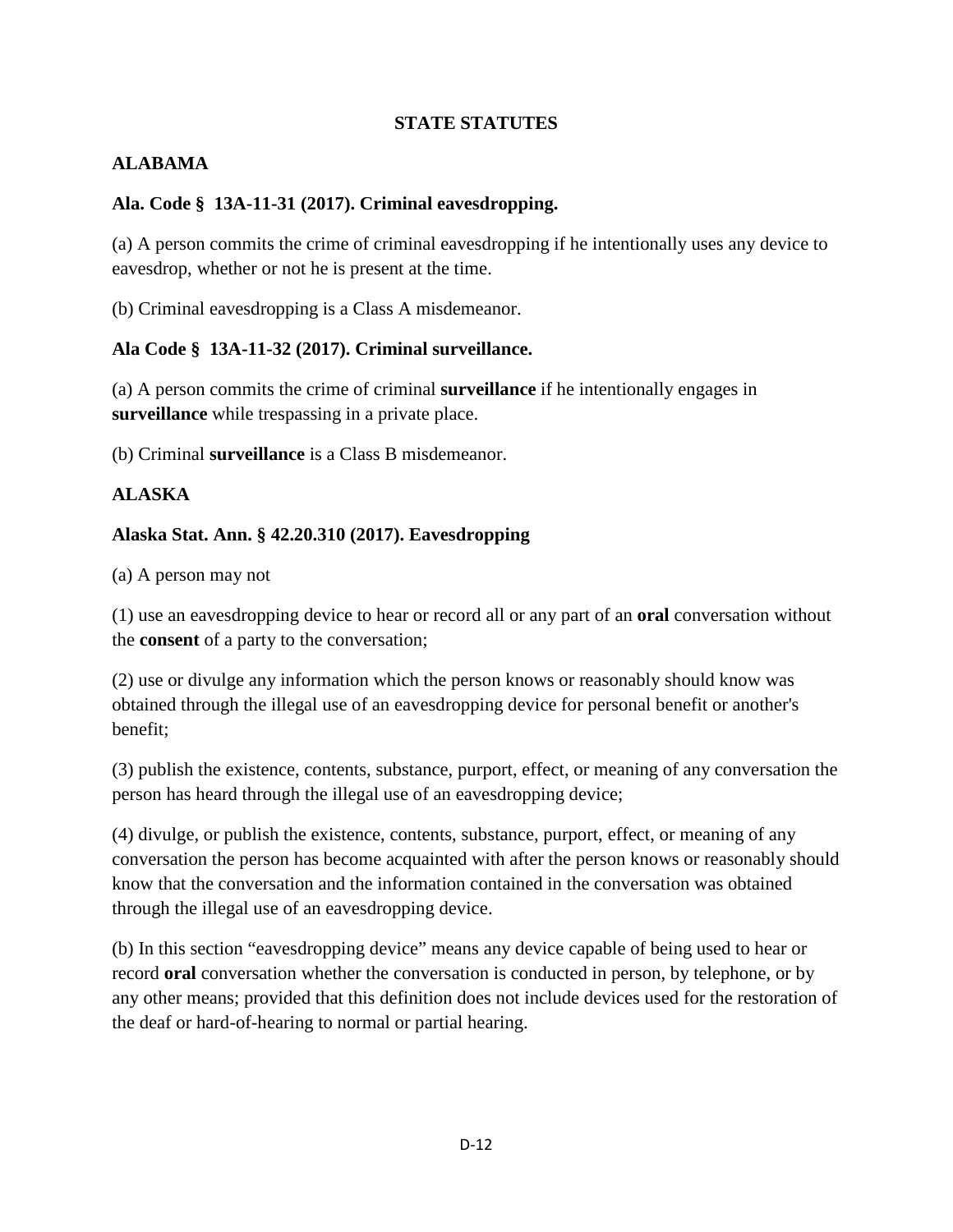# <span id="page-12-0"></span>**ARIZONA**

# **Ariz. Rev. Stat. Ann § 13-3005 (2017). Interception of wire, electronic and oral communications; installation of pen register or trap and trace device; classification; exceptions**

A. Except as provided in this section and section 13-3012, a person is guilty of a class 5 felony who either:

1. Intentionally intercepts a wire or electronic communication to which he is not a party, or aids, authorizes, employs, procures or permits another to so do, without the **consent** of either a sender or receiver thereof.

2. Intentionally intercepts a conversation or discussion at which he is not present, or aids, authorizes, employs, procures or permits another to so do, without the **consent** of a party to such conversation or discussion.

3. Intentionally intercepts the deliberations of a jury or aids, authorizes, employs, procures or permits another to so do.

B. Except as provided in sections 13-3012 and 13-3017, a person who intentionally and without lawful authority installs or uses a pen register or trap and trace device on the telephone lines or communications facilities of another person which are utilized for wire or electronic communication is guilty of a class 6 felony.

## **ARKANSAS**

## **Ark. Code Ann. § 5-60-120 (2017). Interception and recording.**

(a) It is unlawful for a person to intercept a wire, landline, **oral**, telephonic communication, or wireless communication, and to record or possess a recording of the communication unless the person is a party to the communication or one (1) of the parties to the communication has given prior **consent** to the interception and recording.

(b) Any violation of this section is a Class A misdemeanor.

…

## **CALIFORNIA**

## **Cal. Civ. Code § 1798.14 (2017). Records limited to relevant and necessary information.**

Each agency shall maintain in its records only personal information which is relevant and necessary to accomplish a purpose of the agency required or authorized by the California Constitution or statute or mandated by the federal government.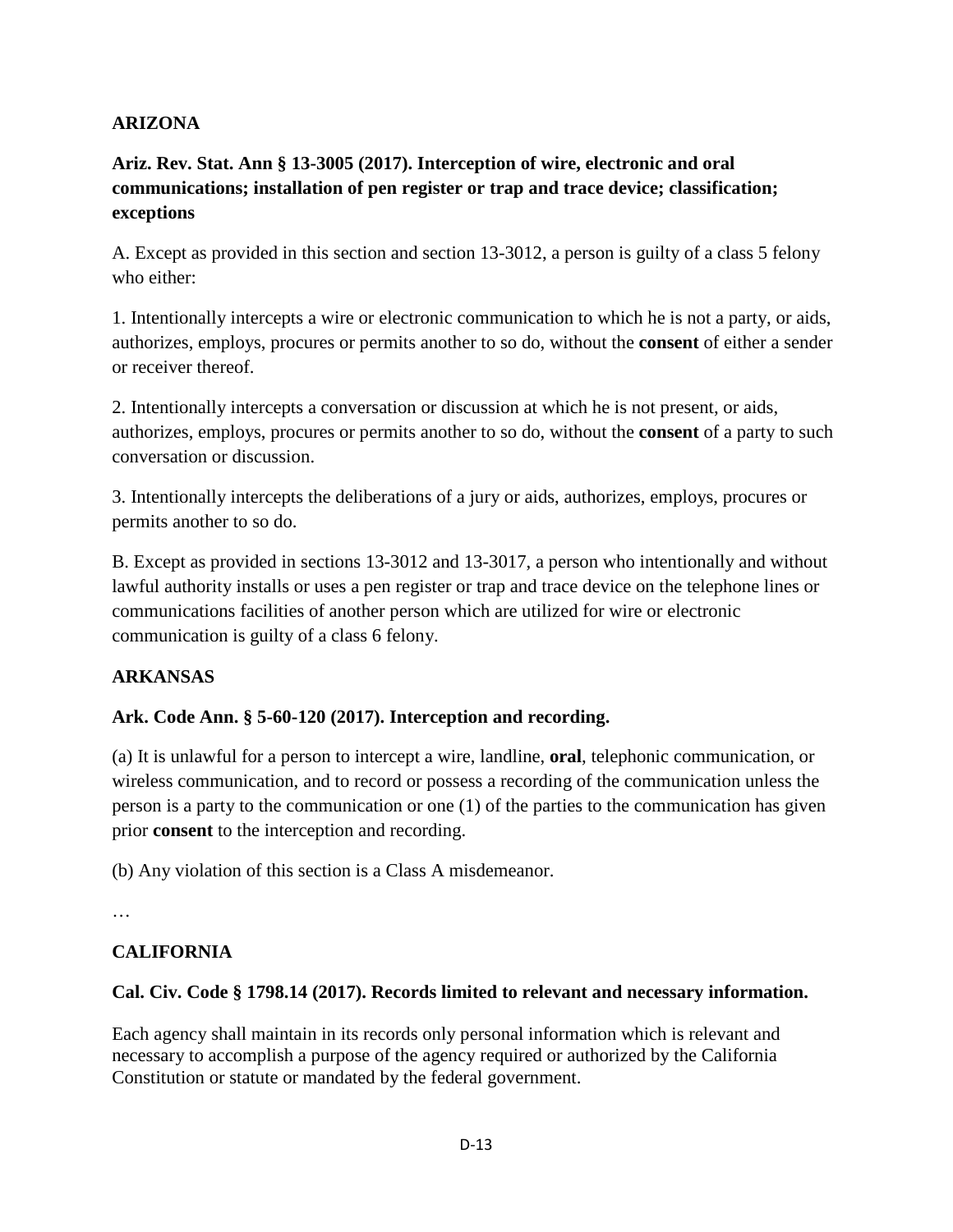## **Cal. Gov't. Code § 34090.8 (2017). (Limitation upon transit agency for installing equipment for storing recorded images).**

(a) When installing new security systems, a transit agency operated by a city or city and county shall only purchase and install equipment capable of storing recorded images for at least one year, unless all of the following conditions apply:

(1) The transit agency has made a diligent effort to identify a security system that is capable of storing recorded data for one year.

(2) The transit agency determines that the technology to store recorded data in an economically and technologically feasible manner for one year is not available.

(3) The transit agency purchases and installs the best available technology with respect to storage capacity that is both economically and technologically feasible at that time.

(b) Notwithstanding any other provision of law, **video** recordings or other recordings made by security systems operated as part of a public transit system shall be retained for one year, unless one of the following conditions applies:

(1) The **video** recordings or other recordings are evidence in any claim filed or any pending litigation, in which case the **video** recordings or other recordings shall be preserved until the claim or the pending litigation is resolved.

(2) The **video** recordings or other recordings recorded an event that was or is the subject of an incident report, in which case the **video** recordings or other recordings shall be preserved until the incident is resolved.

(3) The transit agency utilizes a security system that was purchased or installed prior to January 1, 2004, or that meets the requirements of subdivision (a), in which case the **video** recordings or other recordings shall be preserved for as long as the installed technology allows.

# **Cal. Gov't Code § 6253.9 (2017). (Information in electronic format).**

(a) Unless otherwise prohibited by law, any agency that has information that constitutes an identifiable public record not exempt from disclosure pursuant to this chapter that is in an electronic format shall make that information available in an electronic format when requested by any person and, when applicable, shall comply with the following:

(1) The agency shall make the information available in any electronic format in which it holds the information.

(2) Each agency shall provide a copy of an electronic record in the format requested if the requested format is one that has been used by the agency to create copies for its own use or for provision to other agencies. The cost of duplication shall be limited to the direct cost of producing a copy of a record in an electronic format.

…

# **Cal. Penal Code § 632 (2017). Eavesdropping on confidential communication; Punishment.**

(a) A person who, intentionally and without the **consent** of **all parties** to a confidential communication, uses an electronic amplifying or recording device to eavesdrop upon or record the confidential communication, whether the communication is carried on among the parties in the presence of one another or by means of a telegraph, telephone, or other device, except a radio, shall be punished by a fine not exceeding two thousand five hundred dollars (\$2,500) per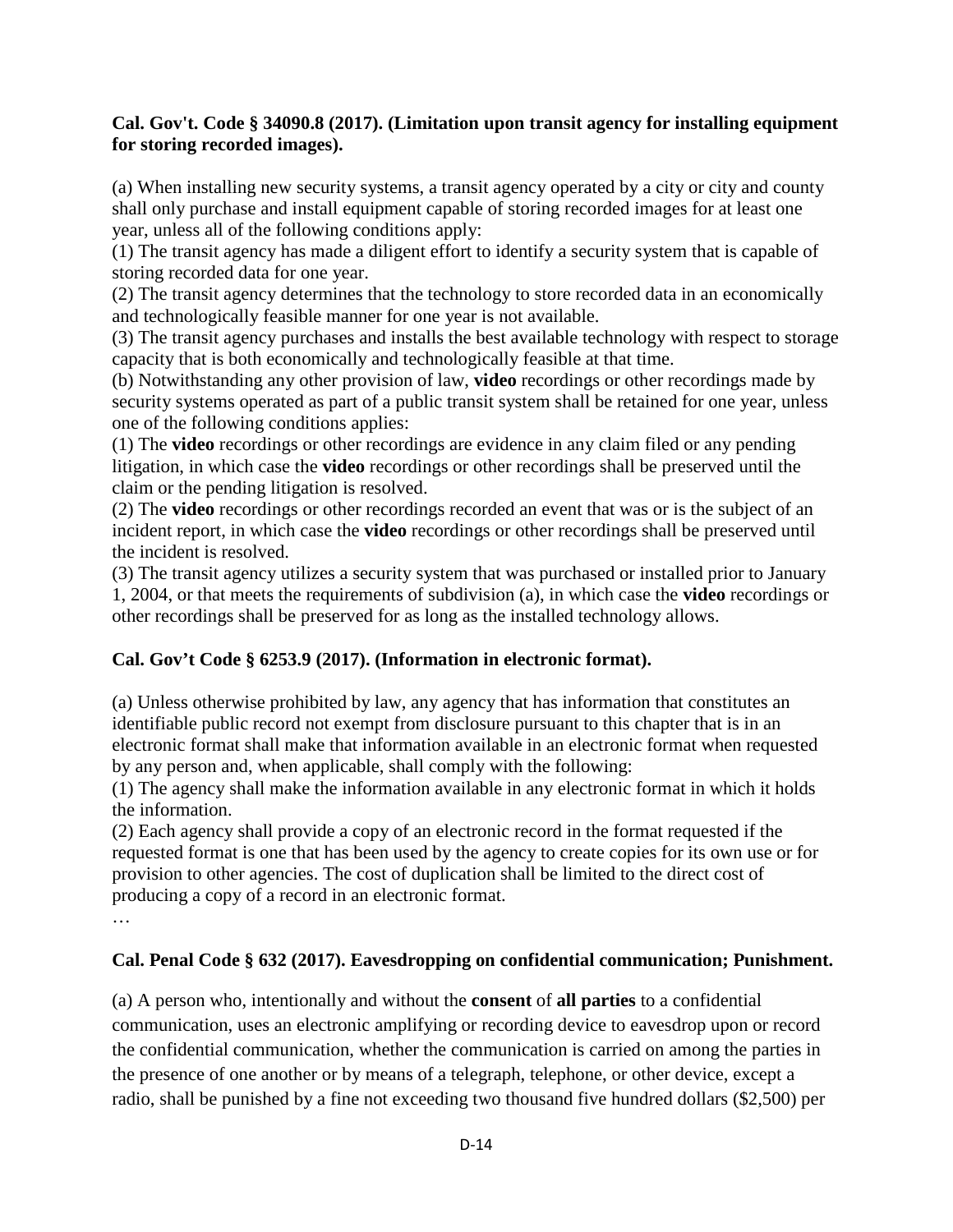violation, or imprisonment in a county jail not exceeding one year, or in the state prison, or by both that fine and imprisonment. If the person has previously been convicted of a violation of this section or Section 631, 632.5, 632.6, 632.7, or 636, the person shall be punished by a fine not exceeding ten thousand dollars (\$10,000) per violation, by imprisonment in a county jail not exceeding one year, or in the state prison, or by both that fine and imprisonment.

(b) For the purposes of this section, "person" means an individual, business association, partnership, corporation, limited liability company, or other legal entity, and an individual acting or purporting to act for or on behalf of any government or subdivision thereof, whether federal, state, or local, but excludes an individual known by **all parties** to a confidential communication to be overhearing or recording the communication.

(c) For the purposes of this section, "confidential communication" means any communication carried on in circumstances as may reasonably indicate that any party to the communication desires it to be confined to the parties thereto, but excludes a communication made in a public gathering or in any legislative, judicial, executive, or administrative proceeding open to the public, or in any other circumstance in which the parties to the communication may reasonably expect that the communication may be overheard or recorded.

(d) Except as proof in an action or prosecution for violation of this section, evidence obtained as a result of eavesdropping upon or recording a confidential communication in violation of this section is not admissible in any judicial, administrative, legislative, or other proceeding.

…

# **Cal. Penal Code § 647 (2017). Disorderly conduct; Punishment for violation.**

Except as provided in paragraph (5) of subdivision (b) and subdivision (l), every person who commits any of the following acts is guilty of disorderly conduct, a misdemeanor:

…

(j)

(1) A person who looks through a hole or opening, into, or otherwise views, by means of any instrumentality, including, but not limited to, a periscope, telescope, binoculars, camera, motion picture camera, camcorder, or mobile phone, the interior of a bedroom, bathroom, changing room, fitting room, dressing room, or tanning booth, or the interior of any other area in which the occupant has a reasonable expectation of privacy, with the intent to invade the privacy of a person or persons inside. This subdivision does not apply to those areas of a private business used to count currency or other negotiable instruments.

(2) A person who uses a concealed camcorder, motion picture camera, or photographic camera of any type, to secretly **videotape**, film, photograph, or record by electronic means, another,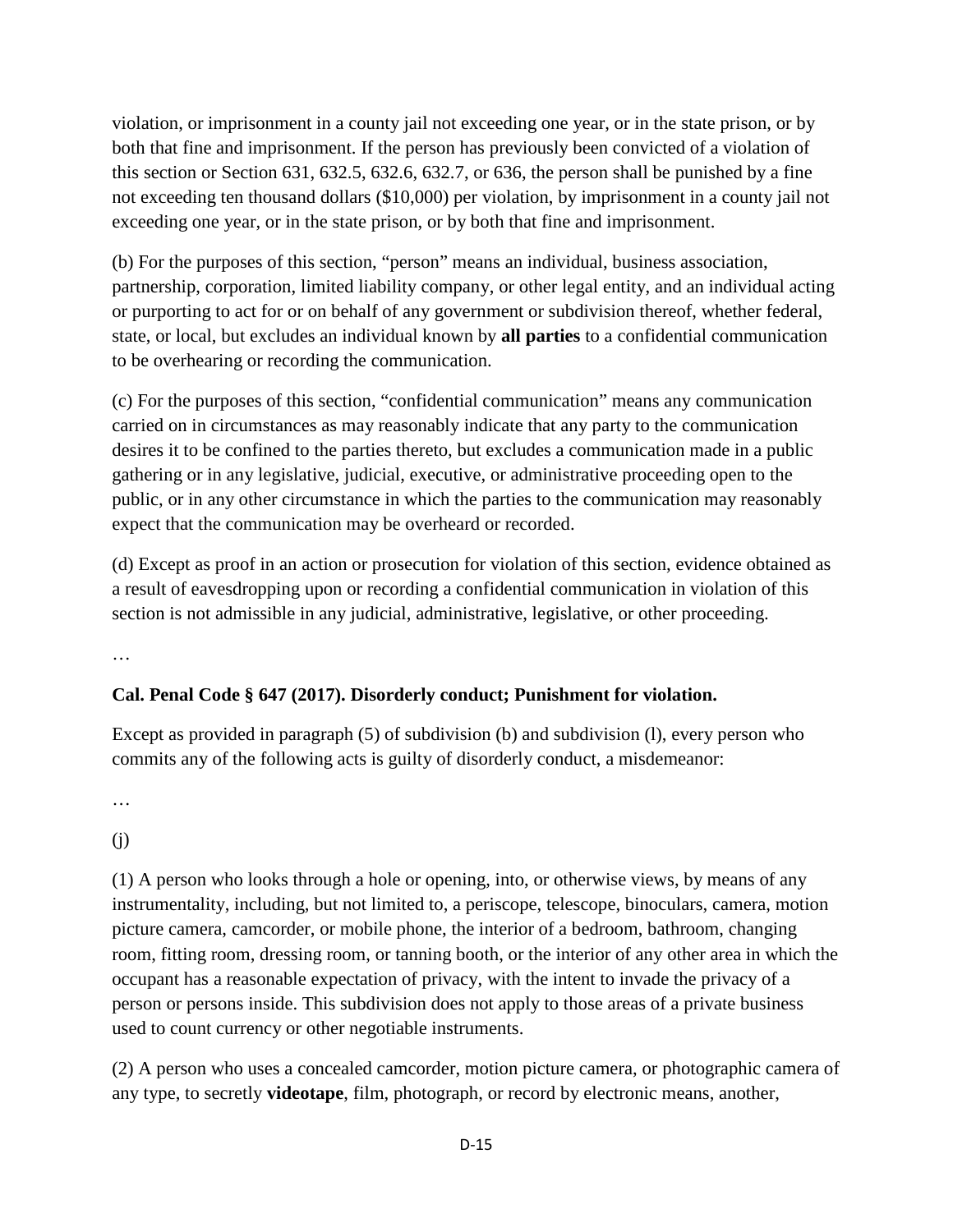identifiable person under or through the clothing being worn by that other person, for the purpose of viewing the body of, or the undergarments worn by, that other person, without the **consent** or knowledge of that other person, with the intent to arouse, appeal to, or gratify the lust, passions, or sexual desires of that person and invade the privacy of that other person, under circumstances in which the other person has a reasonable expectation of privacy.

(3)

(A) A person who uses a concealed camcorder, motion picture camera, or photographic camera of any type, to secretly **videotape**, film, photograph, or record by electronic means, another, identifiable person who may be in a state of full or partial undress, for the purpose of viewing the body of, or the undergarments worn by, that other person, without the **consent** or knowledge of that other person, in the interior of a bedroom, bathroom, changing room, fitting room, dressing room, or tanning booth, or the interior of any other area in which that other person has a reasonable expectation of privacy, with the intent to invade the privacy of that other person.

(B) Neither of the following is a defense to the crime specified in this paragraph:

(i) The defendant was a cohabitant, landlord, tenant, cotenant, employer, **employee**, or business partner or associate of the victim, or an agent of any of these.

(ii) The victim was not in a state of full or partial undress.

*…*

## **Cal. Veh. Code § 40240 (2017). Enforcement of parking violations in specified transit-only traffic lanes through the use of video image evidence; Installation of devices; Review of video image; Time limit for implementation of automated enforcement system.**

(a) Subject to subdivision (g), the City and County of San Francisco and the Alameda-Contra Costa Transit District may install automated forward facing parking control devices on cityowned or district-owned public transit vehicles, as defined by Section 99211 of the Public Utilities Code, for the purpose of **video** imaging of parking violations occurring in transit-only traffic lanes. Citations shall be issued only for violations captured during the posted hours of operation for a transit-only traffic lane. The devices shall be angled and focused so as to capture **video** images of parking violations and not unnecessarily capture identifying images of other drivers, vehicles, and pedestrians. The devices shall record the date and time of the violation at the same time as the **video** images are captured.

…

(f) Notwithstanding Section 6253 of the Government Code, or any other law, the **video** image records are confidential. Public agencies shall use and allow access to these records only for the purposes authorized by this article.

…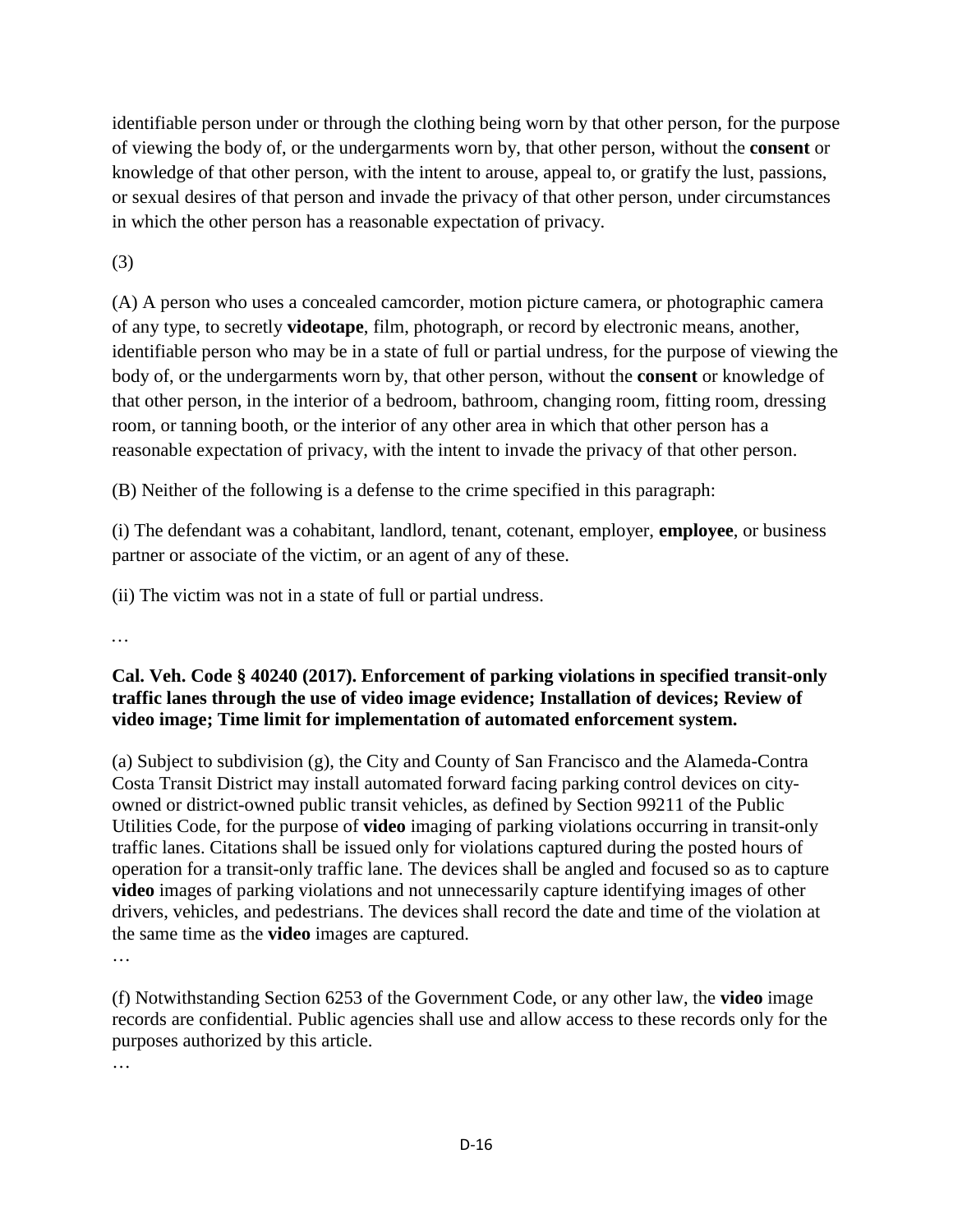# <span id="page-16-0"></span>**COLORADO**

## **Colo. Rev. Stat. § 18-7-801 (2017). Criminal invasion of privacy.**

(1) A person who knowingly observes or takes a photograph of another person's intimate parts, as defined in section 18-3-401 (2), without that person's consent, in a situation where the person observed or photographed has a reasonable expectation of privacy, commits criminal invasion of privacy.

(2) Criminal invasion of privacy is a class 2 misdemeanor.

(3) For the purposes of this section, "photograph" includes a photograph, motion picture, **video**tape, live feed, print, negative, slide, or other mechanically, electronically, digitally, or chemically reproduced visual material.

## **Colo. Rev. Stat. § 18-9-304 (2017). Eavesdropping prohibited - penalty**

(1) Any person not visibly present during a conversation or discussion commits eavesdropping if he:

(a) Knowingly overhears or records such conversation or discussion without the **consent** of at least one of the principal parties thereto, or attempts to do so; or

(b) Intentionally overhears or records such conversation or discussion for the purpose of committing, aiding, or abetting the commission of an unlawful act; or

(c) Knowingly uses for any purpose, discloses, or attempts to use or disclose to any other person the contents of any such conversation or discussion while knowing or having reason to know the information was obtained in violation of this section; or

(d) Knowingly aids, authorizes, agrees with, employs, permits, or intentionally conspires with any person to violate the provisions of this section.

(2) Eavesdropping is a class 1 misdemeanor.

# **Colo. Rev. Stat. § 24-72-113 (2017). Limit on retention of passive surveillance records – definition.**

(1) As used in this section, "passive **surveillance**" means the use by a government entity of a digital video camera, **videotape** camera, closed circuit television camera, film camera, photo radar recorder, or other image recording device positioned to capture moving or still pictures or images of human activity on a routine basis or for security or other purposes, including monitoring or recording traffic, weather conditions, office activities, transit facilities, parking garages, sports venues, schools, day care centers, hospitals or other medical facilities,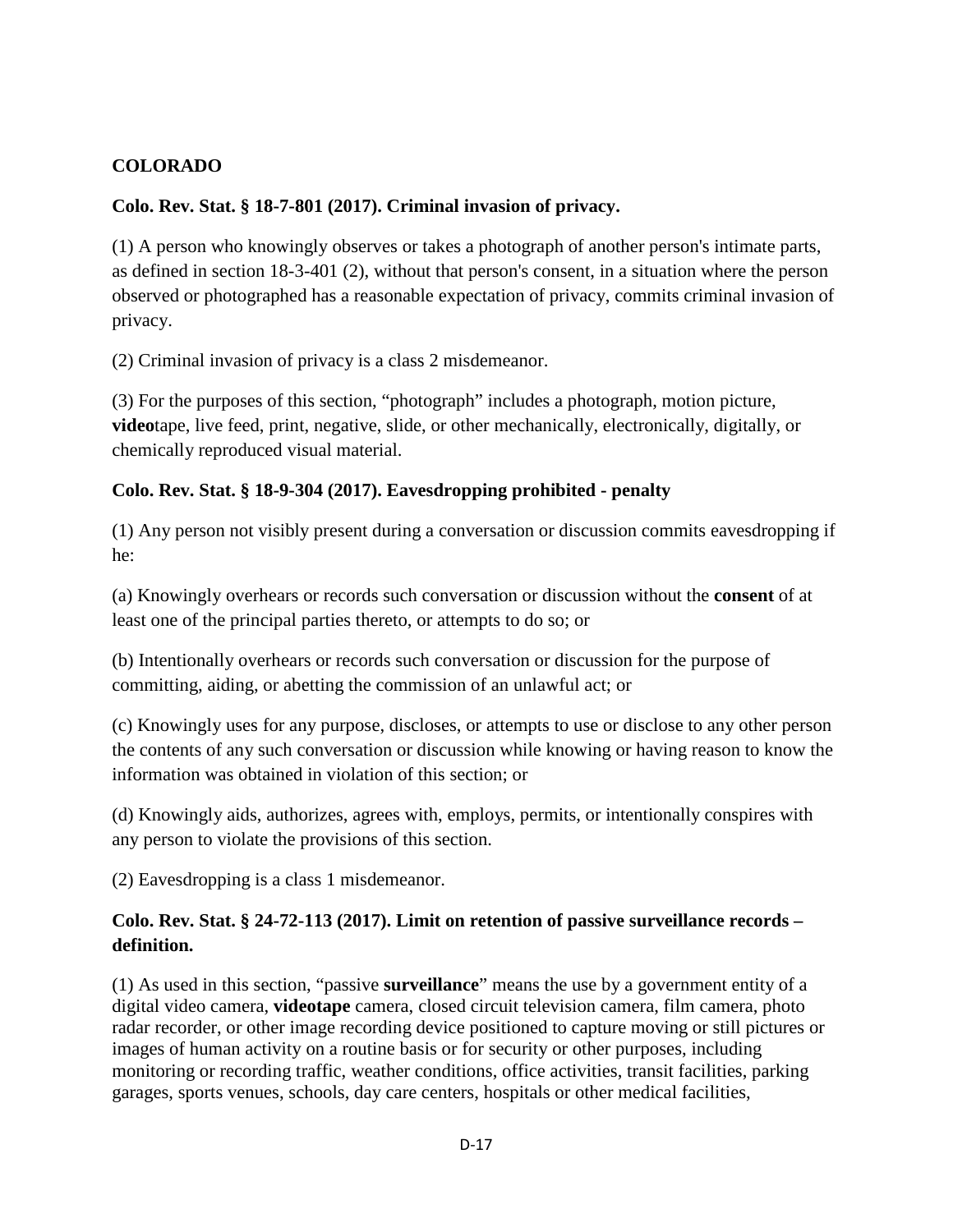<span id="page-17-0"></span>recreational facilities, playgrounds, swimming pools, or utility facilities. "Passive **surveillance**" does not include **surveillance** triggered by a certain event or activity and that does not monitor at regular intervals. "Passive **surveillance**" does not include the use of toll collection cameras. (2) (a) The custodian, as defined in section 24-72-202, may only access a passive **surveillance** record beyond the first anniversary after the date of the creation of the passive **surveillance** record, and up to the third anniversary after the date of the creation of the passive **surveillance** record, if there has been a **notice** of claim filed, or an accident or other specific incident that may cause the passive **surveillance** record to become evidence in any civil, labor, administrative, or felony criminal proceeding, in which case the passive **surveillance** record may be retained. The custodian shall preserve a record of the reason for which the passive **surveillance** record was accessed and the person who accessed the passive **surveillance** record beyond the first anniversary after its creation. All passive **surveillance** records must be destroyed after the third anniversary after the date of the creation of the passive **surveillance** record unless retention is authorized by this section.

…

## **CONNECTICUT**

# **Conn. Gen. Stat. § 31-48b (2017). Use of electronic surveillance devices by employers limited. Prohibition on recording negotiations between employers and employees.**

(a) For purposes of this section, "employer" means the owner or owners in the case of an unincorporated business, the partners in the case of a partnership, the officers in the case of a corporation or in the case of the state, any town, city or borough, or district, local or regional board of education, or housing authority or district department of health, the chief executive officer thereof.

(b) No employer or agent or representative of an employer shall operate any electronic **surveillance** device or system, including but not limited to the recording of sound or voice or a closed circuit television system, or any combination thereof, for the purpose of recording or monitoring the activities of his **employee**s in areas designed for the health or personal comfort of the **employee**s or for safeguarding of their possessions, such as rest rooms, locker rooms or lounges.

(c) Any employer who violates any provision of subsection (b) of this section shall, for the first offense, be fined five hundred dollars, for the second offense, be fined one thousand dollars and, for the third and any subsequent offense, be fined one thousand dollars and imprisoned thirty days.

(d) No employer or his agent or representative and no **employee** or his agent or representative shall intentionally overhear or record a conversation or discussion pertaining to employment contract negotiations between the two parties, by means of any instrument, device or equipment, unless such party has the **consent** of **all parties** to such conversation or discussion.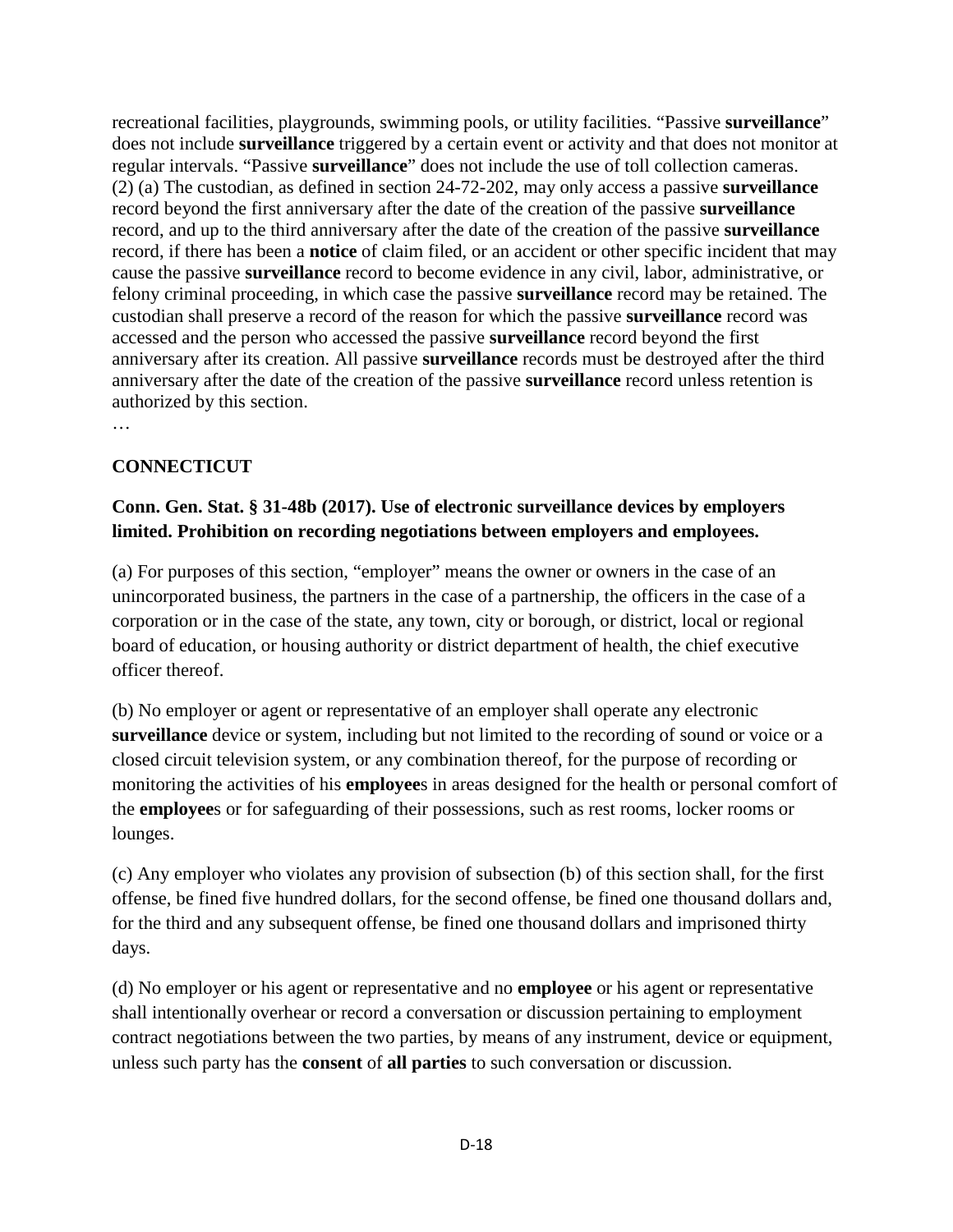(e) Any employer or his agent or representative or any **employee** or his agent or representative who violates any provision of subsection (d) of this section shall be fined one thousand dollars or imprisoned one year, or both.

# **Conn. Gen. Stat. § 53a-187 (2017). Definitions. Applicability.**

(a) The following definitions are applicable to sections 53a-188 and 53a-189: (1) "Wiretapping" means the intentional overhearing or recording of a telephonic or telegraphic communication or a communication made by cellular radio telephone by a person other than a sender or receiver thereof, without the **consent** of either the sender or receiver, by means of any instrument, device or equipment. The normal operation of a telephone or telegraph corporation and the normal use of the services and facilities furnished by such corporation pursuant to its tariffs shall not be deemed "wiretapping". (2) "Mechanical overhearing of a conversation" means the intentional overhearing or recording of a conversation or discussion, without the **consent** of at least one party thereto, by a person not present thereat, by means of any instrument, device or equipment. (3) "Unlawfully" means not specifically authorized by law. For purposes of this section, "cellular radio telephone" means a wireless telephone authorized by the Federal Communications Commission to operate in the frequency bandwidth reserved for cellular radio telephones.

(b) This section and sections 53a-188 and 53a-189 shall not apply to wiretapping by criminal law enforcement officials in the lawful performance of their duties and do not affect the admissibility of evidence in any proceedings other than a prosecution for eavesdropping or tampering with private communications.

# **Conn. Gen. Stat. § 53a-189 (2017)**. **Eavesdropping: Class D felony.**

(a) A person is guilty of eavesdropping when he unlawfully engages in wiretapping or mechanical overhearing of a conversation.

(b) Eavesdropping is a class D felony.

# **Conn. Gen. Stat. § 53a-189a (2017). Voyeurism: Class D or C felony.**

(a) A person is guilty of voyeurism when, (1) with malice, such person knowingly photographs, films, **videotapes** or otherwise records the image of another person (A) without the knowledge and **consent** of such other person, (B) while such other person is not in plain view, and (C) under circumstances where such other person has a reasonable expectation of privacy, (2) with intent to arouse or satisfy the sexual desire of such person or any other person, such person knowingly photographs, films, **videotapes** or otherwise records the image of another person (A) without the knowledge and **consent** of such other person, (B) while such other person is not in plain view, and (C) under circumstances where such other person has a reasonable expectation of privacy, (3) with the intent to arouse or satisfy the sexual desire of such person, commits simple trespass, as provided in section 53a-110a, and observes, in other than a casual or cursory manner, another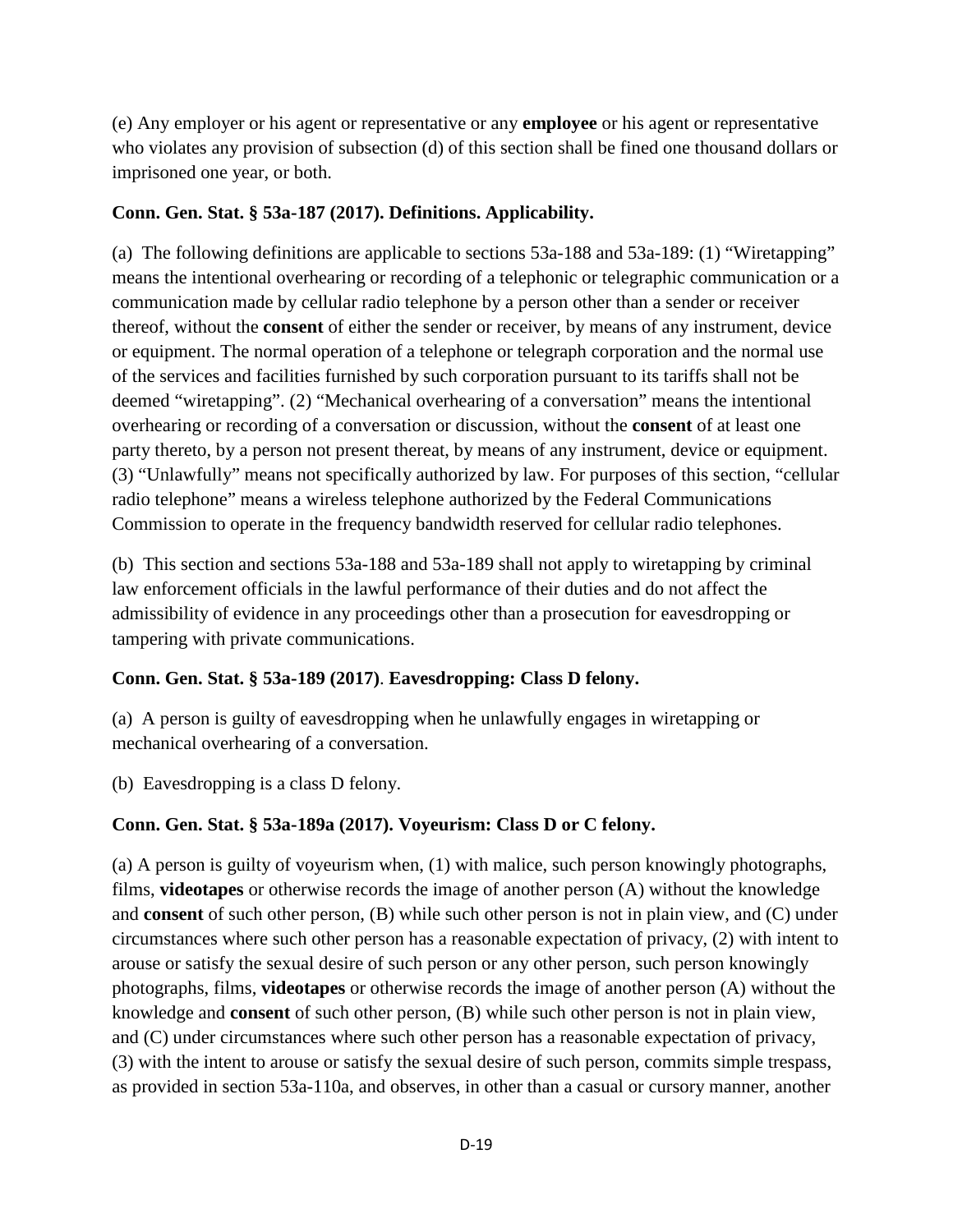<span id="page-19-0"></span>person (A) without the knowledge or **consent** of such other person, (B) while such other person is inside a dwelling, as defined in section 53a-100, and not in plain view, and (C) under circumstances where such other person has a reasonable expectation of privacy, or (4) with intent to arouse or satisfy the sexual desire of such person or any other person, such person knowingly photographs, films, **video**tapes or otherwise records the genitals, pubic area or buttocks of another person or the undergarments or stockings that clothe the genitals, pubic area or buttocks of another person (A) without the knowledge and consent of such other person, and (B) while such genitals, pubic area, buttocks, undergarments or stockings are not in plain view.

(b) Voyeurism is (1) a class D felony for a first offense, except as provided in subdivision (3) of this subsection, (2) a class C felony for any subsequent offense, and (3) a class C felony for a first offense when (A) such person has been previously convicted of an offense enumerated in subsection (f) of section 53a-29, or (B) the intended subject of the offense is a person under sixteen years of age.

(c) Notwithstanding the provisions of section 54-193, no person may be prosecuted for an offense under subdivision (1), (2) or (4) of subsection (a) of this section except within five years from the date of the offense, or within five years from the date the subject of the offense discovers the existence of the photograph, film, **videotape** or other recording that constitutes a violation of subdivision (1), (2) or (4) of subsection (a) of this section, whichever is later.

# **DELAWARE**

# **Del. Code Ann. tit. 11, ch. 24 § 2401 (2017). Wiretapping, Electronic Surveillance and Interception of Communications, Subchapter I. Electronic Surveillance and Interception of Communications - Definitions.**

When used in this chapter:

(1) "Aggrieved person'' means a person who was a party to any intercepted wire, **oral** or electronic communication or a person against whom the interception was directed.

(2) "Aural transfer'' means a transfer containing the human voice at any point between and including the point of origin and the point of reception.

(3) "Communication common carrier'' means any person engaged as a common carrier for hire in the transmission of wire or electronic communications.

(4) "Contents,'' when used with respect to any wire, **oral** or electronic communication, includes any information concerning the identity of the parties to the communication or the existence or substance of that communication.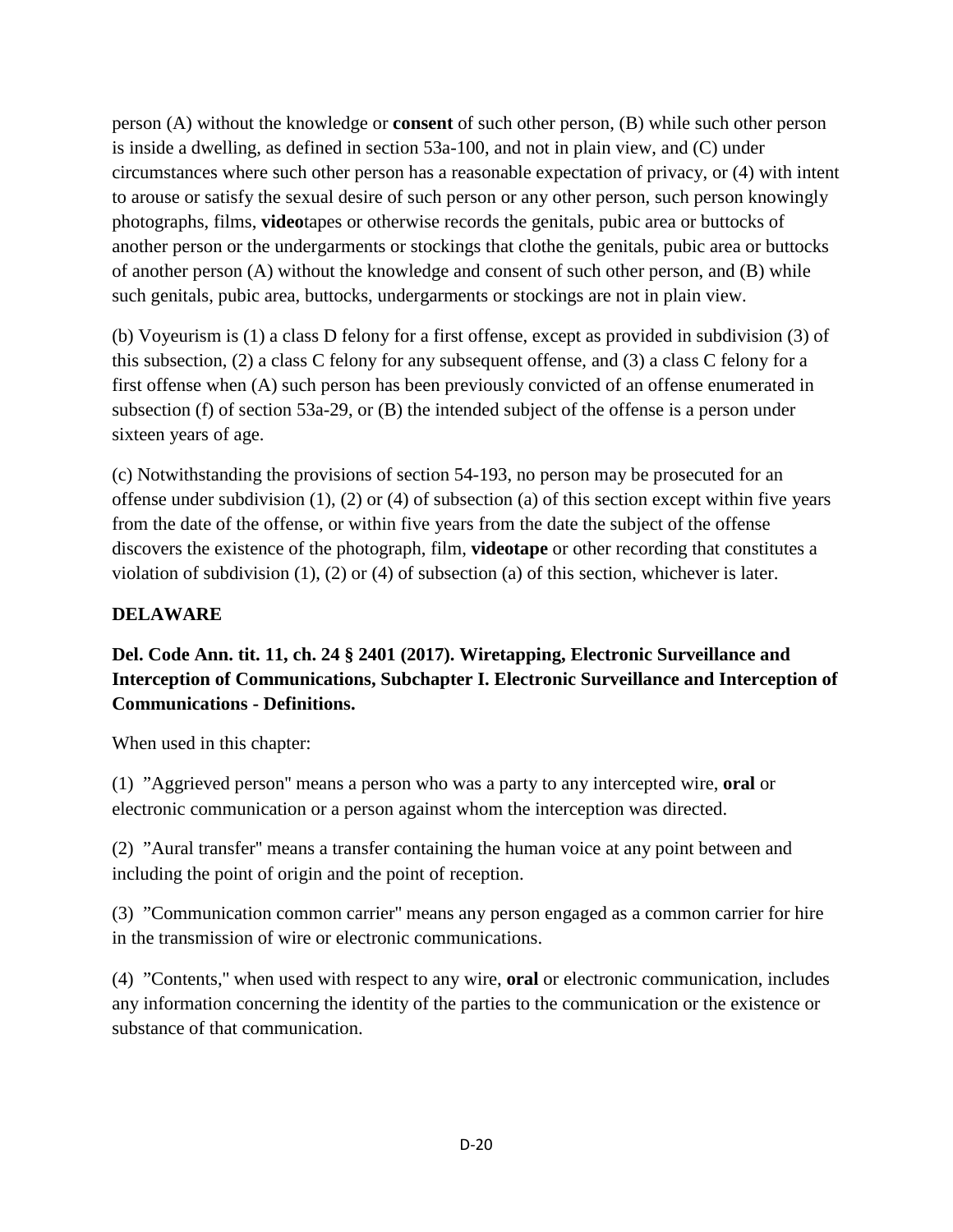(5) "Electronic communication'' means any transfer of signs, signals, writing, images, sounds, data or intelligence of any electromagnetic, photoelectronic or photooptical system. However, "electronic communication'' does not include:

a. Any wire or **oral** communication;

b. Any communication made through a tone-only paging device; or

c. Any communication from a tracking device.

(6) "Electronic communication service'' means any service that provides to users of the service the ability to send or receive wire, **oral** or electronic communications.

(7) "Electronic communications system'' means any wire, **oral**, radio, electromagnetic, photo optical or photoelectronic facilities for the transmission of wire, **oral** or electronic communications, and any computer facilities or related electronic equipment for the wire, **oral** or electronic storage of electronic communications.

(8) "Electronic, mechanical, or other device'' means any device or electronic communication instrument other than:

a. Any telephone or telegraph instrument, equipment or other facility for the transmission of electronic communications, or any component thereof, which is furnished to the subscriber or user by a provider of wire or electronic communication service in the ordinary course of its business and is being used by the subscriber or user in the ordinary course of its business or furnished by the subscriber or user for connection to the facilities of the service and used in the ordinary course of its business or which is being used by a communications common carrier in the ordinary course of its business or which is being used by an investigative or law-enforcement officer in the ordinary course of that officer's duties; or,

b. A hearing aid or similar device being used to correct subnormal hearing to not better than normal.

(9) "Electronic storage'' means any temporary, intermediate storage of a wire, **oral** or electronic communication incidental to the electronic transmission of the communication. "Electronic storage'' includes any storage of a wire, **oral** or electronic communication by an electronic communication service for purposes of backup protection of the communication.

(10) "Intercept'' means the aural or other acquisition of the contents of any wire, **oral** or electronic communication through the use of any electronic, mechanical or other device.

…

(13) "**Oral** communication'' means any **oral** communication uttered by a person made while exhibiting an expectation that such communication is not subject to interception and under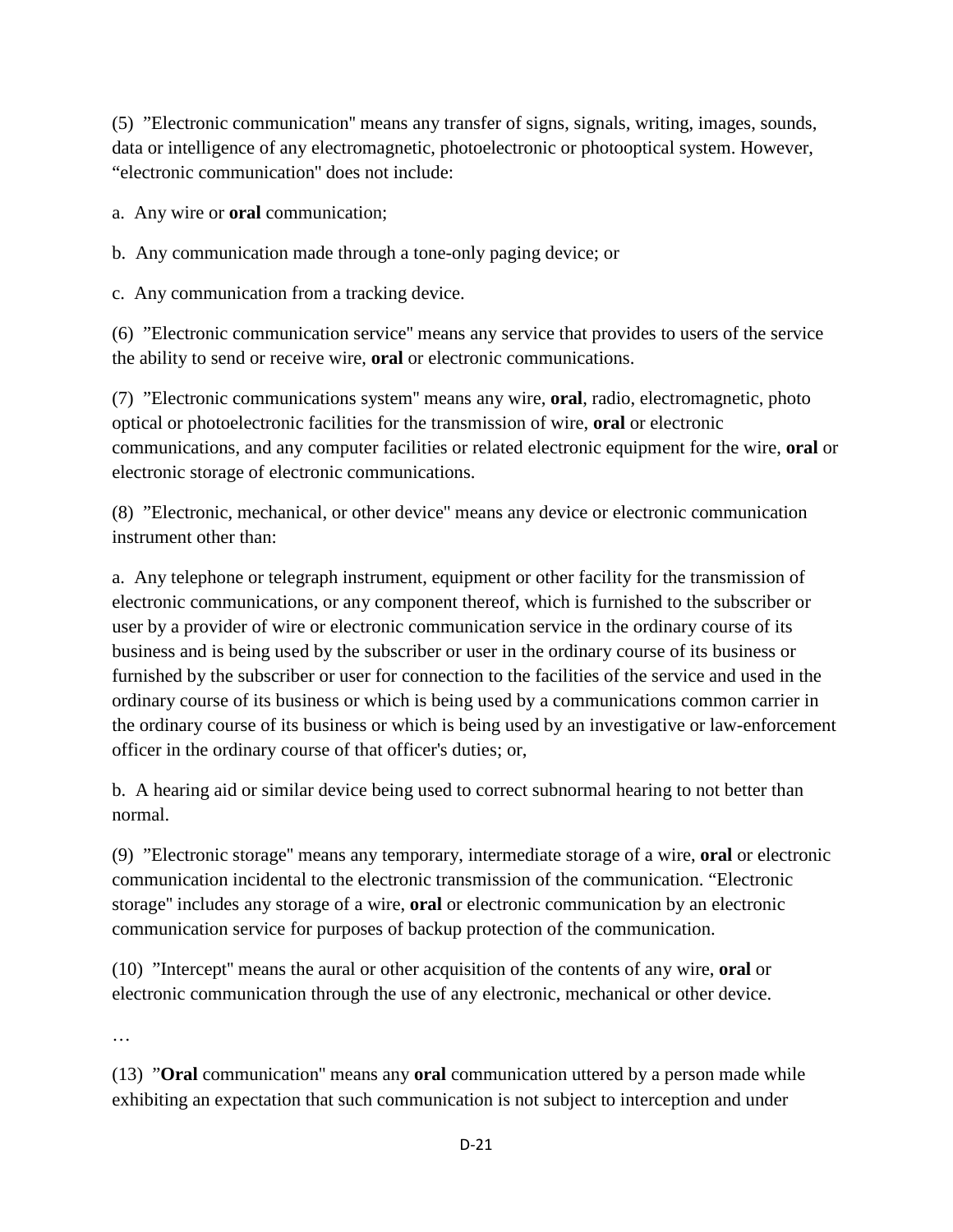circumstances justifying such expectation, but such term does not include any electronic communication.

…

(20) "Wire communication'' means any aural transfer made in whole or in part through the use of facilities for the transmission of communications by the aid of wire, cable or other like connection between the point of origin and the point of reception (including the use of a connection in a switching station) furnished or operated by any person licensed to engage in providing or operating such facilities for the transmission of communications.

# **Del. Code Ann. tit. 11, ch. 24 § 2402 (2017). Interception of communications generally; divulging contents of communications, violations of chapter.**

(a) Prohibited acts. — Except as specifically provided in this chapter or elsewhere in this Code no person shall:

(1) Intentionally intercept, endeavor to intercept, or procure any other person to intercept or endeavor to intercept any wire, **oral** or electronic communication;

(2) Intentionally disclose or endeavor to disclose to any other person the contents of any wire, **oral** or electronic communication, knowing or having reason to know that the information was obtained through the interception of a wire, **oral** or electronic communication in violation of this chapter; or

(3) Intentionally use or endeavor to use the contents of any wire, **oral** or electronic communication, knowing or having reason to know that the information was obtained through the interception of a wire, **oral** or electronic communication in violation of this chapter.

…

(c) Lawful acts. — It is lawful:

…

(4) For a person to intercept a wire, **oral** or electronic communication where the person is a party to the communication or where one of the parties to the communication has given prior **consent** to the interception, unless the communication is intercepted for the purpose of committing any criminal or tortious act in violation of the constitutions or laws of the United States, this State or any other state or any political subdivision of the United States or this or any other state.

…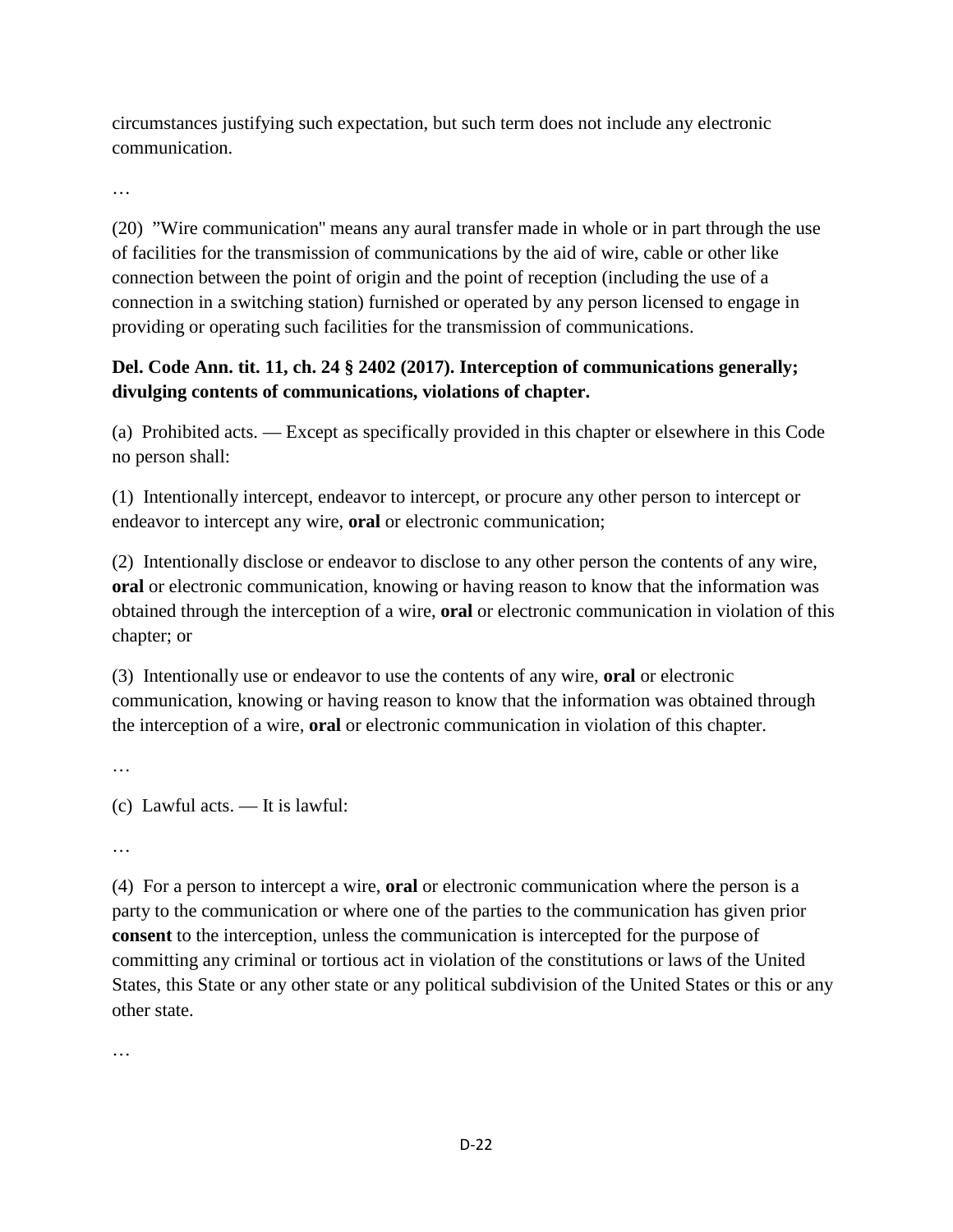<span id="page-22-0"></span>(6) For an officer, **employee** or agent of a government emergency communications center to intercept a wire, **oral** or electronic communication where the officer, agent or **employee** is a party to a conversation concerning an emergency.

…

# **DISTRICT OF COLUMBIA**

# **D.C. Code § 5-133.19 (2017). Regulations for use of video surveillance by Metropolitan Police Department.**

(a) The Chief of Police, pursuant to subchapter I of Chapter 5 of Title 2, shall issue regulations pertaining to the Metropolitan Police Department's use of **video surveillance** cameras and technology in the operation of its Joint Operations Command Center/Synchronized Operations Command Center.

(b) The proposed regulations shall be submitted to the Council for a 45-day period of review, excluding Saturdays, Sundays, legal holidays, and days of Council recess.

(c) If the Council does not approve or disapprove the proposed regulations, in whole or in part, by resolution, within this 45-day review period, the proposed regulations shall be deemed disapproved.

## **D.C. Code § 7-2231.10 (2017). Rules for use of surveillance cameras.**

(a) The Mayor, pursuant to subchapter I of Chapter 5 of Title 2, shall issue rules for the use of **surveillance** cameras and technology in the operation of its Video Interoperability for Public Safety ("VIPS") program; provided, that the Agency shall not use cameras maintained or monitored by either the Department of Corrections or the Metropolitan Police Department. The proposed rules shall be submitted to the Council for a 45-day period of review, excluding Saturdays, Sundays, legal holidays, and days of Council recess. If the Council does not approve or disapprove the proposed rules, by resolution, within this 45-day review period, the proposed rules shall be deemed disapproved.

(b) Until rules are issued and approved pursuant to subsection (a) of this section, the use of any **video surveillance** cameras that are part of the VIPS program shall be governed by the regulations promulgated pursuant to the Use of Closed Circuit Television to Combat Crime Amendment Act of 2006, effective March 14, 2007 (D.C. Law 16-284; 54 DCR 938), and published in Chapter 25 of Title 24 of the District of Columbia Municipal Regulations. (c) The Metropolitan Police Department shall maintain a right of access to all **surveillance** cameras and technology in the VIPS program, without limitation, except as stated in applicable rules or regulations governing the VIPS program.

## **FLORIDA**

## **Fla. Stat. § 810.145 (2017). Video voyeurism.**

(1) As used in this section, the term: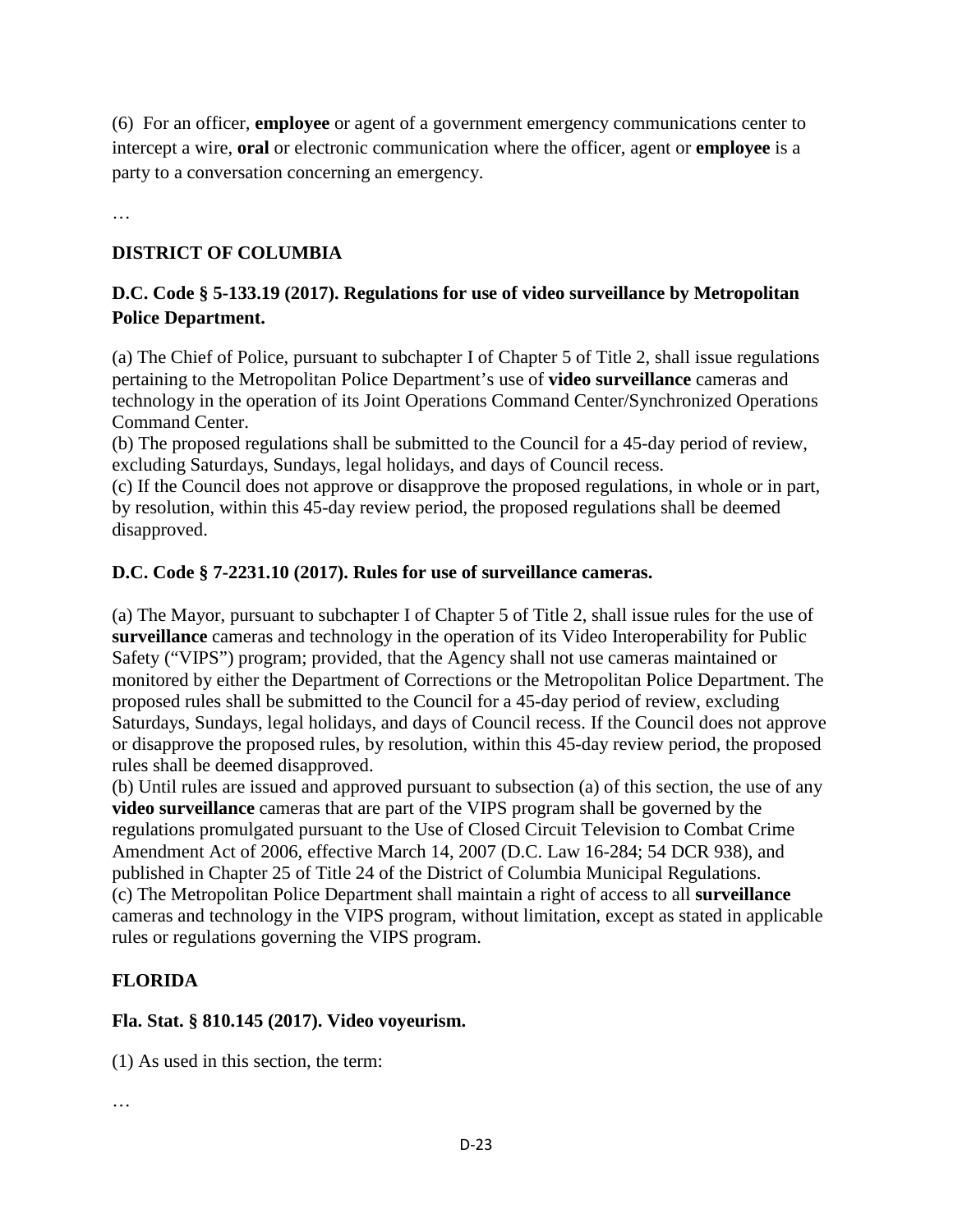(b) "Imaging device" means any mechanical, digital, or electronic viewing device; still camera; camcorder; motion picture camera; or any other instrument, equipment, or format capable of recording, storing, or transmitting visual images of another person.

(c) "Place and time when a person has a reasonable expectation of privacy" means a place and time when a reasonable person would believe that he or she could fully disrobe in privacy, without being concerned that the person's undressing was being viewed, recorded, or broadcasted by another, including, but not limited to, the interior of a residential dwelling, bathroom, changing room, fitting room, dressing room, or tanning booth.

(d) "Privately exposing the body" means exposing a sexual organ.

(2) A person commits the offense of **video** voyeurism if that person:

(a) For his or her own amusement, entertainment, sexual arousal, gratification, or profit, or for the purpose of degrading or abusing another person, intentionally uses or installs an imaging device to secretly view, broadcast, or record a person, without that person's knowledge and **consent**, who is dressing, undressing, or privately exposing the body, at a place and time when that person has a reasonable expectation of privacy;

(b) For the amusement, entertainment, sexual arousal, gratification, or profit of another, or on behalf of another, intentionally permits the use or installation of an imaging device to secretly view, broadcast, or record a person, without that person's knowledge and **consent**, who is dressing, undressing, or privately exposing the body, at a place and time when that person has a reasonable expectation of privacy; or

(c) For the amusement, entertainment, sexual arousal, gratification, or profit of oneself or another, or on behalf of oneself or another, intentionally uses an imaging device to secretly view, broadcast, or record under or through the clothing being worn by another person, without that person's knowledge and **consent**, for the purpose of viewing the body of, or the undergarments worn by, that person.

(3) A person commits the offense of **video** voyeurism dissemination if that person, knowing or having reason to believe that an image was created in a manner described in this section, intentionally disseminates, distributes, or transfers the image to another person for the purpose of amusement, entertainment, sexual arousal, gratification, or profit, or for the purpose of degrading or abusing another person.

…

(5) This section does not apply to any:

(a) Law enforcement agency conducting **surveillance** for a law enforcement purpose;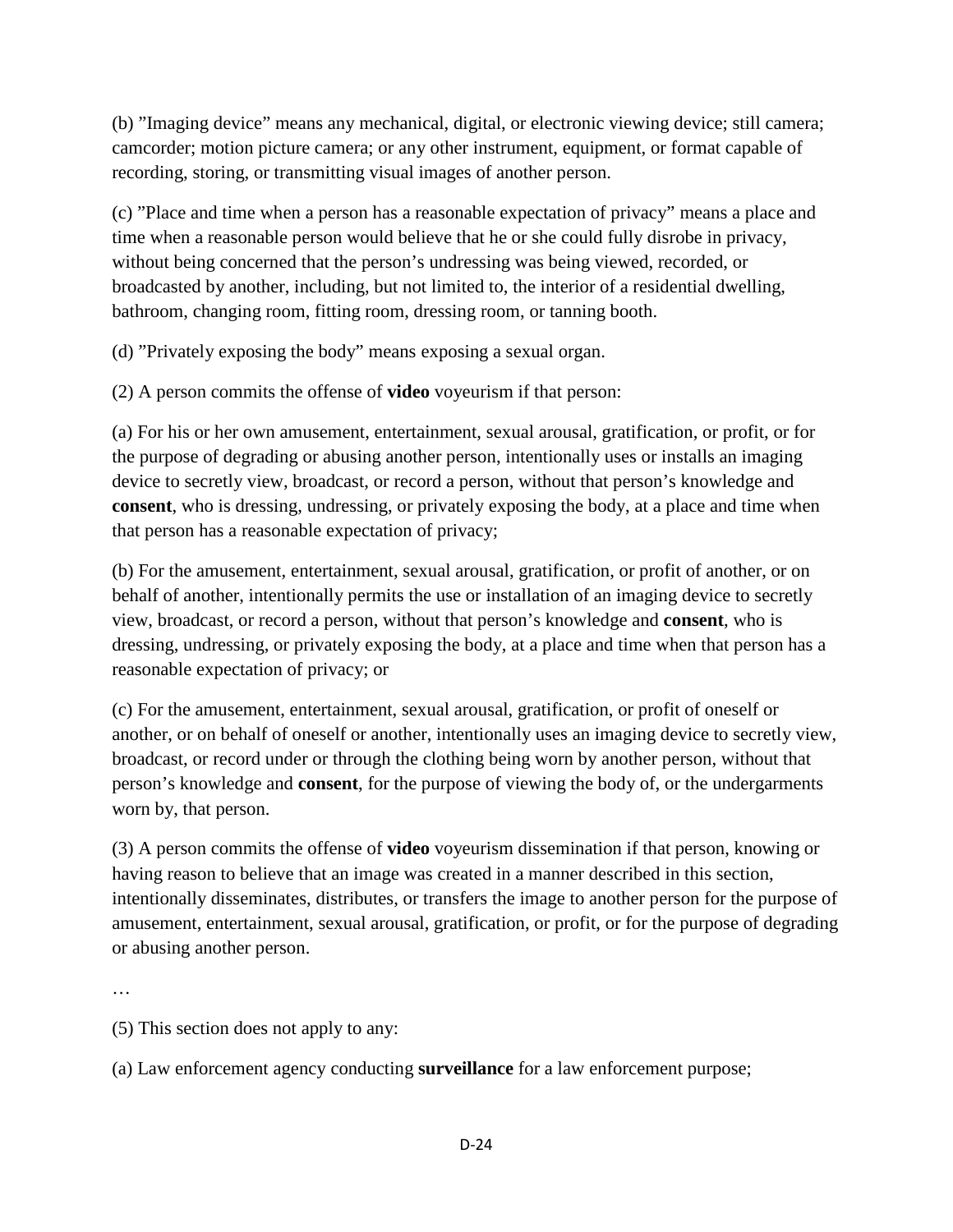(b) Security system when a written **notice** is conspicuously posted on the premises stating that a video **surveillance** system has been installed for the purpose of security for the premises;

(c) Video **surveillance** device that is installed in such a manner that the presence of the device is clearly and immediately obvious; or

…

# **Fla. Stat. § 934.03 (2017). Interception and disclosure of wire, oral, or electronic communications prohibited.**

(1) Except as otherwise specifically provided in this chapter, any person who:

(a) Intentionally intercepts, endeavors to intercept, or procures any other person to intercept or endeavor to intercept any wire, **oral**, or electronic communication;

(b) Intentionally uses, endeavors to use, or procures any other person to use or endeavor to use any electronic, mechanical, or other device to intercept any **oral** communication when:

1. Such device is affixed to, or otherwise transmits a signal through, a wire, cable, or other like connection used in wire communication; or

2. Such device transmits communications by radio or interferes with the transmission of such communication;

(c) Intentionally discloses, or endeavors to disclose, to any other person the contents of any wire, **oral**, or electronic communication, knowing or having reason to know that the information was obtained through the interception of a wire, **oral**, or electronic communication in violation of this subsection;

(d) Intentionally uses, or endeavors to use, the contents of any wire, **oral**, or electronic communication, knowing or having reason to know that the information was obtained through the interception of a wire, **oral**, or electronic communication in violation of this subsection; or

(e) Intentionally discloses, or endeavors to disclose, to any other person the contents of any wire, **oral**, or electronic communication intercepted by means authorized by subparagraph (2)(a)2., paragraph  $(2)(b)$ , paragraph  $(2)(c)$ , s. 934.07, or s. 934.09 when that person knows or has reason to know that the information was obtained through the interception of such a communication in connection with a criminal investigation, has obtained or received the information in connection with a criminal investigation, and intends to improperly obstruct, impede, or interfere with a duly authorized criminal investigation;

shall be punished as provided in subsection (4).

…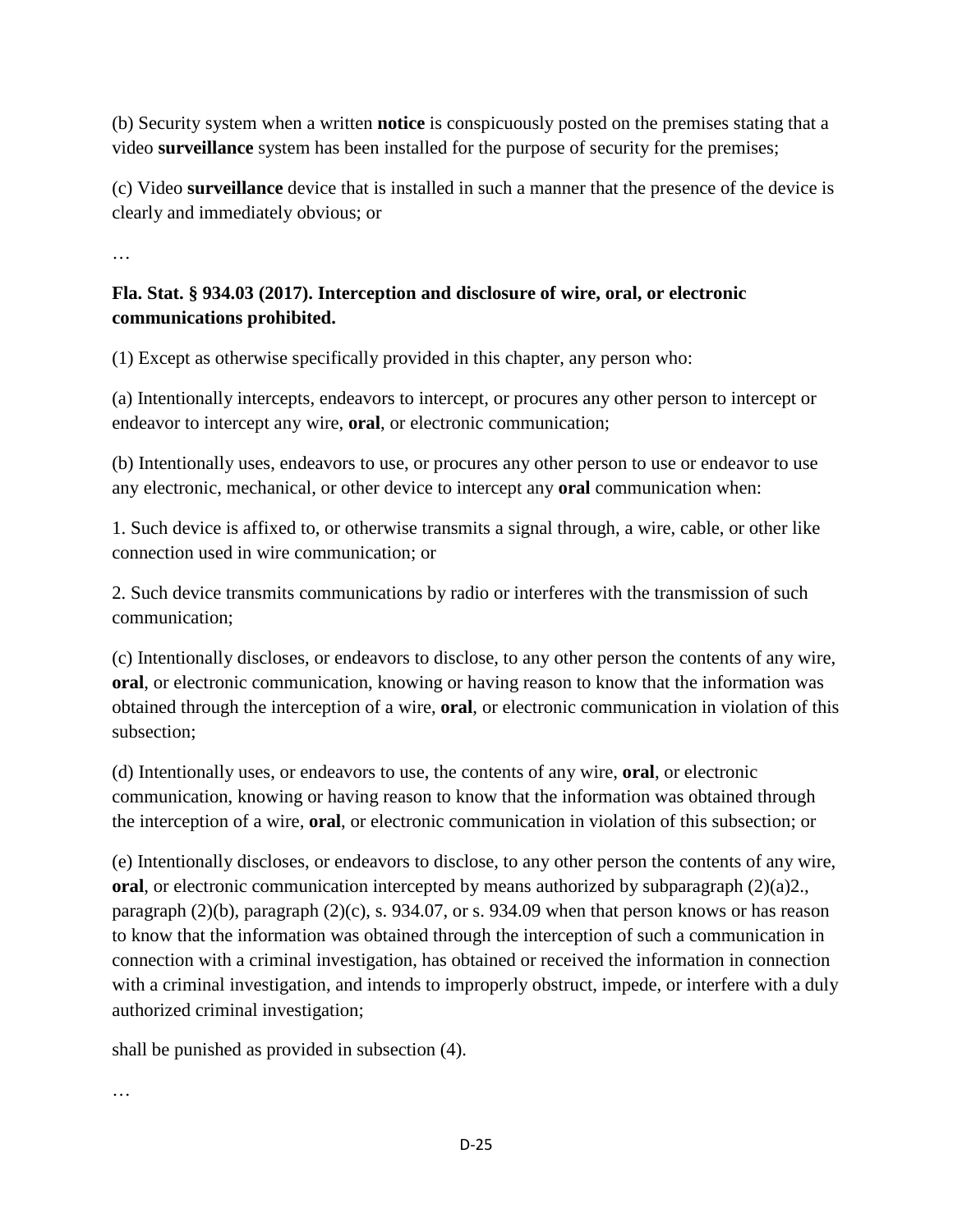# <span id="page-25-0"></span>**GEORGIA**

# **Ga. Code Ann. § 16-11-62 (2017). Eavesdropping, surveillance, or intercepting communication which invades privacy of another; divulging private message.**

It shall be unlawful for:

(1) Any person in a clandestine manner intentionally to overhear, transmit, or record or attempt to overhear, transmit, or record the private conversation of another which shall originate in any private place;

(2) Any person, through the use of any device, without the **consent** of all persons observed, to observe, photograph, or record the activities of another which occur in any private place and out of public view; provided, however, that it shall not be unlawful:

…

(B) For an owner or occupier of real property to use for security purposes, crime prevention, or crime detection any device to observe, photograph, or record the activities of persons who are on the property or an approach thereto in areas where there is no reasonable expectation of privacy;

(C) To use for security purposes, crime prevention, or crime detection any device to observe, photograph, or record the activities of persons who are within the curtilage of the residence of the person using such device. A photograph, **video**tape, or record made in accordance with this subparagraph, or a copy thereof, may be disclosed by such resident to the district attorney or a law enforcement officer and shall be admissible in a judicial proceeding, without the **consent** of any person observed, photographed, or recorded; or

(D) For a law enforcement officer or his or her agent to use a device in the lawful performance of his or her official duties to observe, photograph, **video**tape, or record the activities of persons that occur in the presence of such officer or his or her agent;

(3) Any person to go on or about the premises of another or any private place, except as otherwise provided by law, for the purpose of invading the privacy of others by eavesdropping upon their conversations or secretly observing their activities;

(4) Any person intentionally and secretly to intercept by the use of any device, instrument, or apparatus the contents of a message sent by telephone, telegraph, letter, or by any other means of private communication;

(5) Any person to divulge to any unauthorized person or authority the content or substance of any private message intercepted lawfully in the manner provided for in Code Section 16-11-65;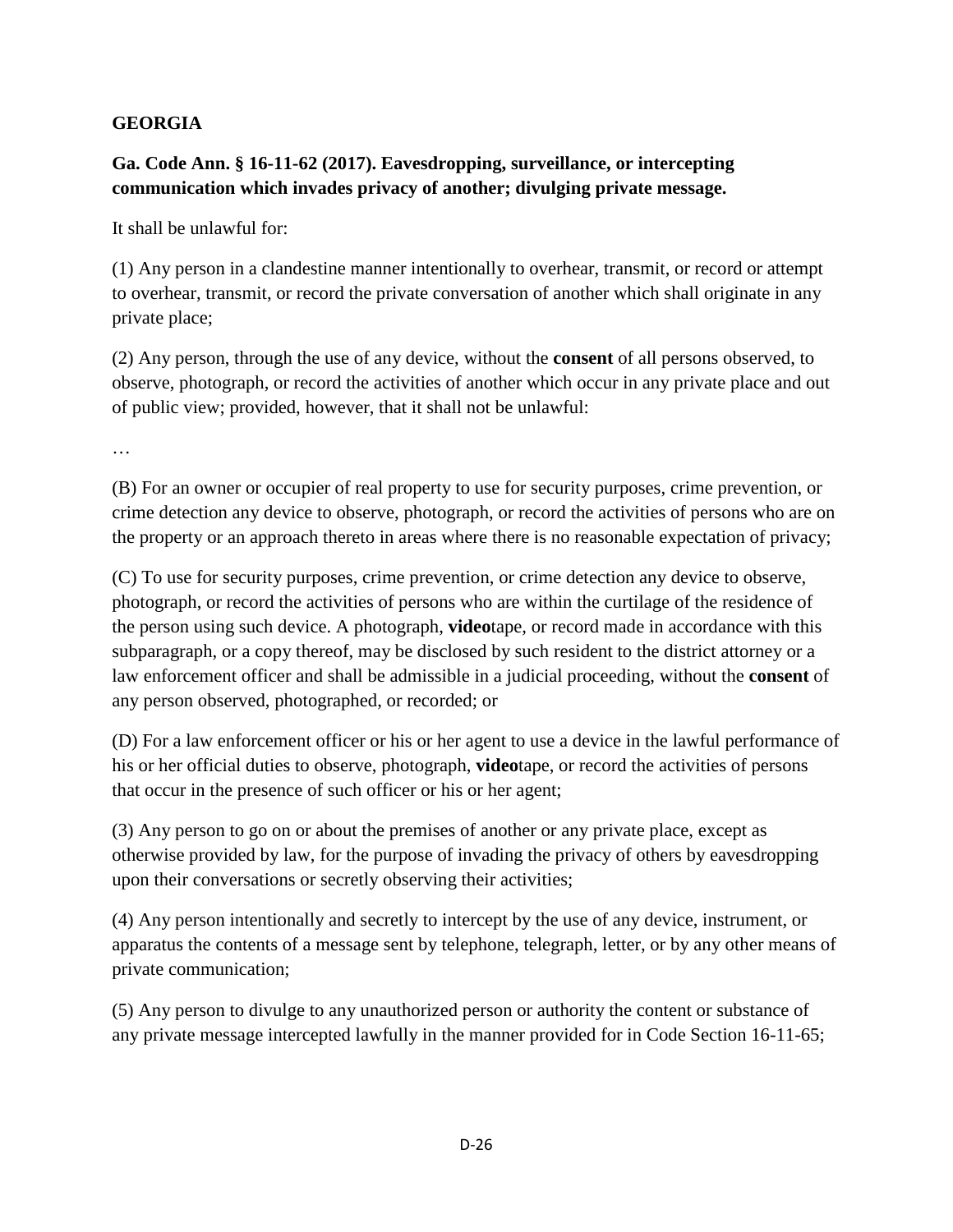<span id="page-26-0"></span>(6) Any person to sell, give, or distribute, without legal authority, to any person or entity any photograph, **video**tape, or record, or copies thereof, of the activities of another which occur in any private place and out of public view without the **consent** of all persons observed; or

(7) Any person to commit any other acts of a nature similar to those set out in paragraphs (1) through (6) of this Code section which invade the privacy of another.

# **Ga. Code Ann. § 16-11-66 (2017). Interception of wire, oral, or electronic communication by party thereto; consent requirements for recording and divulging conversations to which child under 18 years is a party; parental exception.**

(a) Nothing in Code Section 16-11-62 shall prohibit a person from intercepting a wire, **oral**, or electronic communication where such person is a party to the communication or one of the parties to the communication has given prior **consent** to such interception.

…

# **HAWAII**

# **Haw. Rev. Stat. § 711-1111 (2017). Violation of privacy in the second degree.**

(1) A person commits the offense of violation of privacy in the second degree if, except in the execution of a public duty or as authorized by law, the person intentionally:

…

(d) Installs or uses, or both, in any private place, without **consent** of the person or persons entitled to privacy therein, any means or device for observing, recording, amplifying, or broadcasting sounds or events in that place other than another person in a stage of undress or sexual activity; provided that this paragraph shall not prohibit a person from making a **video** or **audio** recording or taking a photograph of a law enforcement officer while the officer is in the performance of the officer's duties in a public place or under circumstances in which the officer has no reasonable expectation of privacy and the person is not interfering with the officer's ability to maintain safety and control, secure crime scenes and accident sites, protect the integrity and confidentiality of investigations, and protect the public safety and order;

(e) Installs or uses outside a private place any device for hearing, recording, amplifying, or broadcasting sounds originating in that place which would not ordinarily be audible or comprehensible outside, without the **consent** of the person or persons entitled to privacy therein;

(f) Covertly records or broadcasts an image of another person's intimate area underneath clothing, by use of any device, and that image is taken while that person is in a public place and without that person's **consent**;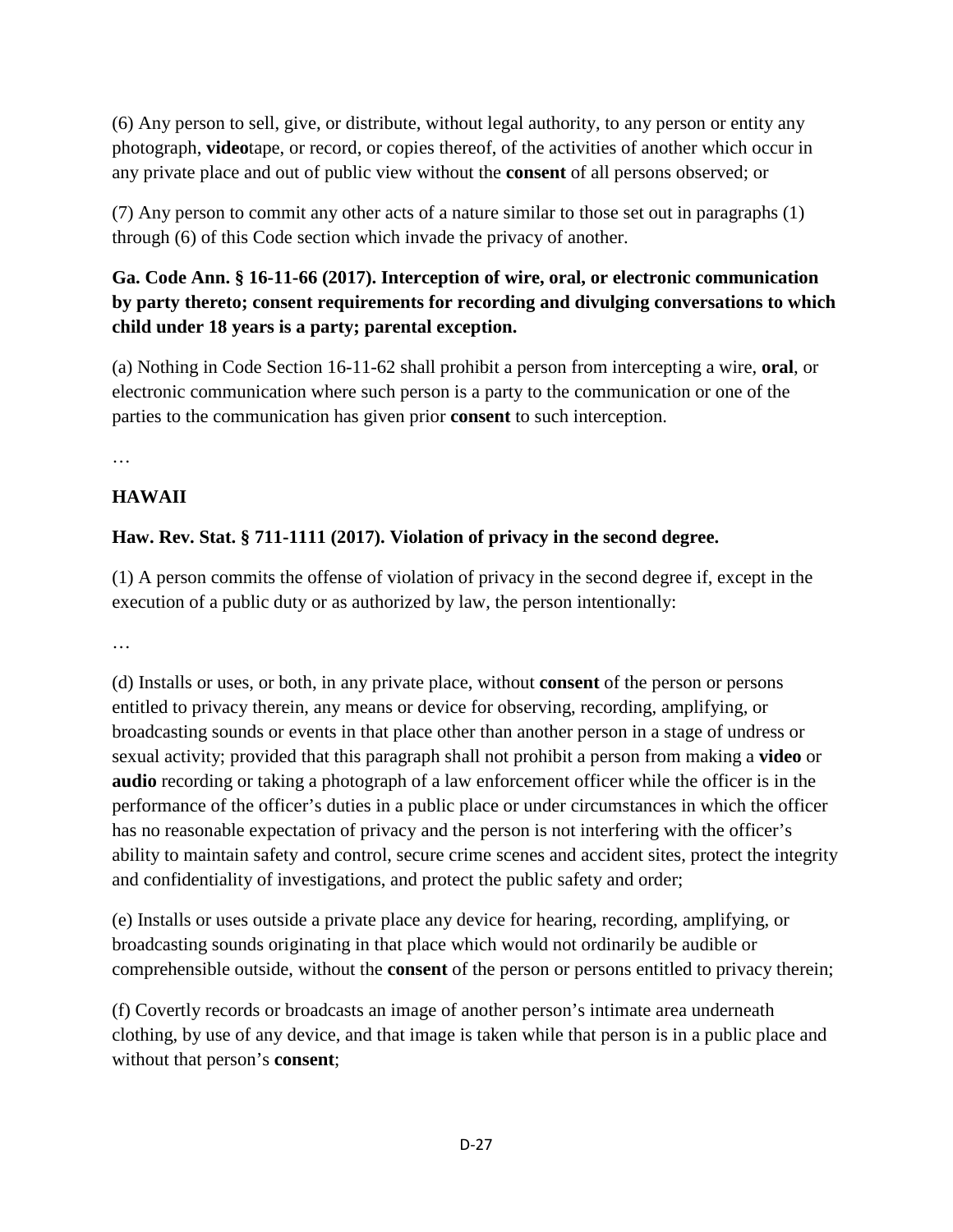(g) Intercepts, without the **consent** of the sender or receiver, a message or photographic image by telephone, telegraph, letter, electronic transmission, or other means of communicating privately; but this paragraph does not apply to:

(i) Overhearing of messages through a regularly installed instrument on a telephone party line or an extension; or

(ii) Interception by the telephone company, electronic mail account provider, or telephone or electronic mail subscriber incident to enforcement of regulations limiting use of the facilities or incident to other operation and use;

(h) Divulges, without the **consent** of the sender or the receiver, the existence or contents of any message or photographic image by telephone, telegraph, letter, electronic transmission, or other means of communicating privately, if the accused knows that the message or photographic image was unlawfully intercepted or if the accused learned of the message or photographic image in the course of employment with an agency engaged in transmitting it; or

(i) Knowingly possesses materials created under circumstances prohibited in section 711-1110.9.

(2) This section shall not apply to any dissemination, distribution, or transfer of images subject to this section by an electronic communication service provider or remote storage service in the ordinary course of its business. …

(3) For the purposes of this section:

…

"Public place" means an area generally open to the public, regardless of whether it is privately owned, and includes but is not limited to streets, sidewalks, bridges, alleys, plazas, parks, driveways, parking lots, buses, tunnels, buildings, stores, and restaurants.

(4) Violation of privacy in the second degree is a misdemeanor. In addition to any penalties the court may impose, the court may order the destruction of any recording made in violation of this section.

**Haw. Rev. Stat. § 803-42 (2017). Interception, access, and disclosure of wire, oral, or electronic communications, use of pen register, trap and trace device, and mobile tracking device prohibited.**

(a) Except as otherwise specifically provided in this part any person who:

(1) Intentionally intercepts, endeavors to intercept, or procures any other person to intercept or endeavor to intercept, any wire, **oral**, or electronic communication;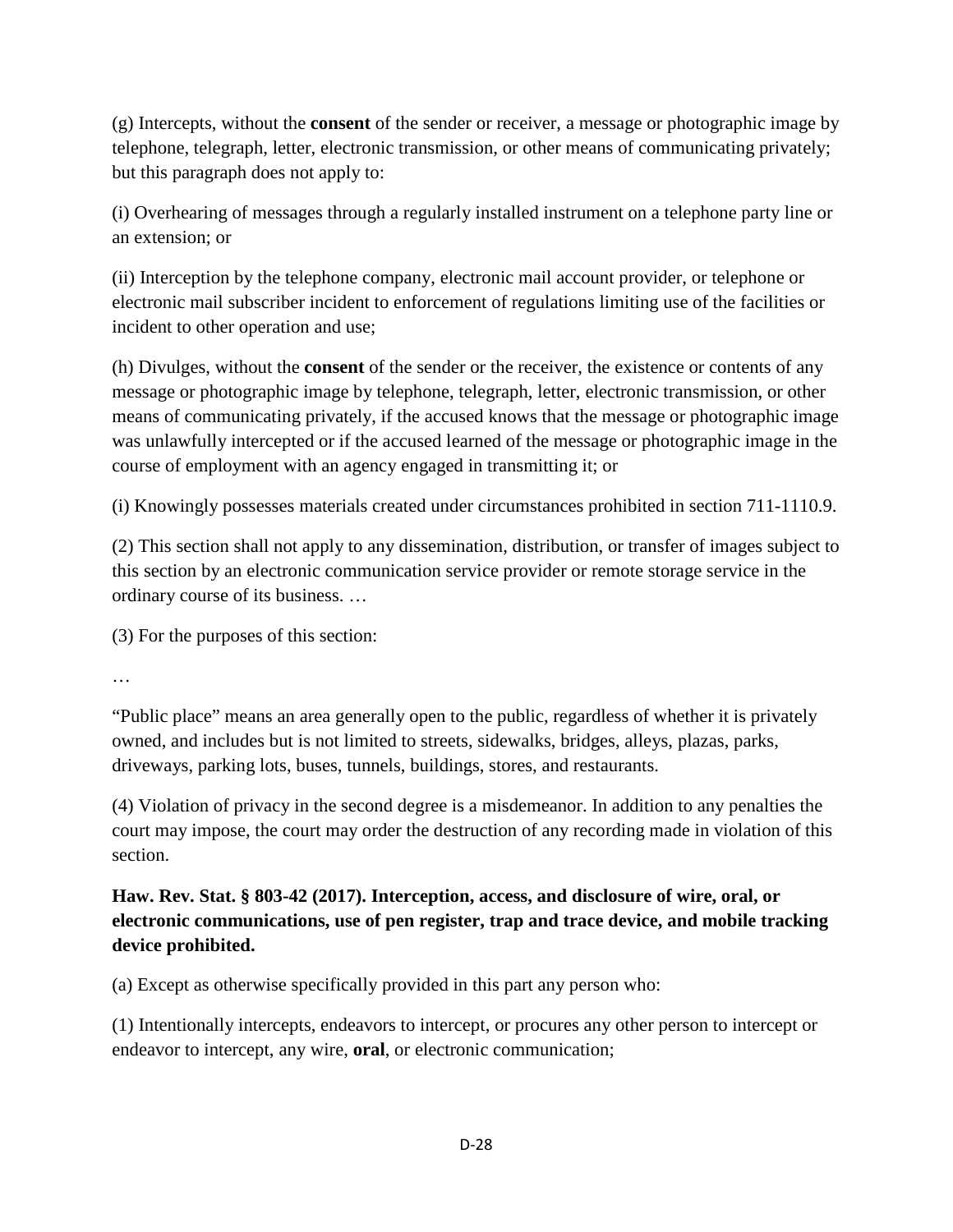(2) Intentionally uses, endeavors to use, or procures any other person to use or endeavor to use any electronic, mechanical, or other device to intercept any wire, **oral**, or electronic communication when:

(A) Such a device is affixed to, or otherwise transmits a signal through, a wire, cable, or other similar connection used in wire communication; or

(B) Such a device transmits communications by radio, or interferes with the transmission of such communication;

(3) Intentionally discloses, or endeavors to disclose, to any other person the contents of any wire, **oral**, or electronic communication, knowing or having reason to know that the information was obtained through the interception of a wire, **oral**, or electronic communication in violation of this part;

(4) Intentionally uses, or endeavors to use, the contents of any wire, **oral**, or electronic communication, knowing or having reason to know that the information was obtained through the interception of a wire, **oral**, or electronic communication in violation of this part;

(5)

(A) Intentionally accesses without authorization a facility through which an electronic communication service is provided; or

(B) Intentionally exceeds an authorization to access that facility; and thereby obtains, alters, or prevents authorized access to a wire or electronic communication while it is in electronic storage;

(6) Intentionally discloses, or attempts to disclose, to any other person the contents of any wire, **oral**, or electronic communication, intercepted by means authorized by subsection (b)(1), (2), or (3), or section 803-44 or 803-46; and

(A) Either:

(i) Knowing or having reason to know that the information was obtained through the interception of the communication in connection with a criminal investigation; or

(ii) Having obtained or received the information in connection with a criminal investigation; and

(B) With the intent to improperly obstruct, impede, or interfere with a duly authorized criminal investigation;

(7) Intentionally installs or uses a pen register or a trap and trace device without first obtaining a court order; or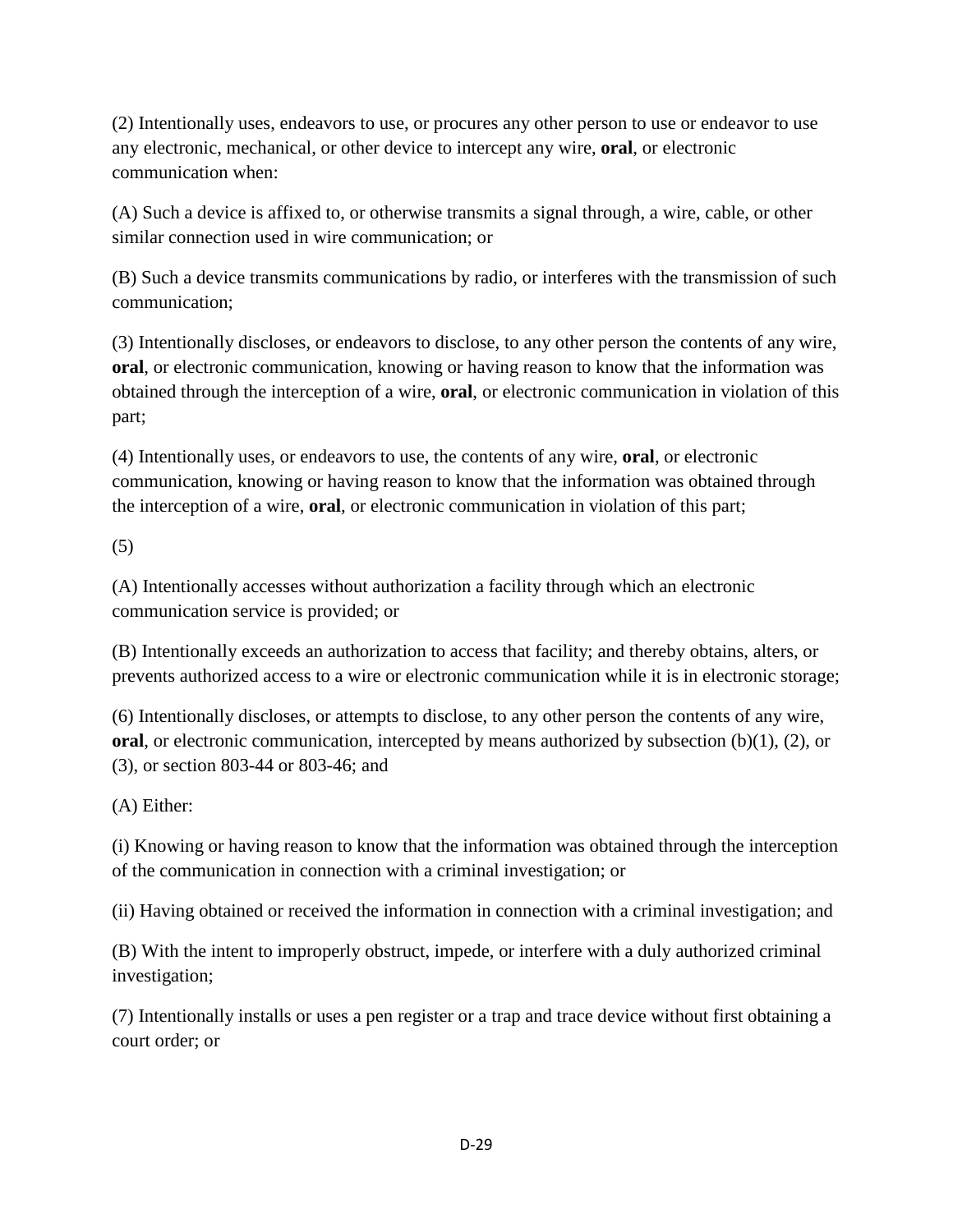<span id="page-29-0"></span>(8) Intentionally installs or uses a mobile tracking device without first obtaining a search warrant or other order authorizing the installation and use of such device, unless the device is installed by or with **consent** of the owner of the property on which the device is installed;

shall be guilty of a class C felony.

…

# **IDAHO**

# **Idaho Code Ann. § 18-6609 (2017). Crime of video voyeurism.**

…

(2) A person is guilty of **video** voyeurism when:

(a) With the intent of arousing, appealing to or gratifying the lust or passions or sexual desires of such person or another person, or for his own or another person's lascivious entertainment or satisfaction of prurient interest, or for the purpose of sexually degrading or abusing any other person, he uses, installs or permits the use or installation of an imaging device at a place where a person would have a reasonable expectation of privacy, without the knowledge or **consent** of the person using such place; or

…

(3) A violation of this section is a felony.

…

# **Idaho Code Ann. § 18-6702 (2017). Interception and Disclosure of Wire, Electronic or Oral Communications Prohibited.**

(1) Except as otherwise specifically provided in this chapter, any person shall be guilty of a felony and is punishable by imprisonment in the state prison for a term not to exceed five (5) years or by a fine not to exceed five thousand dollars (\$5,000), or by both fine and imprisonment if that person:

(a) Willfully intercepts, endeavors to intercept, or procures any other person to intercept or endeavor to intercept any wire, electronic or **oral** communication; or

(b) Willfully uses, endeavors to use, or procures any other person to use or endeavor to use any electronic, mechanical, or other device to intercept any **oral** communication when:

1. Such device is affixed to, or otherwise transmits a signal through, a wire, cable, or other like connection used in wire communication; or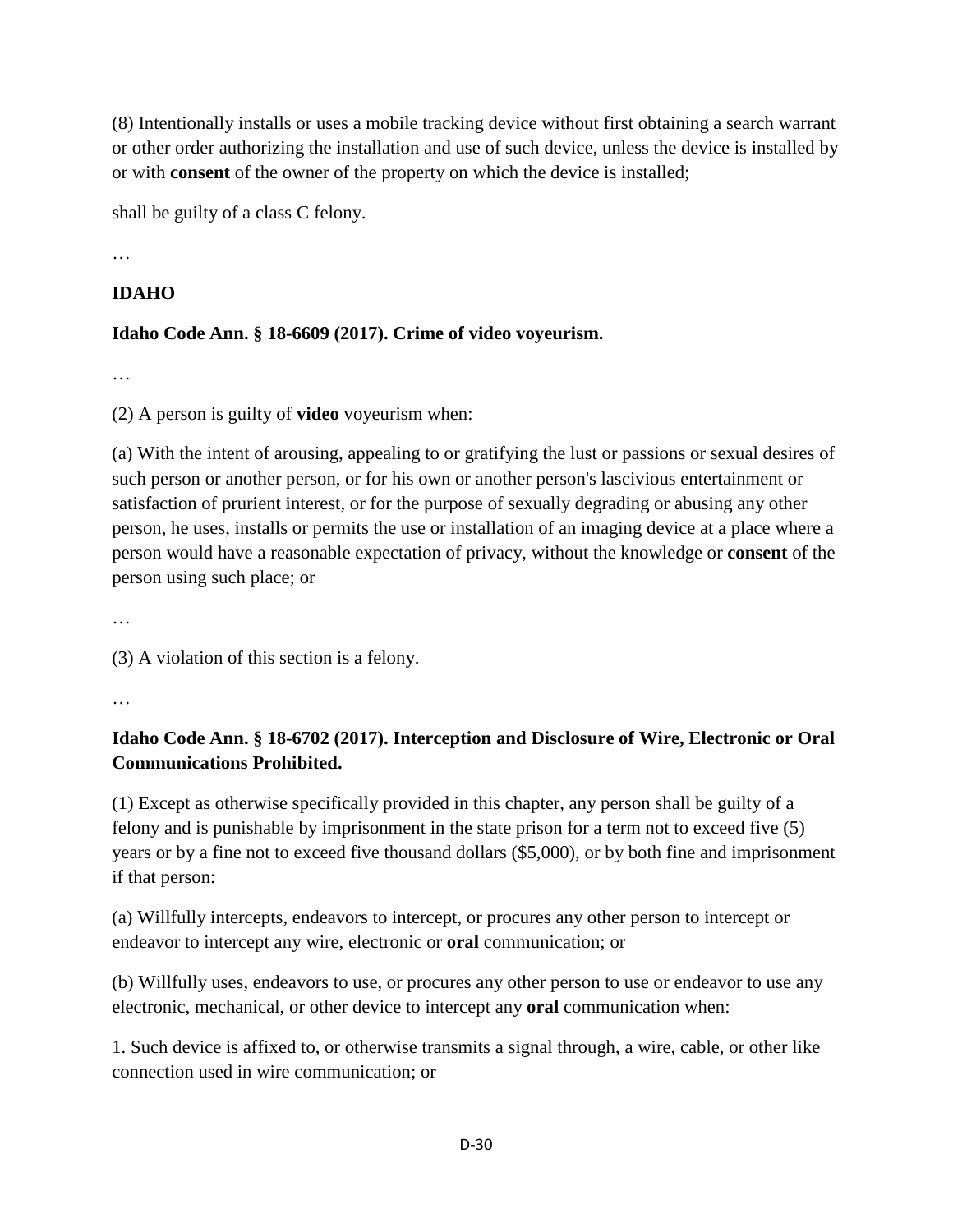<span id="page-30-0"></span>2. Such device transmits communications by radio or interferes with the transmission of such communication; or

(c) Willfully discloses, or endeavors to disclose, to any other person the contents of any wire, electronic or **oral** communication, knowing or having reason to know that the information was obtained through the interception of a wire, electronic or oral communication in violation of this subsection; or

(d) Willfully uses, or endeavors to use, the contents of any wire, electronic or **oral** communication, knowing or having reason to know that the information was obtained through the interception of a wire, electronic or **oral** communication in violation of this subsection; or

(e) Intentionally discloses or endeavors to disclose to any other person the contents of any wire, electronic or **oral** communication, intercepted by means authorized by subsection (2)(b), (c), (f) or (g) of this section or by section 18-6708, Idaho Code, if that person:

(i) Knows or has reason to know that the information was obtained through the interception of such communication in connection with a criminal investigation; and

(ii) Has obtained or received the information in connection with a criminal investigation with the intent to improperly obstruct, impede or interfere with a duly authorized criminal investigation.

…

(d) It is lawful under this chapter for a person to intercept a wire, electronic or **oral** communication when one (1) of the parties to the communication has given prior **consent** to such interception.

(e) It is unlawful to intercept any communication for the purpose of committing any criminal act.

…

# **ILLINIOIS**

# **720 ILCS 5/14-2 (2017). Elements of the offense; affirmative defense.**

(a) A person commits eavesdropping when he or she knowingly and intentionally:

(1) Uses an eavesdropping device, in a surreptitious manner, for the purpose of overhearing, transmitting, or recording all or any part of any private conversation to which he or she is not a party unless he or she does so with the **consent** of all of the parties to the private conversation;

(2) Uses an eavesdropping device, in a surreptitious manner, for the purpose of transmitting or recording all or any part of any private conversation to which he or she is a party unless he or she does so with the **consent** of all other parties to the private conversation;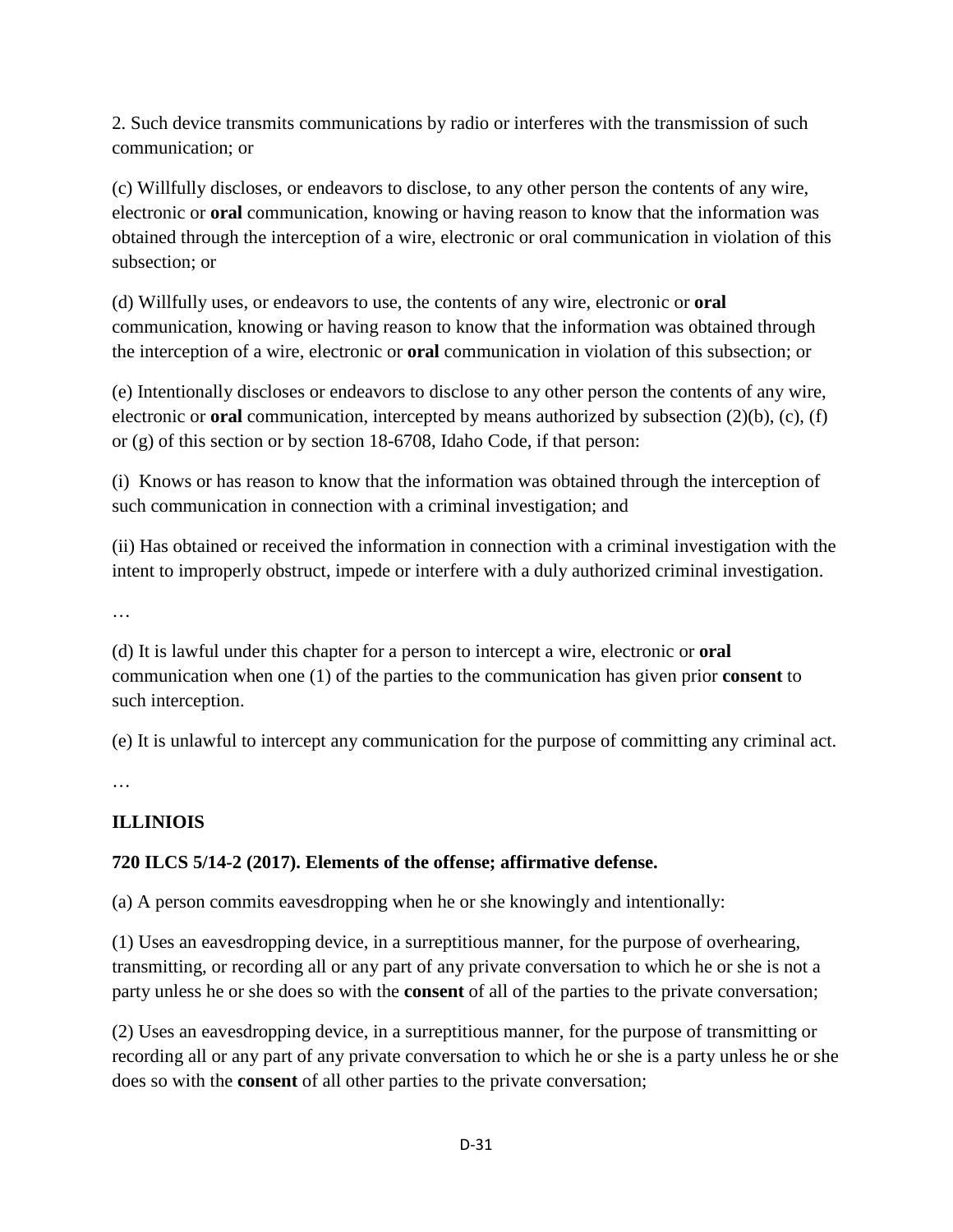<span id="page-31-0"></span>(3) Intercepts, records, or transcribes, in a surreptitious manner, any private electronic communication to which he or she is not a party unless he or she does so with the **consent** of **all parties** to the private electronic communication;

(4) Manufactures, assembles, distributes, or possesses any electronic, mechanical, eavesdropping, or other device knowing that or having reason to know that the design of the device renders it primarily useful for the purpose of the surreptitious overhearing, transmitting, or recording of private conversations or the interception, or transcription of private electronic communications and the intended or actual use of the device is contrary to the provisions of this Article; or

(5) Uses or discloses any information which he or she knows or reasonably should know was obtained from a private conversation or private electronic communication in violation of this Article, unless he or she does so with the **consent** of all of the parties.

…

# **720 ILCS 5/26-4 (2017). Unauthorized video recording and live video transmission.**

(a) It is unlawful for any person to knowingly make a **video** record or transmit live **video** of another person without that person's consent in a restroom, tanning bed, tanning salon, locker room, changing room, or hotel bedroom.

…

(a-15) It is unlawful for any person to place or cause to be placed a device that makes a **video** record or transmits a live **video** in a restroom, tanning bed, tanning salon, locker room, changing room, or hotel bedroom with the intent to make a video record or transmit live **video** of another person without that person's **consent**.

(a-20) It is unlawful for any person to place or cause to be placed a device that makes a **video** record or transmits a live **video** with the intent to make a **video** record or transmit live **video** of another person in that other person's residence without that person's **consent**.

(a-25) It is unlawful for any person to, by any means, knowingly disseminate, or permit to be disseminated, a **video** record or live **video** that he or she knows to have been made or transmitted in violation of (a), (a-5), (a-6), (a-10), (a-15), or (a-20).

…

# **IOWA**

**Iowa Code Ann. § 709.21 (2017). Invasion of privacy — nudity.**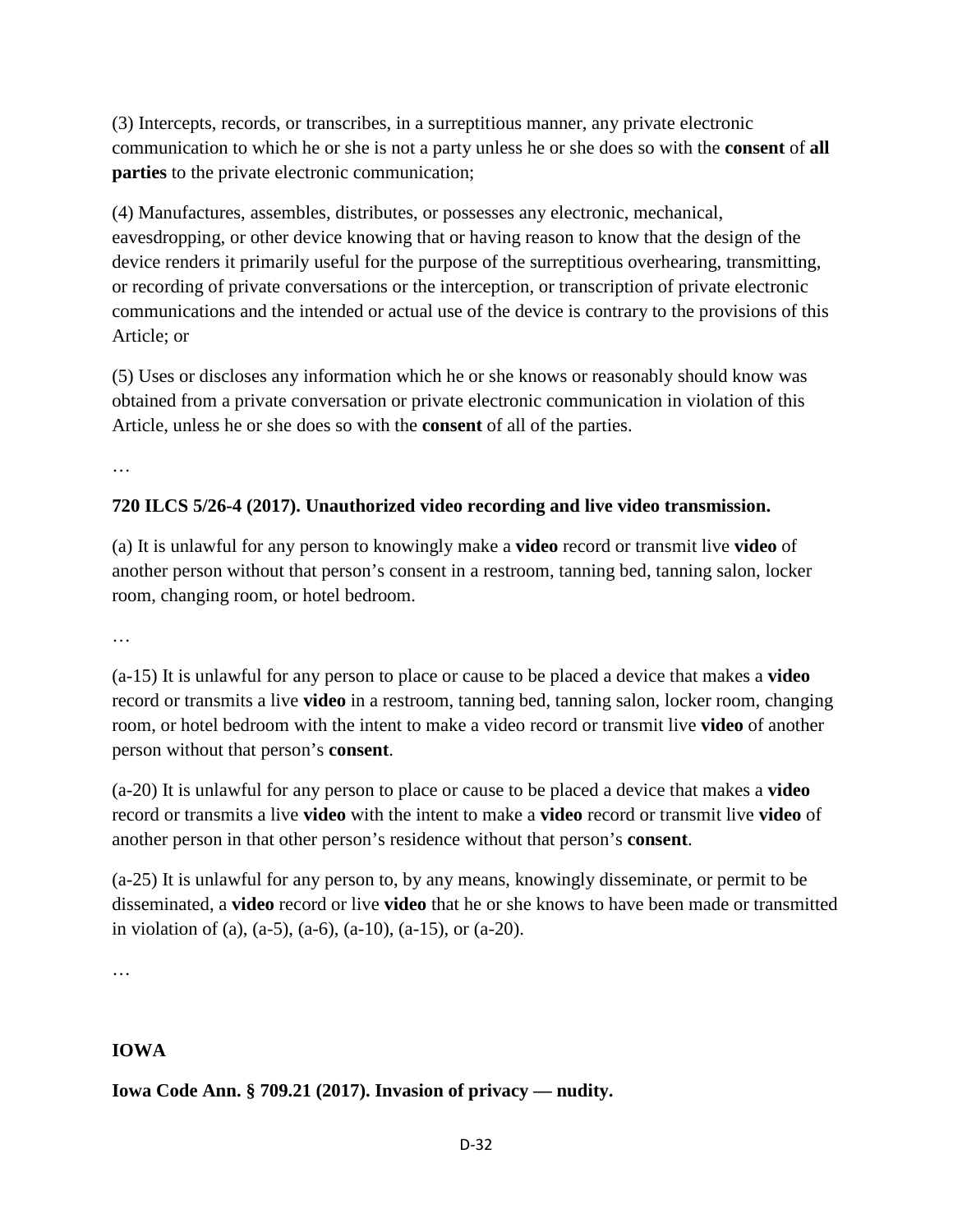<span id="page-32-0"></span>1. A person who knowingly views, photographs, or films another person, for the purpose of arousing or gratifying the sexual desire of any person, commits invasion of privacy if all of the following apply:

a. The other person does not have knowledge about and does not **consent** or is unable to **consent** to being viewed, photographed, or filmed.

b. The other person is in a state of full or partial nudity.

c. The other person has a reasonable expectation of privacy while in a state of full or partial nudity.

…

3. A person who violates this section commits an aggravated misdemeanor.

# **Iowa Code Ann. § 727.8 (2017). Electronic and mechanical eavesdropping.**

Any person, having no right or authority to do so, who taps into or connects a listening or recording device to any telephone or other communication wire, or who by any electronic or mechanical means listens to, records, or otherwise intercepts a conversation or communication of any kind, commits a serious misdemeanor; provided, that the sender or recipient of a message or one who is openly present and participating in or listening to a communication shall not be prohibited hereby from recording such message or communication; and further provided, that nothing herein shall restrict the use of any radio or television receiver to receive any communication transmitted by radio or wireless signal.

## **KANSAS**

# **Kan. Stat. Ann. 21-6101 (2017). Breach of privacy.**

(a) Breach of privacy is knowingly and without lawful authority:

(1) Intercepting, without the **consent** of the sender or receiver, a message by telephone, telegraph, letter or other means of private communication;

(2) divulging, without the **consent** of the sender or receiver, the existence or contents of such message if such person knows that the message was illegally intercepted, or if such person illegally learned of the message in the course of employment with an agency in transmitting it;

(3) entering with intent to listen surreptitiously to private conversations in a private place or to observe the personal conduct of any other person or persons entitled to privacy therein;

(4) installing or using outside or inside a private place any device for hearing, recording, amplifying or broadcasting sounds originating in such place, which sounds would not ordinarily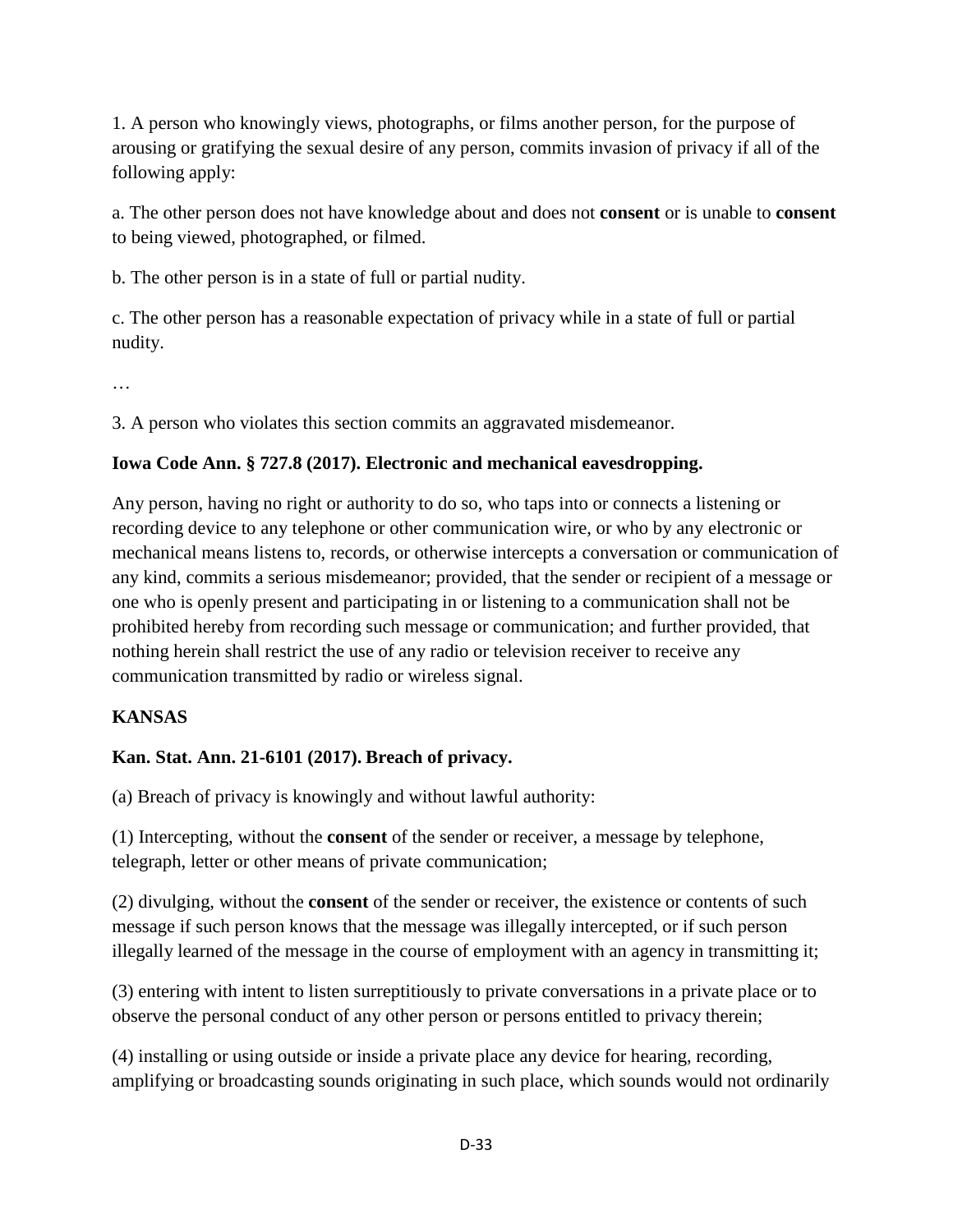<span id="page-33-0"></span>be audible or comprehensible without the use of such device, without the **consent** of the person or persons entitled to privacy therein;

(5) installing or using any device or equipment for the interception of any telephone, telegraph or other wire or wireless communication without the **consent** of the person in possession or control of the facilities for such communication;

(6) installing or using a concealed camcorder, motion picture camera or photographic camera of any type to secretly **video**tape, film, photograph or record, by electronic or other means, another identifiable person under or through the clothing being worn by that other person or another, identifiable person who is nude or in a state of undress, for the purpose of viewing the body of, or the undergarments worn by, that other person, without the **consent** or knowledge of that other person, with the intent to invade the privacy of that other person, under circumstances in which that other person has a reasonable expectation of privacy;

(7) disseminating or permitting the dissemination of any **video**tape, photograph, film or image obtained in violation of subsection (a)(6); or

(8) disseminating any **video**tape, photograph, film or image of another identifiable person 18 years of age or older who is nude or engaged in sexual activity and under circumstances in which such identifiable person had a reasonable expectation of privacy, with the intent to harass, threaten or intimidate such identifiable person, and such identifiable person did not **consent** to such dissemination.

…

(f) As used in this section, "private place" means a place where one may reasonably expect to be safe from uninvited intrusion or **surveillance**.

# **KENTUCKY**

## **KY. Rev. Stat. Ann. § 526.020 (2017). Eavesdropping.**

(1) A person is guilty of eavesdropping when he intentionally uses any device to eavesdrop, whether or not he is present at the time.

(2) Eavesdropping is a Class D felony.

# **KY. Rev. Stat. Ann. § 531.090 (2017). Voyeurism.**

(1) A person is guilty of voyeurism when:

(a) He or she intentionally:

1. Uses or causes the use of any camera, **video**tape, photo optical, photoelectric, or other image recording device for the purpose of observing, viewing, photographing, filming, or **video**taping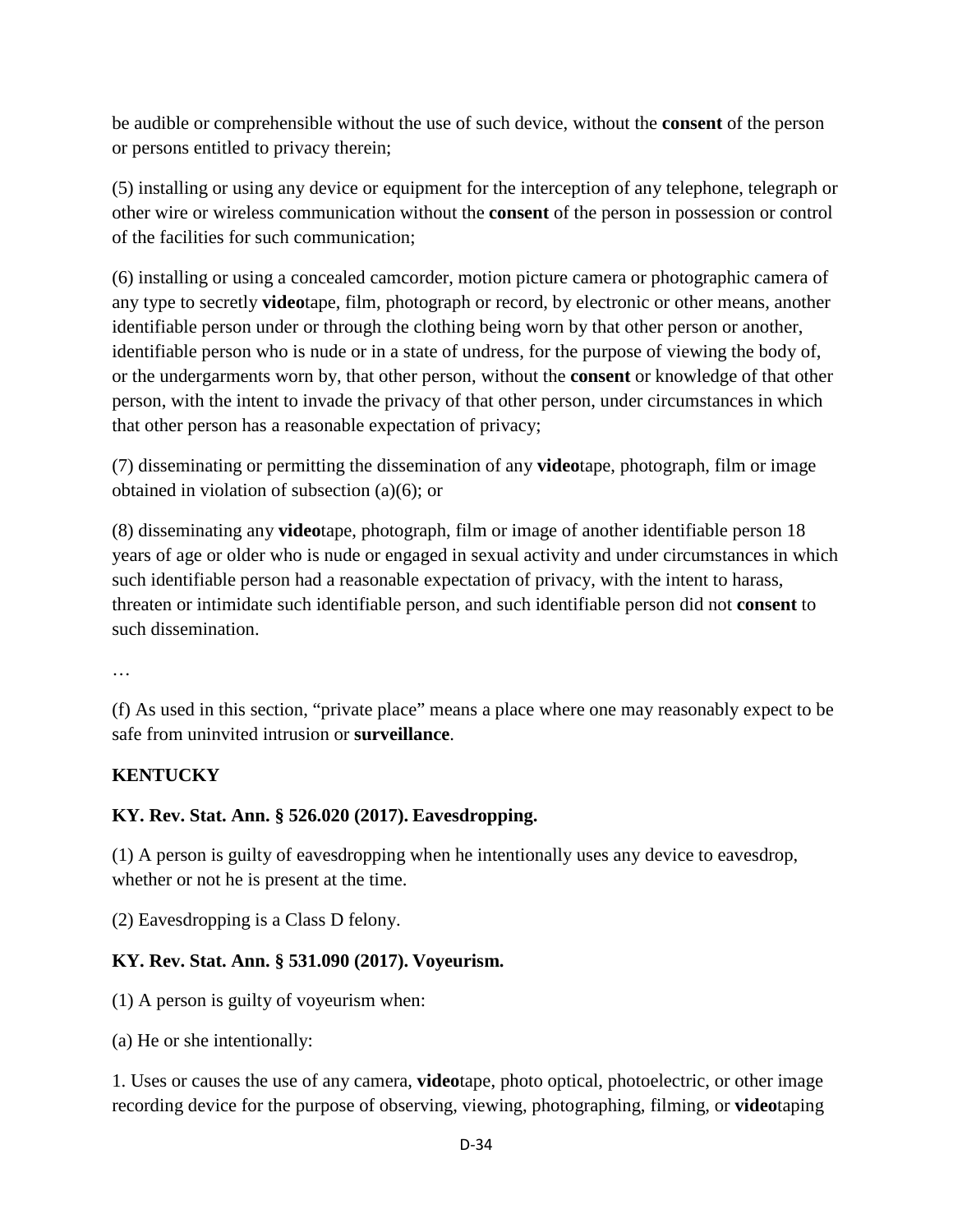<span id="page-34-0"></span>the sexual conduct, genitals, an undergarment worn without being publicly visible, or nipple of the female breast of another person without that person's **consent**; …

(4) Voyeurism is a Class A misdemeanor.

# **LOUISIANA**

# **La. Rev. Stat. Ann. § 14:283 (2017). Video voyeurism; penalties.**

A. **Video** voyeurism is any of the following:

(1) The use of any camera, **video**tape, photo-optical, photo-electric, unmanned aircraft system, or any other image recording device for the purpose of observing, viewing, photographing, filming, or **video**taping a person where that person has not **consent**ed to the observing, viewing, photographing, filming, or videotaping and it is for a lewd or lascivious purpose.

(2) The transfer of an image obtained by activity described in Paragraph (1) of this Subsection by live or recorded telephone message, electronic mail, the Internet, or a commercial online service.

…

# **La. Rev. Stat. Ann. § 15:1303 (2017). Interception and disclosure of wire, electronic, or oral communications**.

A. Except as otherwise specifically provided in this Chapter, it shall be unlawful for any person to:

(1) Willfully intercept, endeavor to intercept, or procure any other person to intercept or endeavor to intercept, any wire, electronic or **oral** communication;

(2) Willfully use, endeavor to use, or procure any other person to use or endeavor to use, any electronic, mechanical, or other device to intercept any **oral** communication when:

(a) Such device is affixed to, or otherwise transmits a signal through, a wire, cable, or other like connection used in wire or electronic communication; or

(b) Such device transmits communications by radio or interferes with the transmission of such communication;

(3) Willfully disclose, or endeavor to disclose, to any other person the contents of any wire, electronic, or **oral** communication, knowing or having reason to know that the information was obtained through the interception of a wire, electronic, or **oral** communication in violation of this Subsection; or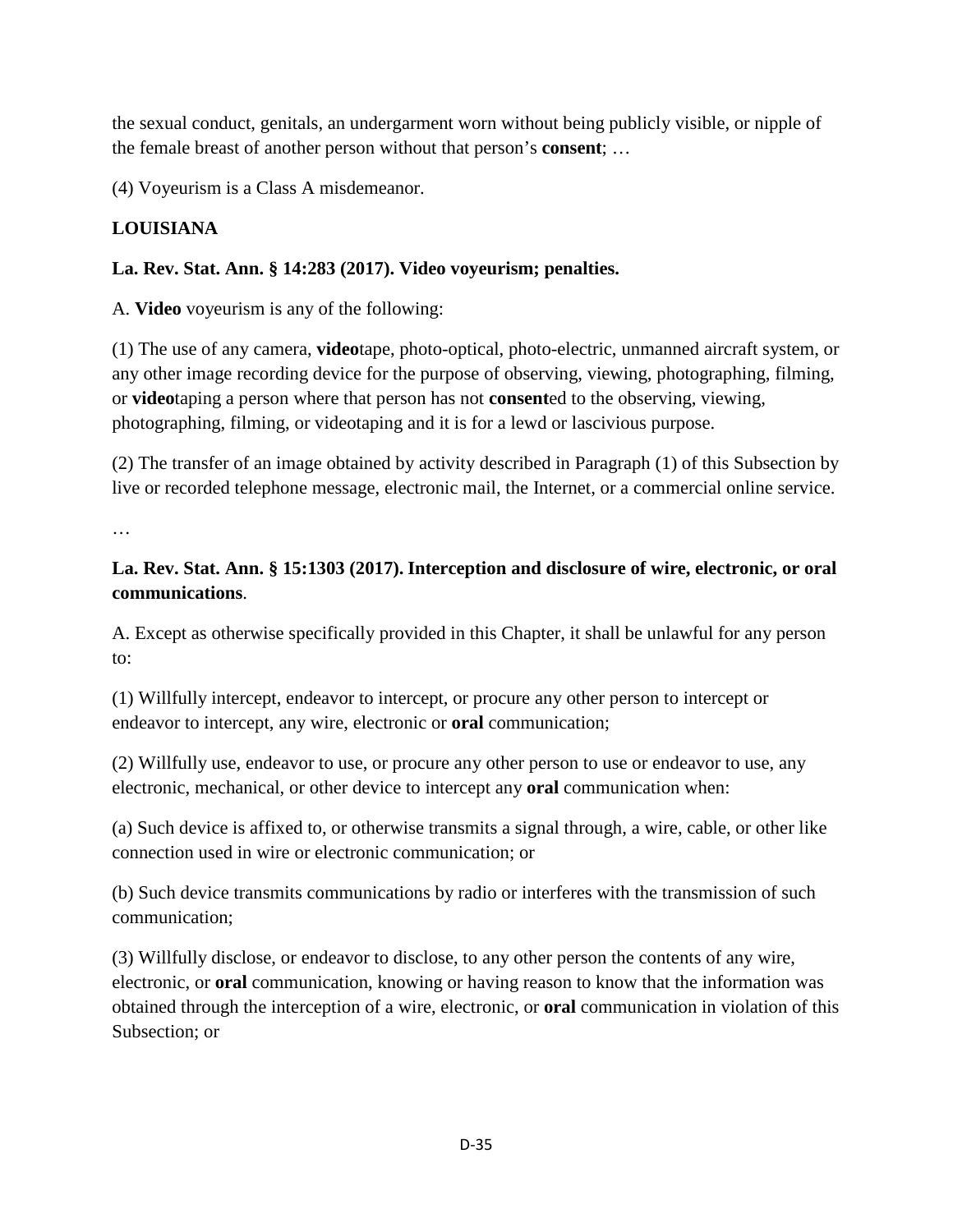<span id="page-35-0"></span>(4) Willfully use, or endeavor to use, the contents of any wire, electronic, or **oral** communication, knowing or having reason to know that the information was obtained through the interception of a wire, electronic, or **oral** communication in violation of this Subsection.

…

# **MAINE**

# **Me. Rev. Stat. Ann. Tit 15, § 710 (2017). Offenses.**

1. Interception, **Oral** Communications Prohibited. Any person, other than an **employee** of a communication common carrier, a law enforcement officer, an investigative officer, another **employee** of the Department of Corrections authorized to exercise law enforcement powers as described in Title 34-A, section 3011 or a jail investigative officer or a jail **employee** acting at the direction of a jail investigative officer, carrying out practices otherwise permitted by this chapter, who intentionally or knowingly intercepts, attempts to intercept or procures any other person to intercept or attempt to intercept any wire or **oral** communication is guilty of a Class C crime.

…

3. Disclosure, or Use of Wire or **Oral** Communications Prohibited. A person is guilty of a Class C crime if he:

A. Intentionally or knowingly discloses or attempts to disclose to any person the contents of any wire or **oral** communication, knowing that the information was obtained through interception; or

B. Intentionally or knowingly uses or attempts to use the contents of any wire or **oral** communication, knowing that the information was obtained through interception.

…

5. Possession of Interception Devices Prohibited. A person, other than an **employee** of a communication common carrier, a law enforcement officer, an investigative officer, another **employee** of the Department of Corrections authorized to exercise law enforcement powers as described in Title 34-A, section 3011 or a jail investigative officer or a jail **employee** acting at the direction of a jail investigative officer, carrying out practices otherwise permitted by this chapter, who has in that person's possession any device, contrivance, machine or apparatus designed or commonly used for intercepting wire or **oral** communications is guilty of a Class C crime.

6. Sale of Interception Devices Prohibited. A person who sells, exchanges, delivers, barters, gives or furnishes or possesses with an intent to sell any device, contrivance, machine or apparatus designed or commonly used for the interception of wire or **oral** communications as defined in this chapter is guilty of a Class B crime. This subsection shall not include devices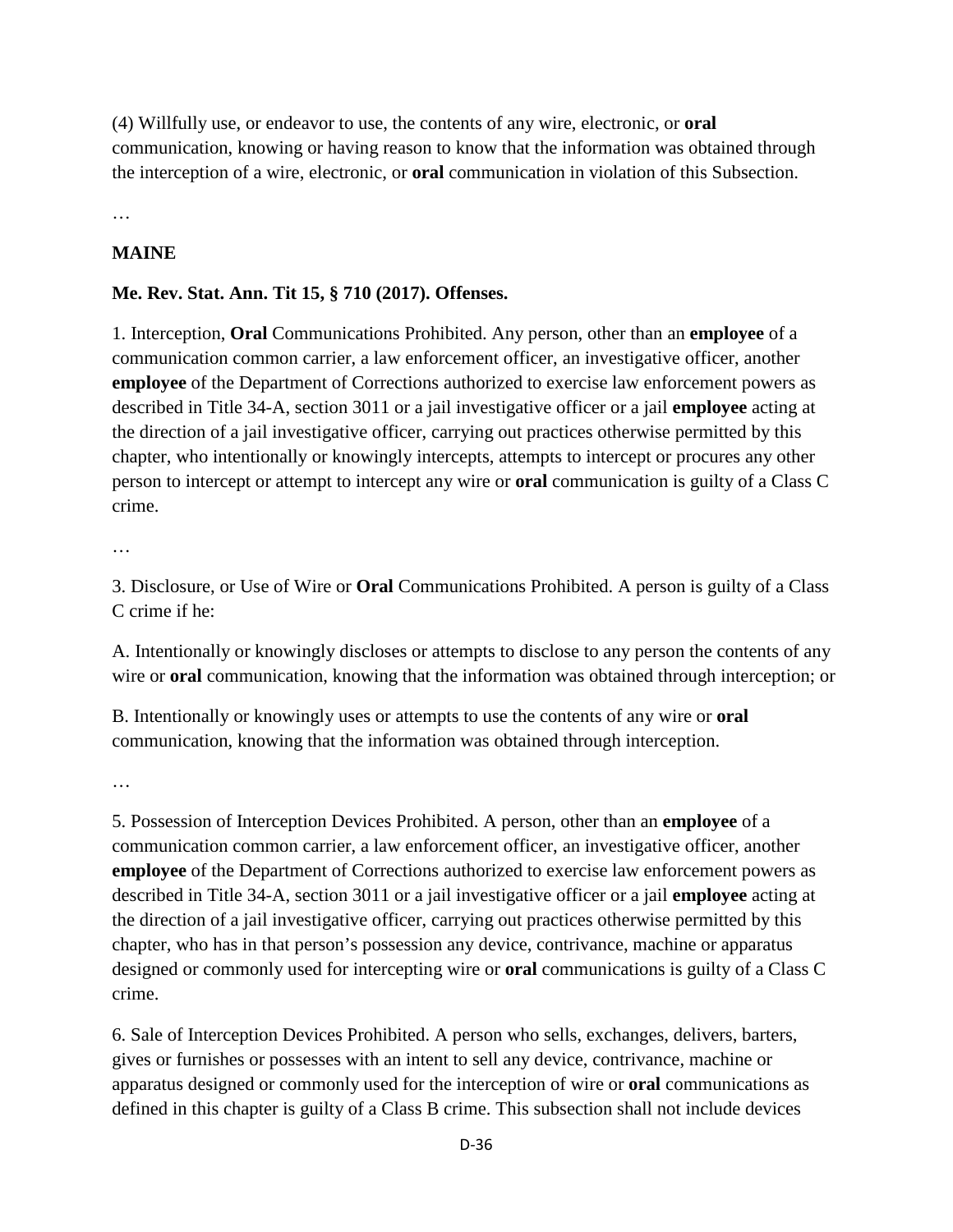manufactured under written contract for sale to common carriers, law enforcement agencies and the Department of Corrections, provided that the production of any such device shall not have commenced prior to the signing of the contract by both parties.

## **Me. Rev. Stat. Ann. Tit. 17-A, § 511 (2017). Violation of privacy.**

1. A person is guilty of violation of privacy if, except in the execution of a public duty or as authorized by law, that person intentionally:

A. Commits a civil trespass on property with the intent to overhear or observe any person in a private place;

B. Installs or uses in a private place without the **consent** of the person or persons entitled to privacy in that place, any device for observing, photographing, recording, amplifying or broadcasting sounds or events in that place;

C. Installs or uses outside a private place without the **consent** of the person or persons entitled to privacy therein, any device for hearing, recording, amplifying or broadcasting sounds originating in that place that would not ordinarily be audible or comprehensible outside that place; or

D. Engages in visual **surveillance** in a public place by means of mechanical or electronic equipment with the intent to observe or photograph, or record, amplify or broadcast an image of any portion of the body of another person present in that place when that portion of the body is in fact concealed from public view under clothing and a reasonable person would expect it to be safe from **surveillance**.

…

3. Violation of privacy is a Class D crime.

# **MARYLAND**

# **Md. Code Ann, Cts. & Jud. Proc. § 10-402 (2017). Interception of communications generally; divulging contents of communications; violations of subtitle.**

(a) Unlawful acts. -- Except as otherwise specifically provided in this subtitle it is unlawful for any person to:

(1) Willfully intercept, endeavor to intercept, or procure any other person to intercept or endeavor to intercept, any wire, **oral**, or electronic communication;

(2) Willfully disclose, or endeavor to disclose, to any other person the contents of any wire, **oral**, or electronic communication, knowing or having reason to know that the information was obtained through the interception of a wire, **oral**, or electronic communication in violation of this subtitle; or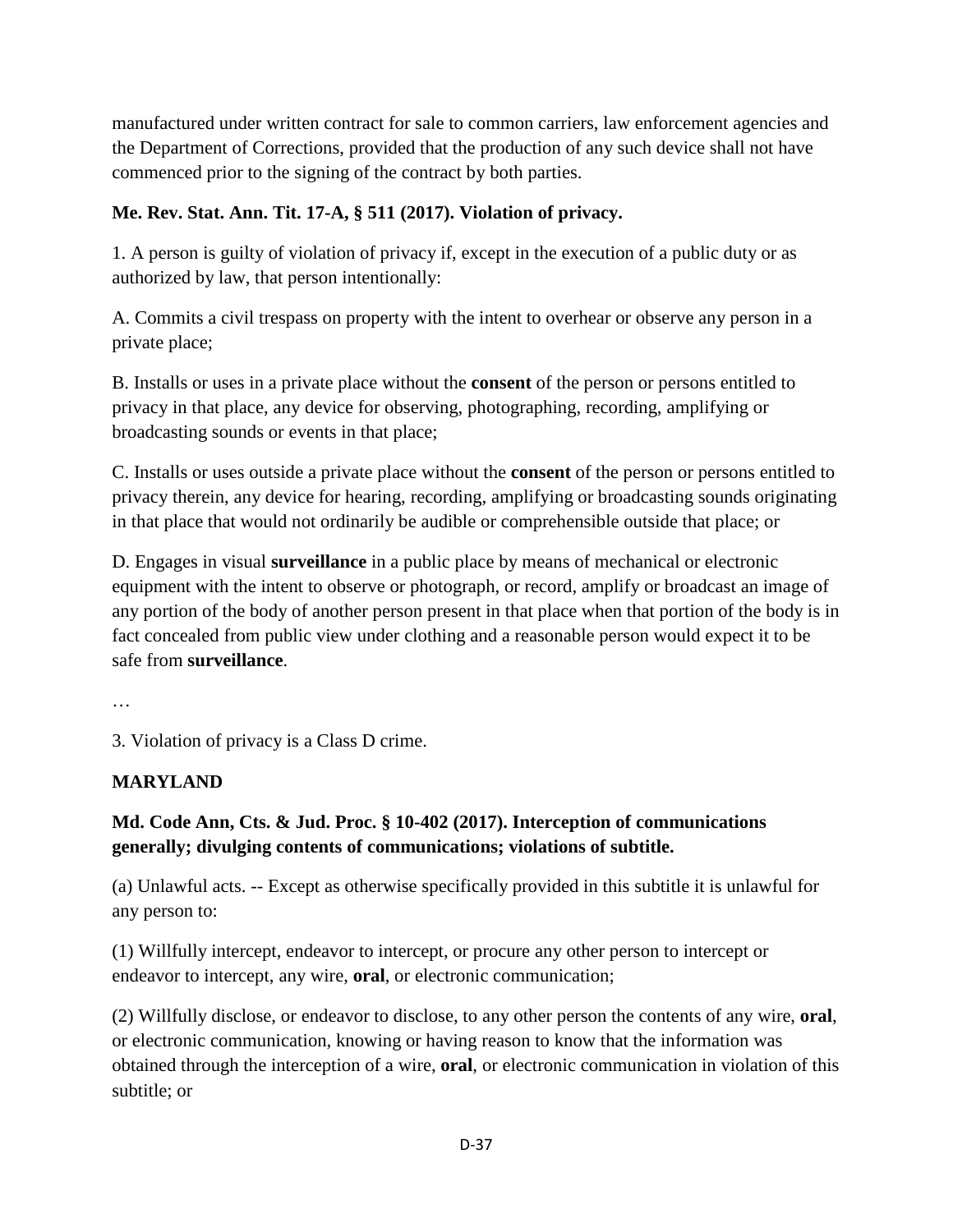(3) Willfully use, or endeavor to use, the contents of any wire, **oral**, or electronic communication, knowing or having reason to know that the information was obtained through the interception of a wire, **oral**, or electronic communication in violation of this subtitle.

(b) Penalty. -- Any person who violates subsection (a) of this section is guilty of a felony and is subject to imprisonment for not more than 5 years or a fine of not more than \$ 10,000, or both.

…

### **Md. Crim. Law § 3-903 (2017). Camera surveillance.**

(a) "Camera" defined. -- In this section, "camera" includes any electronic device that can be used surreptitiously to observe an individual.

…

(c) Prohibited. -- A person may not place or procure another to place a camera on real property where a private residence is located to conduct deliberate surreptitious observation of an individual inside the private residence.

(d) Penalty. -- A person who violates this section is guilty of a misdemeanor and on conviction is subject to imprisonment not exceeding 1 year or a fine not exceeding \$ 2,500 or both.

…

(g) Civil action. --

(1) An individual who was observed through the use of a camera in violation of this section has a civil cause of action against any person who placed or procured another to place the camera on the real property.

(2) In an action under this subsection, the court may award damages and reasonable attorney's fees.

…

#### **MASSACHUSETTS**

# **Mass. Ann. Laws ch. 272, § 99 (2017). Eavesdropping, Wire Tapping, and Other Interception of Communications.**

Interception of wire and **oral** communications –

…

B. Definitions. As used in this section—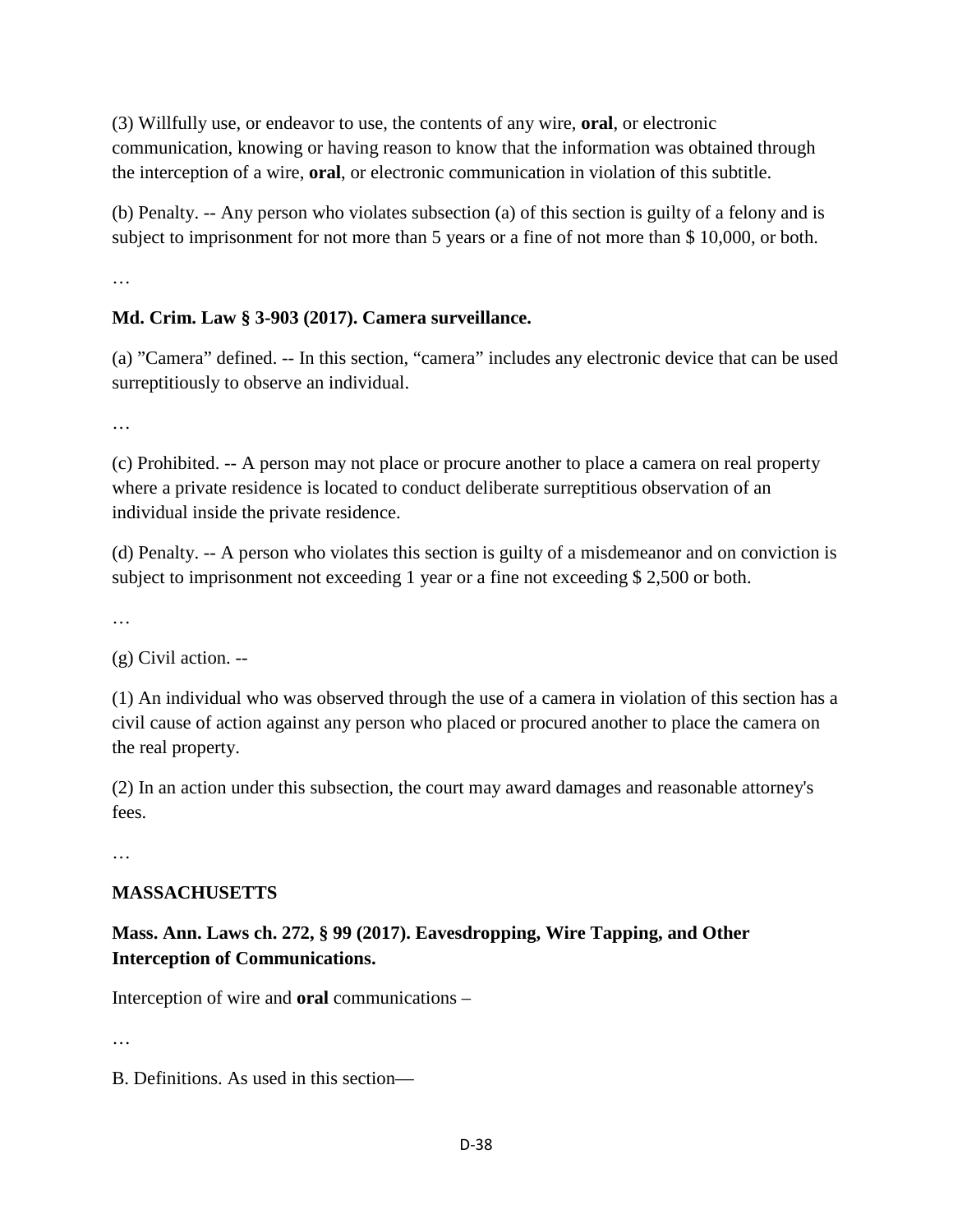1. The term "wire communication" means any communication made in whole or in part through the use of facilities for the transmission of communications by the aid of wire, cable, or other like connection between the point of origin and the point of reception.

2. The term "oral communication" means speech, except such speech as is transmitted over the public air waves by radio or other similar device.

3. The term "intercepting device" means any device or apparatus which is capable of transmitting, receiving, amplifying, or recording a wire or **oral** communication other than a hearing aid or similar device which is being used to correct subnormal hearing to normal and other than any telephone or telegraph instrument, equipment, facility, or a component thereof, (a) furnished to a subscriber or user by a communications common carrier in the ordinary course of its business under its tariff and being used by the subscriber or user in the ordinary course of its business; or (b) being used by a communications common carrier in the ordinary course of its business.

4. The term "interception" means to secretly hear, secretly record, or aid another to secretly hear or secretly record the contents of any wire or **oral** communication through the use of any intercepting device by any person other than a person given prior authority by **all parties** to such communication; provided that it shall not constitute an interception for an investigative or law enforcement officer, as defined in this section, to record or transmit a wire or **oral** communication if the officer is a party to such communication or has been given prior authorization to record or transmit the communication by such a party and if recorded or transmitted in the course of an investigation of a designated offense as defined herein.

…

13. The term "person" means any individual, partnership, association, joint stock company, trust, or corporation, whether or not any of the foregoing is an officer, agent or **employee** of the United States, a state, or a political subdivision of a state.

…

C. Offenses.

1. Interception, **oral** communications prohibited.

Except as otherwise specifically provided in this section any person who—

willfully commits an interception, attempts to commit an interception, or procures any other person to commit an interception or to attempt to commit an interception of any wire or **oral** communication shall be fined not more than ten thousand dollars, or imprisoned in the state prison for not more than five years, or imprisoned in a jail or house of correction for not more than two and one half years, or both so fined and given one such imprisonment.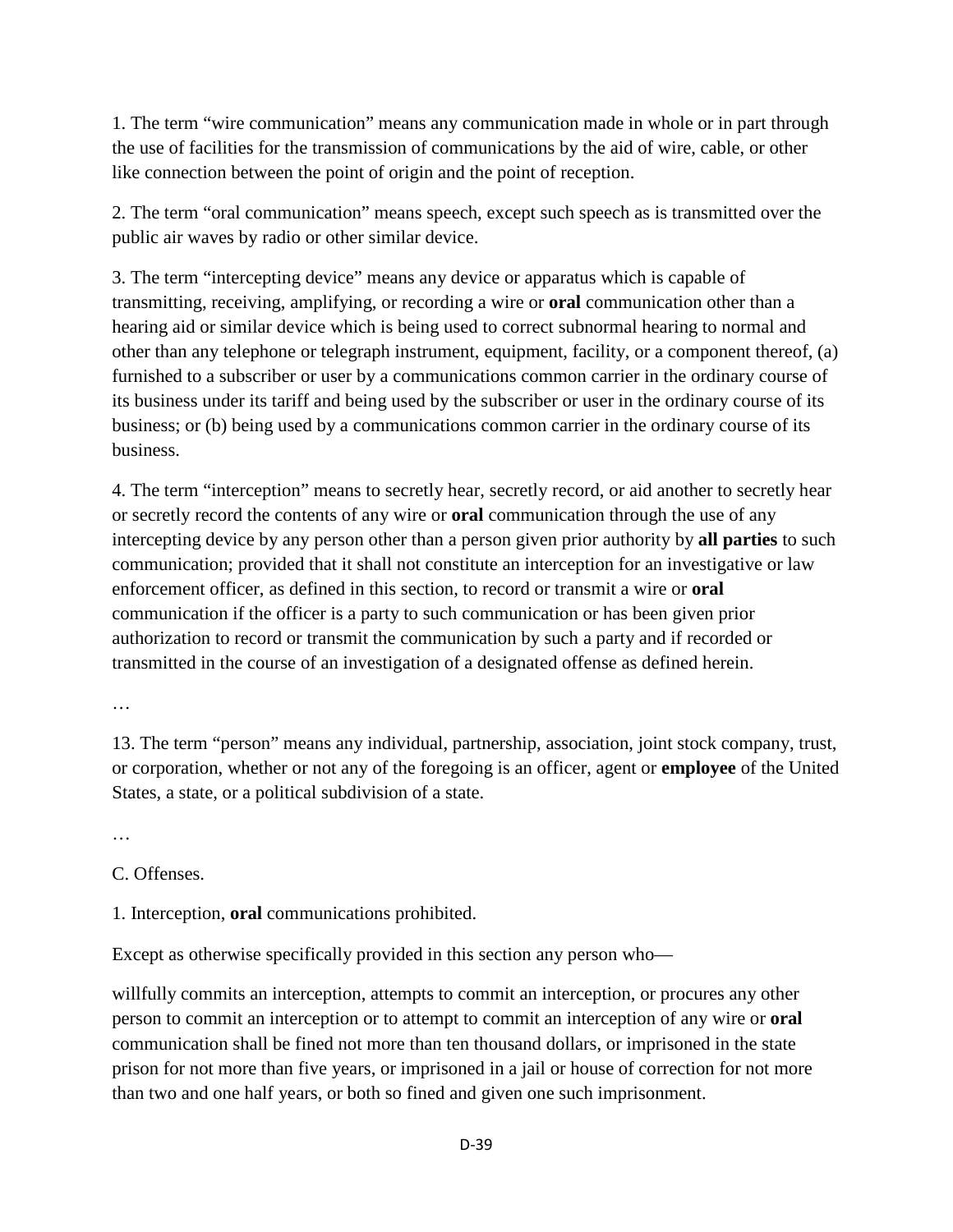Proof of the installation of any intercepting device by any person under circumstances evincing an intent to commit an interception, which is not authorized or permitted by this section, shall be prima facie evidence of a violation of this subparagraph.

…

3. Disclosure or use of wire or **oral** communications prohibited.

Except as otherwise specifically provided in this section any person who—

a. willfully discloses or attempts to disclose to any person the contents of any wire or **oral** communication, knowing that the information was obtained through interception; or

b. willfully uses or attempts to use the contents of any wire or **oral** communication, knowing that the information was obtained through interception, shall be guilty of a misdemeanor punishable by imprisonment in a jail or a house of correction for not more than two years or by a fine of not more than five thousand dollars or both.

…

5. Possession of interception devices prohibited.

A person who possesses any intercepting device under circumstances evincing an intent to commit an interception not permitted or authorized by this section, or a person who permits an intercepting device to be used or employed for an interception not permitted or authorized by this section, or a person who possesses an intercepting device knowing that the same is intended to be used to commit an interception not permitted or authorized by this section, shall be guilty of a misdemeanor punishable by imprisonment in a jail or house of correction for not more than two years or by a fine of not more than five thousand dollars or both.

The installation of any such intercepting device by such person or with his permission or at his direction shall be prima facie evidence of possession as required by this subparagraph.

6. Any person who permits or on behalf of any other person commits or attempts to commit, or any person who participates in a conspiracy to commit or to attempt to commit, or any accessory to a person who commits a violation of subparagraphs 1 through 5 of paragraph C of this section shall be punished in the same manner as is provided for the respective offenses as described in subparagraphs 1 through 5 of paragraph C.

…

## Q. Civil remedy.

Any aggrieved person whose **oral** or wire communications were intercepted, disclosed or used except as permitted or authorized by this section or whose personal or property interests or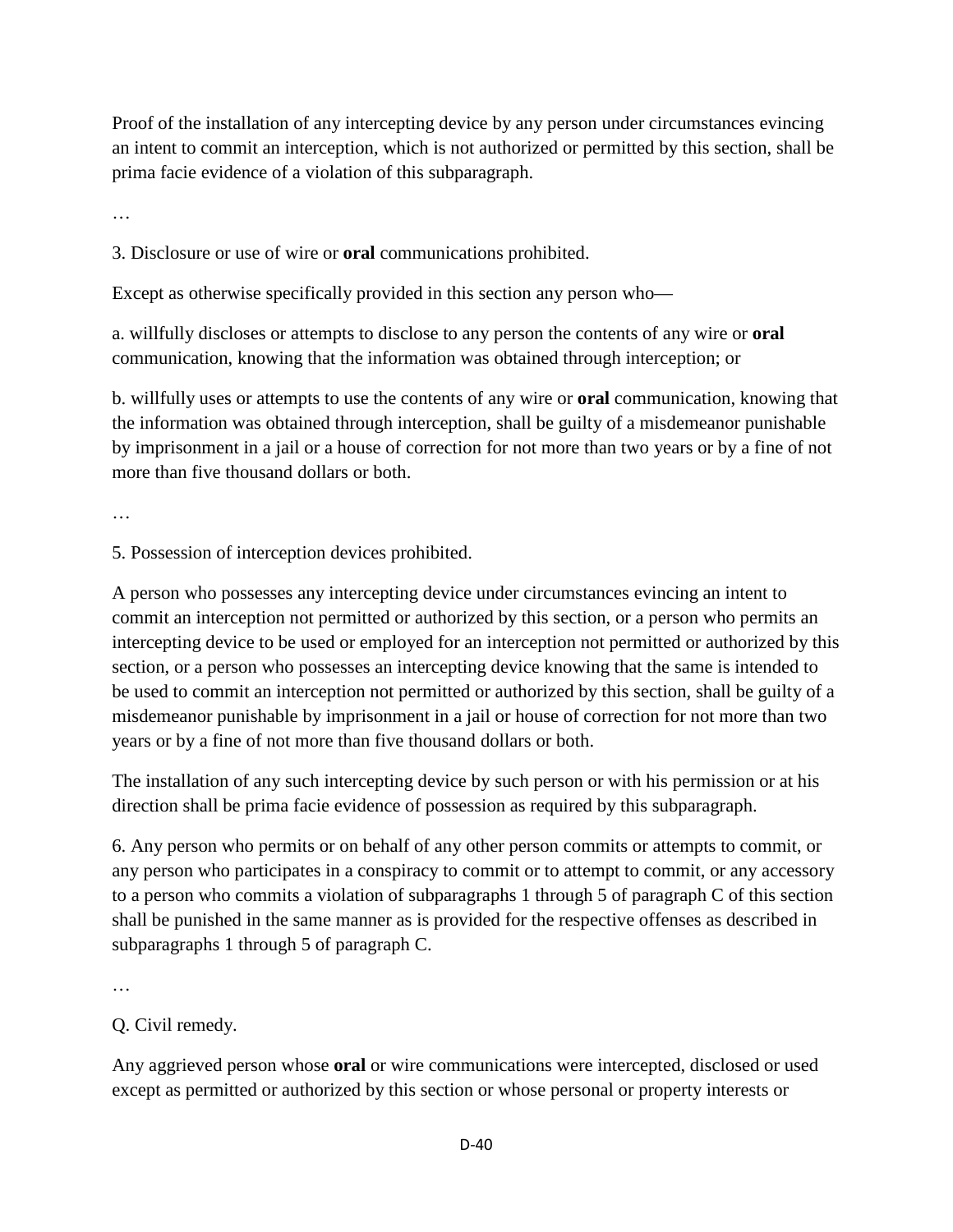privacy were violated by means of an interception except as permitted or authorized by this section shall have a civil cause of action against any person who so intercepts, discloses or uses such communications or who so violates his personal, property or privacy interest, and shall be entitled to recover from any such person—

1. actual damages but not less than liquidated damages computed at the rate of \$100 per day for each day of violation or \$1000, whichever is higher;

2. punitive damages; and

3. a reasonable attorney's fee and other litigation disbursements reasonably incurred. Good faith reliance on a warrant issued under this section shall constitute a complete defense to an action brought under this paragraph.

…

# **Mass. Ann. Laws ch. 272, § 105 (2017). Electronic Recording or Surveillance of Nude or Partially Nude Person.**

…

(b) Whoever willfully photographs, **video**tapes or electronically surveils another person who is nude or partially nude, with the intent to secretly conduct or hide such activity, when the other person in such place and circumstance would have a reasonable expectation of privacy in not being so photographed, **video**taped or electronically surveilled, and without that person's knowledge and **consent**, shall be punished by imprisonment in the house of correction for not more than 2½ years or by a fine of not more than \$5,000, or by both such fine and imprisonment.

Whoever willfully photographs, videotapes or electronically surveils, with the intent to secretly conduct or hide such activity, the sexual or other intimate parts of a person under or around the person's clothing to view or attempt to view the person's sexual or other intimate parts when a reasonable person would believe that the person's sexual or other intimate parts would not be visible to the public and without the person's knowledge and **consent**, shall be punished by imprisonment in the house of correction for not more than 2½ years or by a fine of not more than \$5,000, or by both fine and imprisonment.

Whoever willfully photographs, **video**tapes or electronically surveils, with the intent to secretly conduct or hide such activity, the sexual or other intimate parts of a child under the age of 18 under or around the child's clothing to view or attempt to view the child's sexual or other intimate parts when a reasonable person would believe that the person's sexual or other intimate parts would not be visible to the public shall be punished by imprisonment in the house of correction for not more than  $2\frac{1}{2}$  years, by imprisonment in the state prison for not more than 5 years, or by a fine of not more than \$10,000, or by both such fine and imprisonment.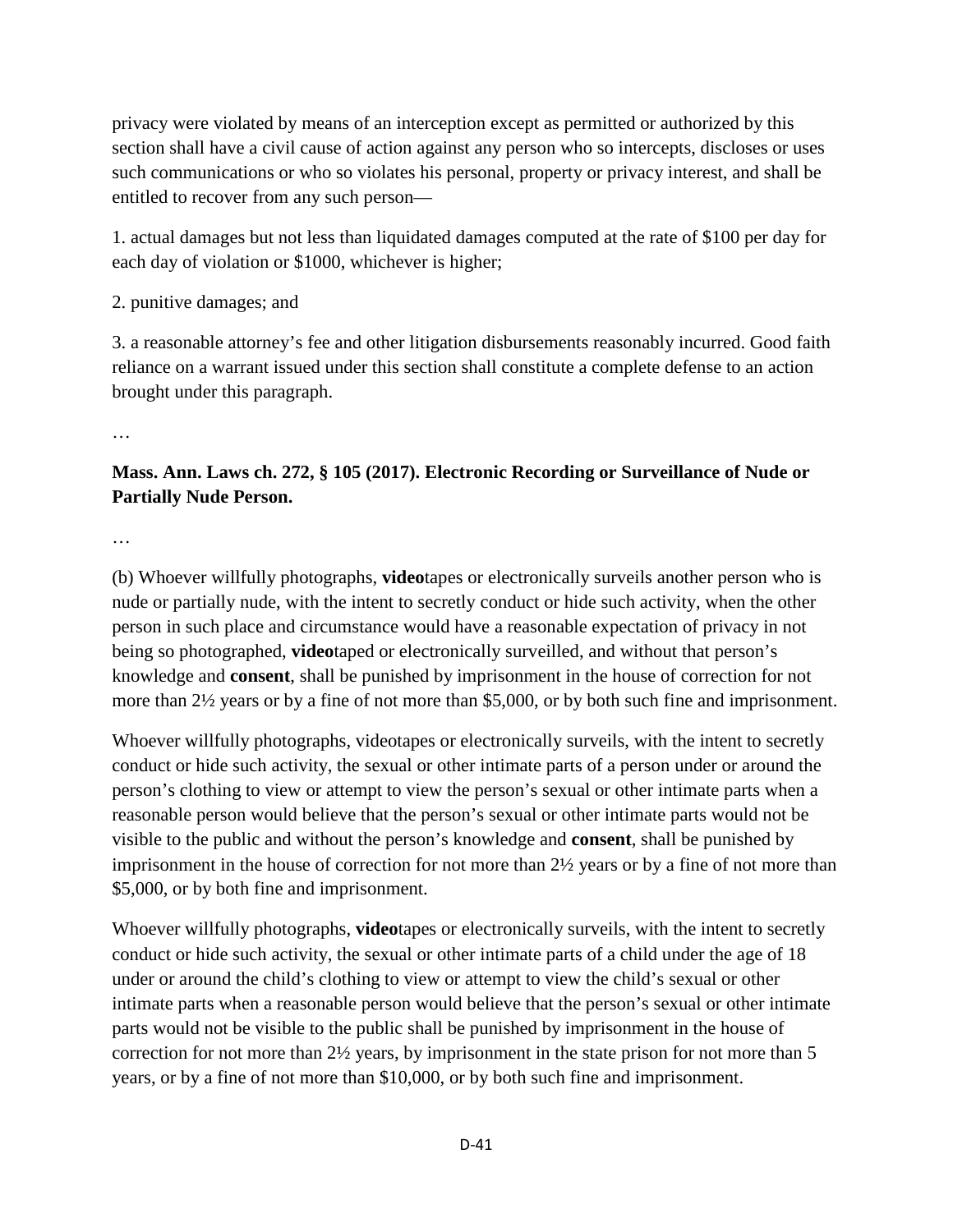(c) Whoever willfully disseminates the visual image of another person, with knowledge that such visual image was unlawfully obtained in violation of the first and second paragraphs of subsection (b) and without **consent** of the person so depicted, shall be punished by imprisonment in the house of correction for not more than 2½ years or in the state prison for not more than 5 years or by a fine of not more than \$10,000, or by both such fine and imprisonment.

Whoever willfully disseminates the visual image of the sexual or other intimate parts of a child under the age of 18, with knowledge that such visual image was unlawfully obtained in violation of the third paragraph of subsection (b) shall be punished by imprisonment in the house of correction for not more than 21/2 years or in the state prison for not more than 10 years or by a fine of not more than \$10,000, or by both such fine and imprisonment.

…

## **MICHIGAN**

## **Mich. Comp. Laws § 750.539c (2017). Eavesdropping upon private conversation.**

Any person who is present or who is not present during a private conversation and who wilfully uses any device to eavesdrop upon the conversation without the **consent** of **all parties** thereto, or who knowingly aids, employs or procures another person to do the same in violation of this section, is guilty of a felony punishable by imprisonment in a state prison for not more than 2 years or by a fine of not more than \$2,000.00, or both.

## **Mich. Comp. Laws § 750.539d (2017). Installation, placement, or use of device for observing, recording, transmitting, photographing or eavesdropping in private place.**

(1) Except as otherwise provided in this section, a person shall not do either of the following:

(a) Install, place, or use in any private place, without the **consent** of the person or persons entitled to privacy in that place, any device for observing, recording, transmitting, photographing, or eavesdropping upon the sounds or events in that place.

(b) Distribute, disseminate, or transmit for access by any other person a recording, photograph, or visual image the person knows or has reason to know was obtained in violation of this section.

(2) This section does not prohibit security monitoring in a residence if conducted by or at the direction of the owner or principal occupant of that residence unless conducted for a lewd or lascivious purpose.

…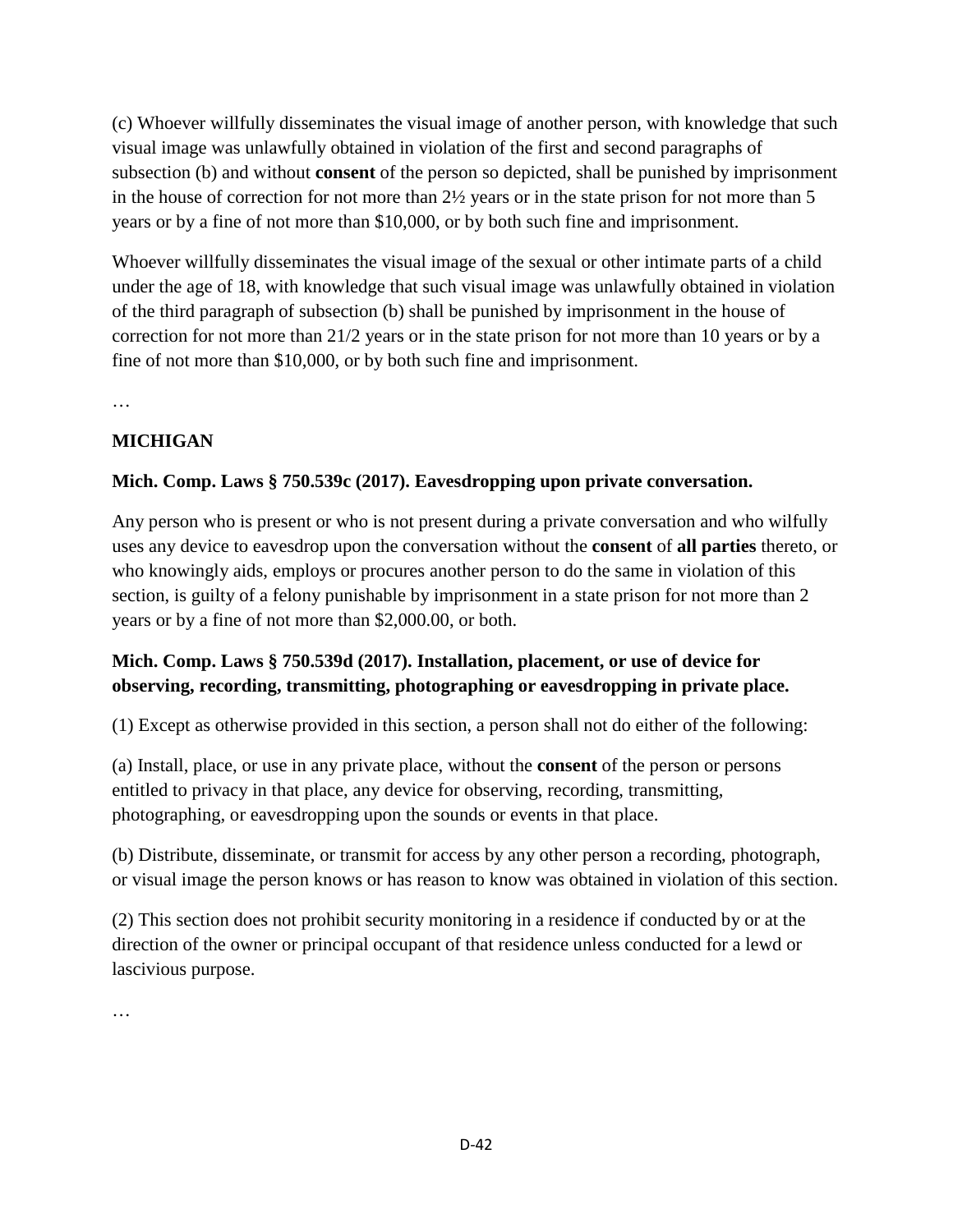### **MINNESOTA**

**Minn. Stat. § 609.746 (2017). Interference with Privacy. Subdivision 1. Surreptitious intrusion; observation device.** 

…

(b) A person is guilty of a gross misdemeanor who:

(1) enters upon another's property;

(2) surreptitiously installs or uses any device for observing, photographing, recording, amplifying, or broadcasting sounds or events through the window or any other aperture of a house or place of dwelling of another; and

(3) does so with intent to intrude upon or interfere with the privacy of a member of the household.

(c) A person is guilty of a gross misdemeanor who:

(1) surreptitiously gazes, stares, or peeps in the window or other aperture of a sleeping room in a hotel, as defined in section 327.70, subdivision 3, a tanning booth, or other place where a reasonable person would have an expectation of privacy and has exposed or is likely to expose their intimate parts, as defined in section 609.341, subdivision 5, or the clothing covering the immediate area of the intimate parts; and

(2) does so with intent to intrude upon or interfere with the privacy of the occupant.

(d) A person is guilty of a gross misdemeanor who:

(1) surreptitiously installs or uses any device for observing, photographing, recording, amplifying, or broadcasting sounds or events through the window or other aperture of a sleeping room in a hotel, as defined in section 327.70, subdivision 3, a tanning booth, or other place where a reasonable person would have an expectation of privacy and has exposed or is likely to expose their intimate parts, as defined in section 609.341, subdivision 5, or the clothing covering the immediate area of the intimate parts; and

(2) does so with intent to intrude upon or interfere with the privacy of the occupant.

…

## **Minn. Stat. § 626A.02 (2017). Interception and Disclosure of Wire, Electronic, or Oral Communications Prohibited.**

Subdivision 1. Offenses. — Except as otherwise specifically provided in this chapter any person who: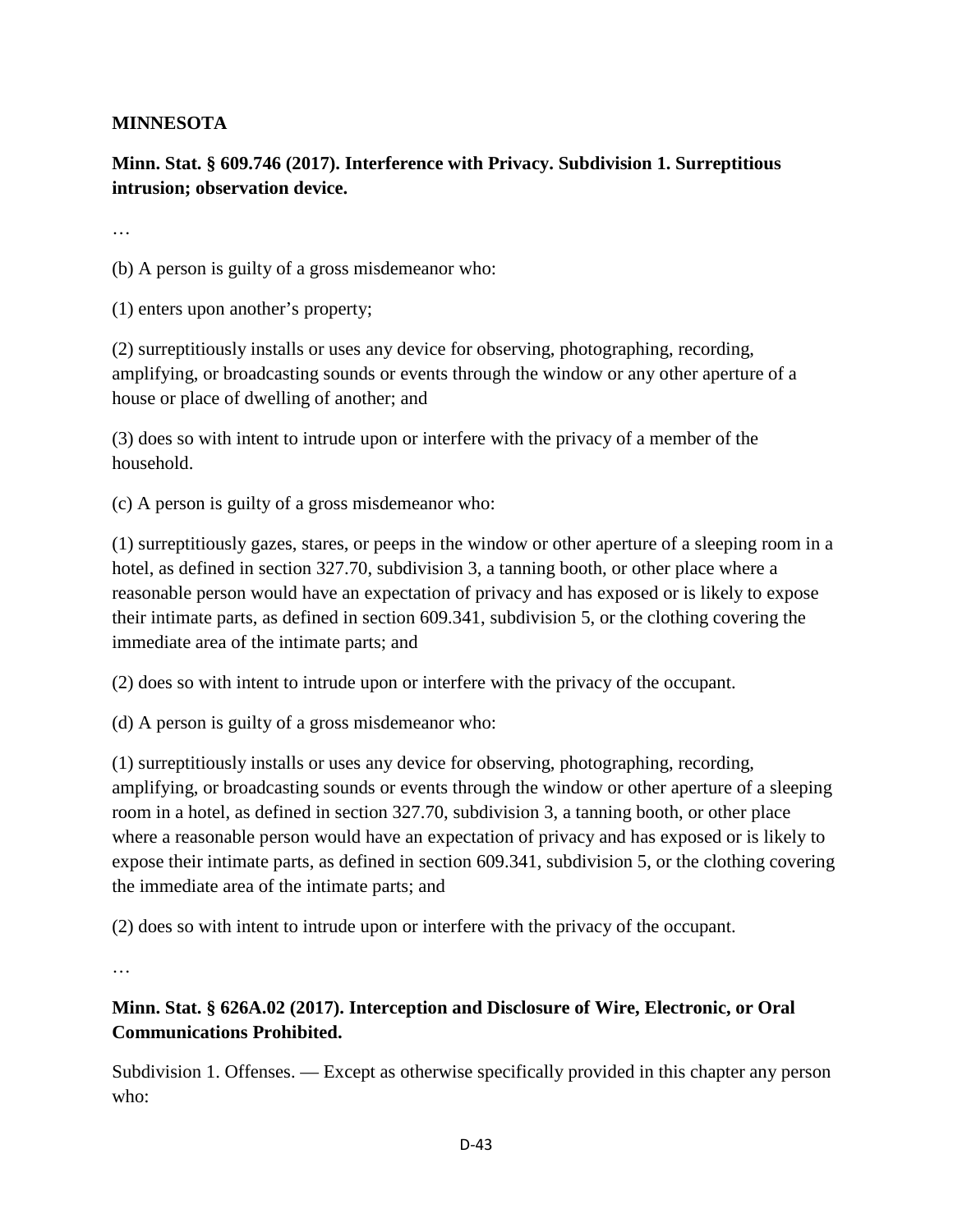(a) intentionally intercepts, endeavors to intercept, or procures any other person to intercept or endeavor to intercept, any wire, electronic, or **oral** communication;

(b) intentionally uses, endeavors to use, or procures any other person to use or endeavor to use any electronic, mechanical, or other device to intercept any **oral** communication when:

(i) such device is affixed to, or otherwise transmits a signal through, a wire, cable, or other like connection used in wire communication; or

(ii) such device transmits communications by radio, or interferes with the transmission of such communication;

(c) intentionally discloses, or endeavors to disclose, to any other person the contents of any wire, electronic, or **oral** communication, knowing or having reason to know that the information was obtained through the interception of a wire, electronic, or **oral** communication in violation of this subdivision; or

(d) intentionally uses, or endeavors to use, the contents of any wire, electronic, or **oral** communication, knowing or having reason to know that the information was obtained through the interception of a wire, electronic, or **oral** communication in violation of this subdivision; shall be punished as provided in subdivision 4, or shall be subject to suit as provided in subdivision 5.

…

#### **MISSISSIPPI**

#### **Miss. Code Ann. § 41-29-529 (2017). Civil action for violation of this article.**

(1) A person whose wire, **oral** or other communication is intercepted, disclosed or used in violation of this article shall have a civil cause of action against any person who intercepts, discloses or uses or procures another person to intercept, disclose or use the communication, and is entitled to recover from the person:

(a) Actual damages but not less than liquidated damages computed at a rate of One Hundred Dollars (\$ 100.00) a day for each day of violation or One Thousand Dollars (\$ 1,000.00), whichever is higher;

(b) Punitive damages; and

(c) A reasonable attorney's fee and other litigation costs reasonably incurred.

(2) A good faith reliance on a court order is a complete defense to any civil or criminal action brought under this article.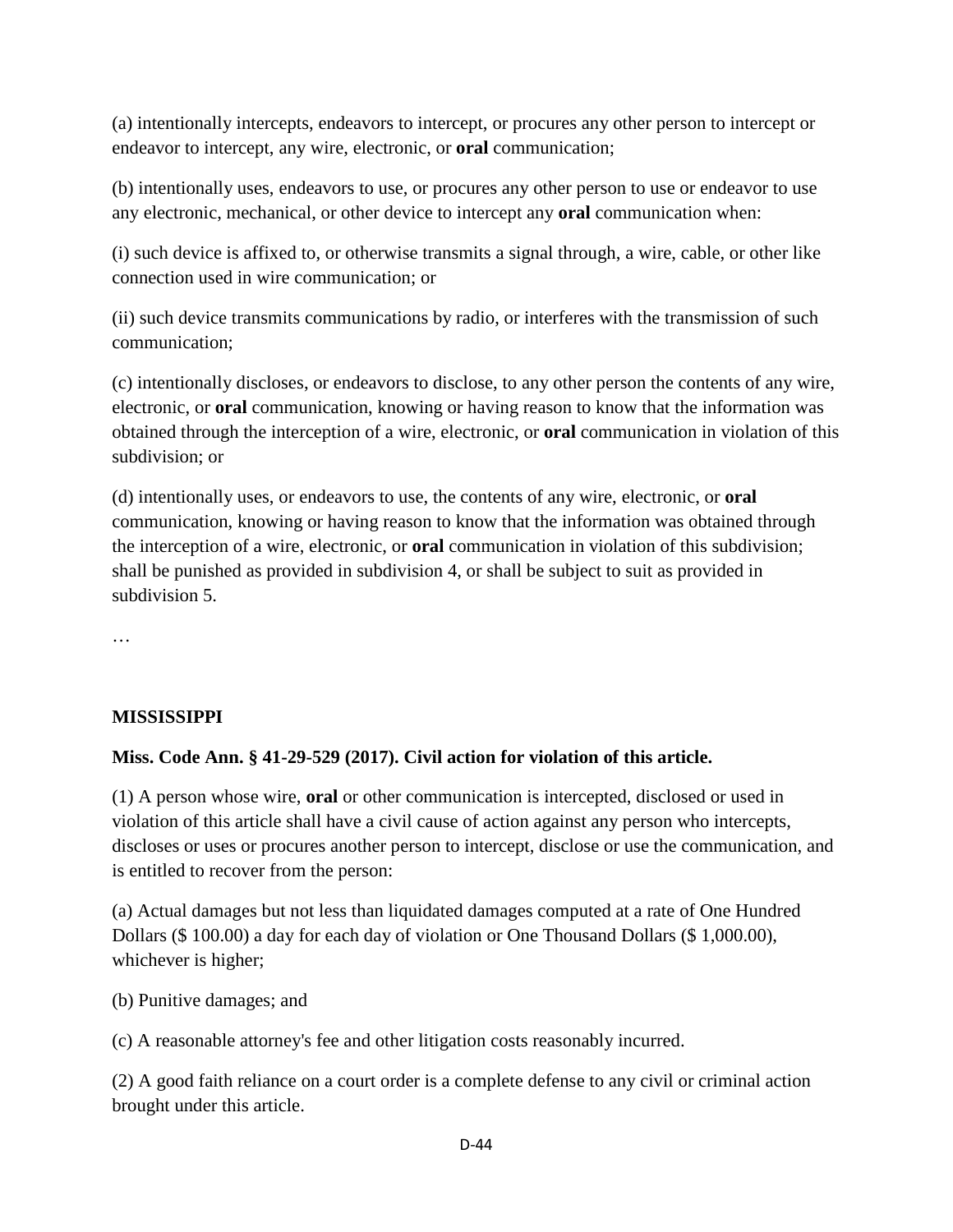**Miss. Code Ann. § 41-29-531 (2017).** Exceptions to civil liability for violation of this article.

This article shall not apply to:

…

(e) A person not acting under color of law who intercepts a wire, **oral** or other communication if the person is a party to the communication, or if one (1) of the parties to the communication has given prior **consent** to the interception unless the communication is intercepted for the purpose of committing any criminal or tortious act in violation of the Constitution or laws of the United States or of this state, or for the purpose of committing any other injurious act.

# **Miss. Code Ann. § 97-29-63 (2017). Photographing or filming another without permission where there is expectation of privacy; when victim is adult; when victim is child under sixteen.**

(1) (a) It is a felony for any person with lewd, licentious or indecent intent to photograph, film, **video**tape, record or otherwise reproduces the image of another person without the permission of the other person when the other person is located in a place where a person would intend to be in a state of undress and have a reasonable expectation of privacy, including, but not limited to, private dwellings or any facility, public or private, used as a restroom, bathroom, shower room, tanning booth, locker room, fitting room, dressing room or bedroom shall be guilty of a felony.

(b) It is a felony for any person to invade the privacy of another person and with lewd, licentious or indecent intent to photograph, film, videotape, record or otherwise reproduce the image of another, identifiable person under or through the clothing being worn by that other person for the purpose of viewing the body of, or the undergarments worn by, the other person without the **consent** or knowledge of the other person and under circumstances in which the other person has a reasonable expectation that the other person's body or undergarments would not be viewed or would not be the subject of a reproduced image.

…

# **MISSOURI**

# **Mo. Rev. Stat. § 542.402 (2017). Penalty for illegal wiretapping, permitted activities [Effective Jan. 1, 2017]**

1. Except as otherwise specifically provided in sections 542.400 to 542.422, a person is guilty of a class D felony and upon conviction shall be punished as provided by law, if such person:

(1) Knowingly intercepts, endeavors to intercept, or procures any other person to intercept or endeavor to intercept, any wire communication;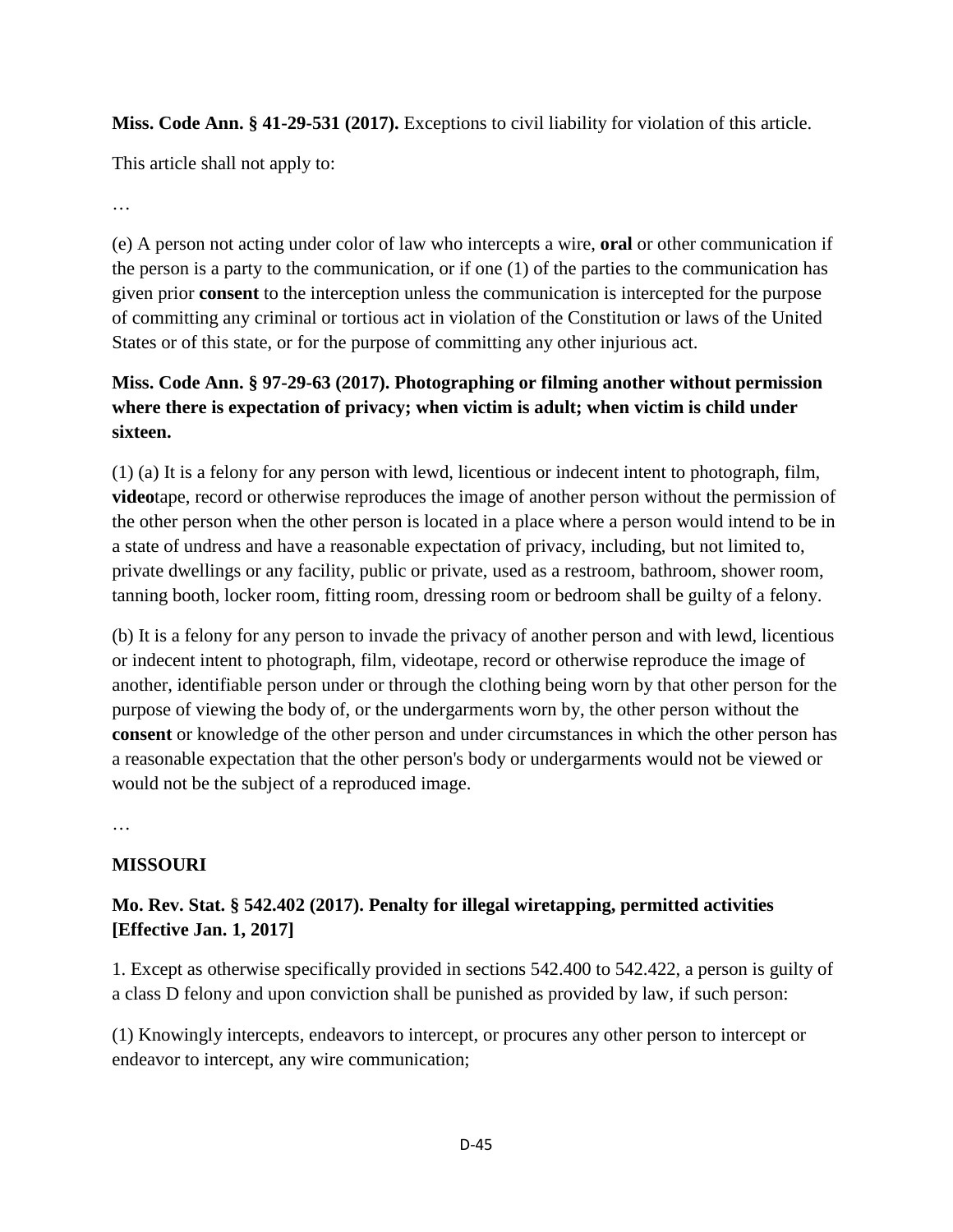(2) Knowingly uses, endeavors to use, or procures any other person to use or endeavor to use any electronic, mechanical, or other device to intercept any **oral** communication when such device transmits communications by radio or interferes with the transmission of such communication; provided, however, that nothing in sections 542.400 to 542.422 shall be construed to prohibit the use by law enforcement officers of body microphones and transmitters in undercover investigations for the acquisition of evidence and the protection of law enforcement officers and others working under their direction in such investigations;

(3) Knowingly discloses, or endeavors to disclose, to any other person the contents of any wire communication, when he knows or has reason to know that the information was obtained through the interception of a wire communication in violation of this subsection; or

(4) Knowingly uses, or endeavors to use, the contents of any wire communication, when he knows or has reason to know that the information was obtained through the interception of a wire communication in violation of this subsection.

2. It is not unlawful under the provisions of sections 542.400 to 542.422:

…

(3) For a person not acting under law to intercept a wire communication where such person is a party to the communication or where one of the parties to the communication has given prior **consent** to such interception unless such communication is intercepted for the purpose of committing any criminal or tortious act.

# **Mo. Rev. Stat. § 565.252.1 (2017). Invasion of privacy, first degree, penalty [Effective January 1, 2017].**

1. A person commits the offense of invasion of privacy if he or she knowingly:

(1) Photographs, films, **video**tapes, produces, or otherwise creates an image of another person, without the person's **consent**, while the person is in a state of full or partial nudity and is in a place where one would have a reasonable expectation of privacy; or

(2) Photographs, films, **video**tapes, produces, or otherwise creates an image of another person under or through the clothing worn by that other person for the purpose of viewing the body of or the undergarments worn by that other person without that person's **consent**.

…

# **MONTANA**

**Mont. Code Ann. § 45-5-223 (2017). Surreptitious visual observation or recordation place of residence — public place — exceptions.**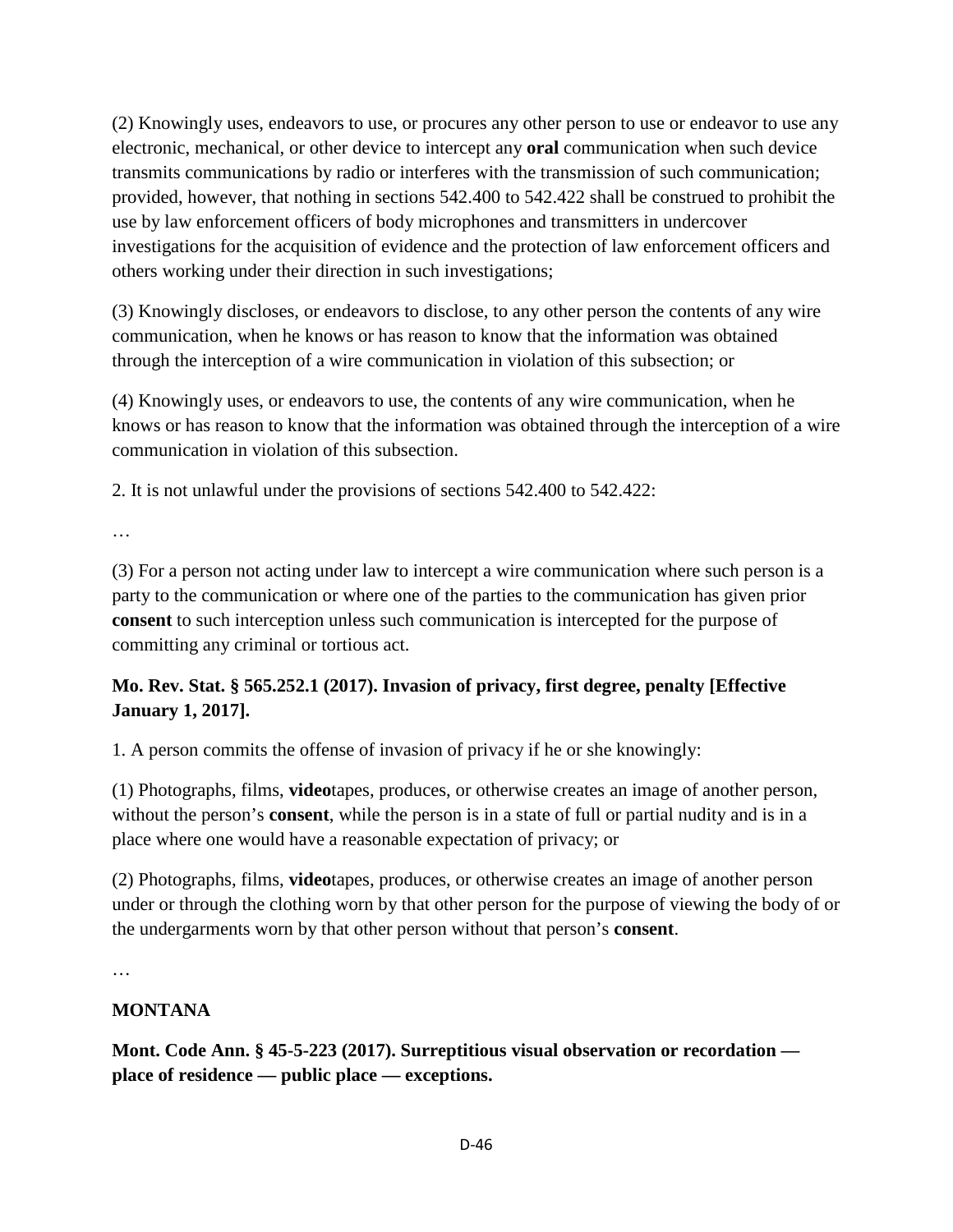…

(2) A person commits the offense of surreptitious visual observation or recordation in public if the person purposely or knowingly observes or records a visual image of the sexual or intimate parts of another person in a public place without the other person's knowledge when the victim has a reasonable expectation of privacy.

…

## **Mont. Code Ann. § 45-8-213 (2017). Privacy in communications.**

(1) Except as provided in 69-6-104, a person commits the offense of violating privacy in communications if the person knowingly or purposely:

…

(c) records or causes to be recorded a conversation by use of a hidden electronic or mechanical device that reproduces a human conversation without the knowledge of **all parties** to the conversation. …

(2) Except as provided in 69-6-104, a person commits the offense of violating privacy in communications if the person purposely intercepts an electronic communication. This subsection does not apply to elected or appointed public officials or to public **employee**s when the interception is done in the performance of official duty or to persons given warning of the interception.

…

(4) "Electronic communication" means any transfer between persons of signs, signals, writing, images, sounds, data, or intelligence of any nature transmitted in whole or in part by a wire, radio, electromagnetic, photoelectronic, or photo-optical system.

## **NEBRASKA**

# **Neb. Rev. Stat. § 28-311.08 (2017). Unlawful intrusion; photograph, film, record, or live broadcast of intimate area; penalty; court; duties; registration under Sex Offender Registration Act; statute of limitations.**

(1) It shall be unlawful for any person to knowingly intrude upon any other person without his or her **consent** or knowledge in a place of solitude or seclusion.

(2) It shall be unlawful for any person to knowingly photograph, film, record, or live broadcast an image of the intimate area of any other person without his or her knowledge and **consent** when his or her intimate area would not be generally visible to the public regardless of whether such other person is located in a public or private place.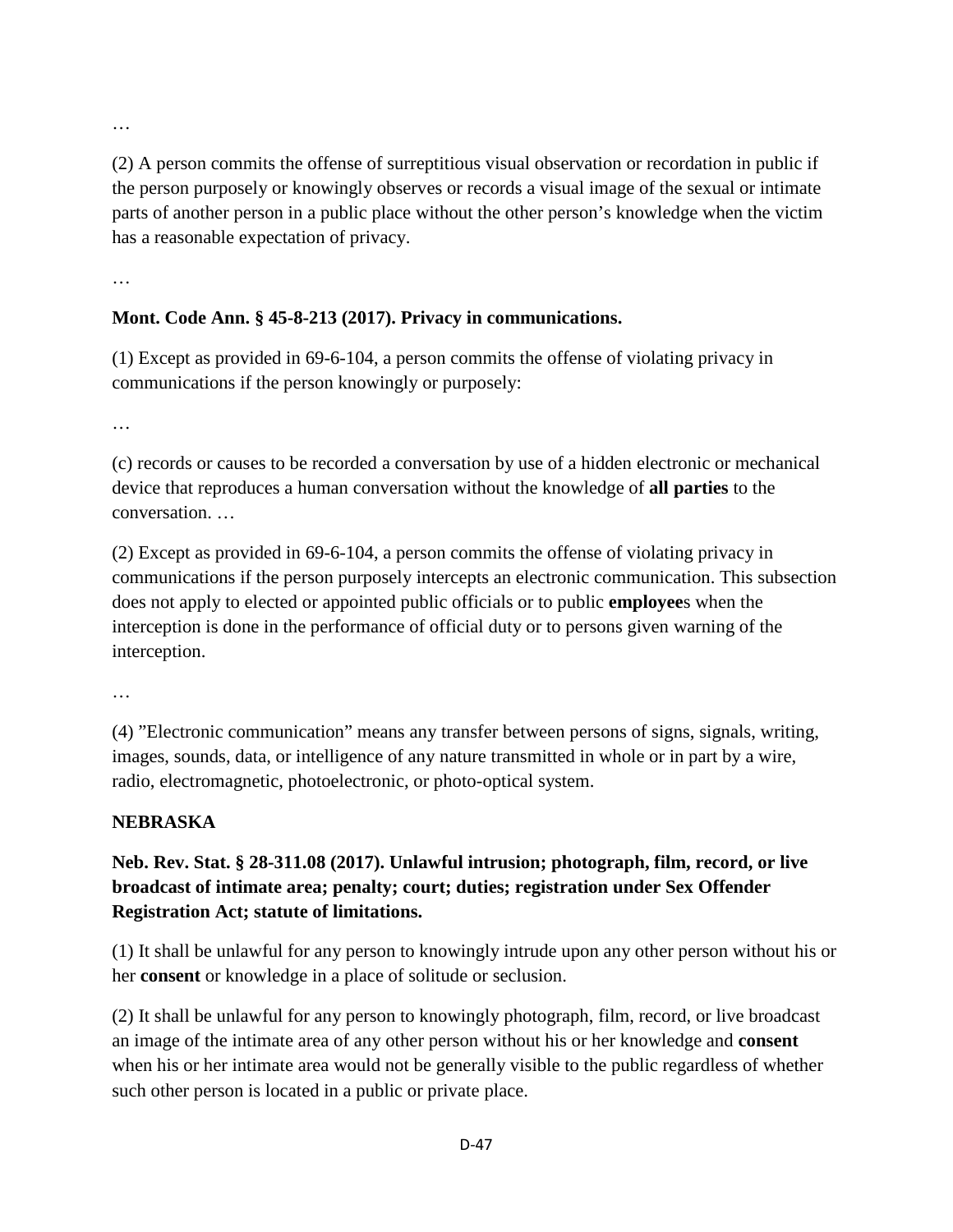(3) For purposes of this section:

…

(ii) Recording by **video**, photographic, digital, or other electronic means of another person in a state of undress; and

(c) Place of solitude or seclusion means a place where a person would intend to be in a state of undress and have a reasonable expectation of privacy, including, but not limited to, any facility, public or private, used as a restroom, tanning booth, locker room, shower room, fitting room, or dressing room.

…

## **Neb. Rev. Stat. § 86-290 (2017). Unlawful acts; penalty.**

(1) Except as otherwise specifically provided in sections 86-271 to 86-295, it is unlawful to:

(a) Intentionally intercept, endeavor to intercept, or procure any other person to intercept or endeavor to intercept any wire, electronic, or **oral** communication;

(b) Intentionally use, endeavor to use, or procure any other person to use or endeavor to use any electronic, mechanical, or other device to intercept any **oral** communication when (i) such device is affixed to, or otherwise transmits a signal through, a wire, cable, or other like connection used in wire communication or (ii) such device transmits communications by radio or interferes with the transmission of such communication;

(c) Intentionally disclose or endeavor to disclose to any other person the contents of any wire, electronic, or **oral** communication, knowing or having reason to know that the information was obtained through the interception of a wire, electronic, or **oral** communication in violation of this subsection;

(d) Intentionally use or endeavor to use the contents of any wire, electronic, or **oral** communication, knowing or having reason to know that the information was obtained through the interception of a wire, electronic, or **oral** communication in violation of this subsection; or

…

(2)

…

(c) It is not unlawful under sections 86-271 to 86-295 for a person not acting under color of law to intercept a wire, electronic, or **oral** communication when such person is a party to the communication or when one of the parties to the communication has given prior **consent** to such interception unless such communication is intercepted for the purpose of committing any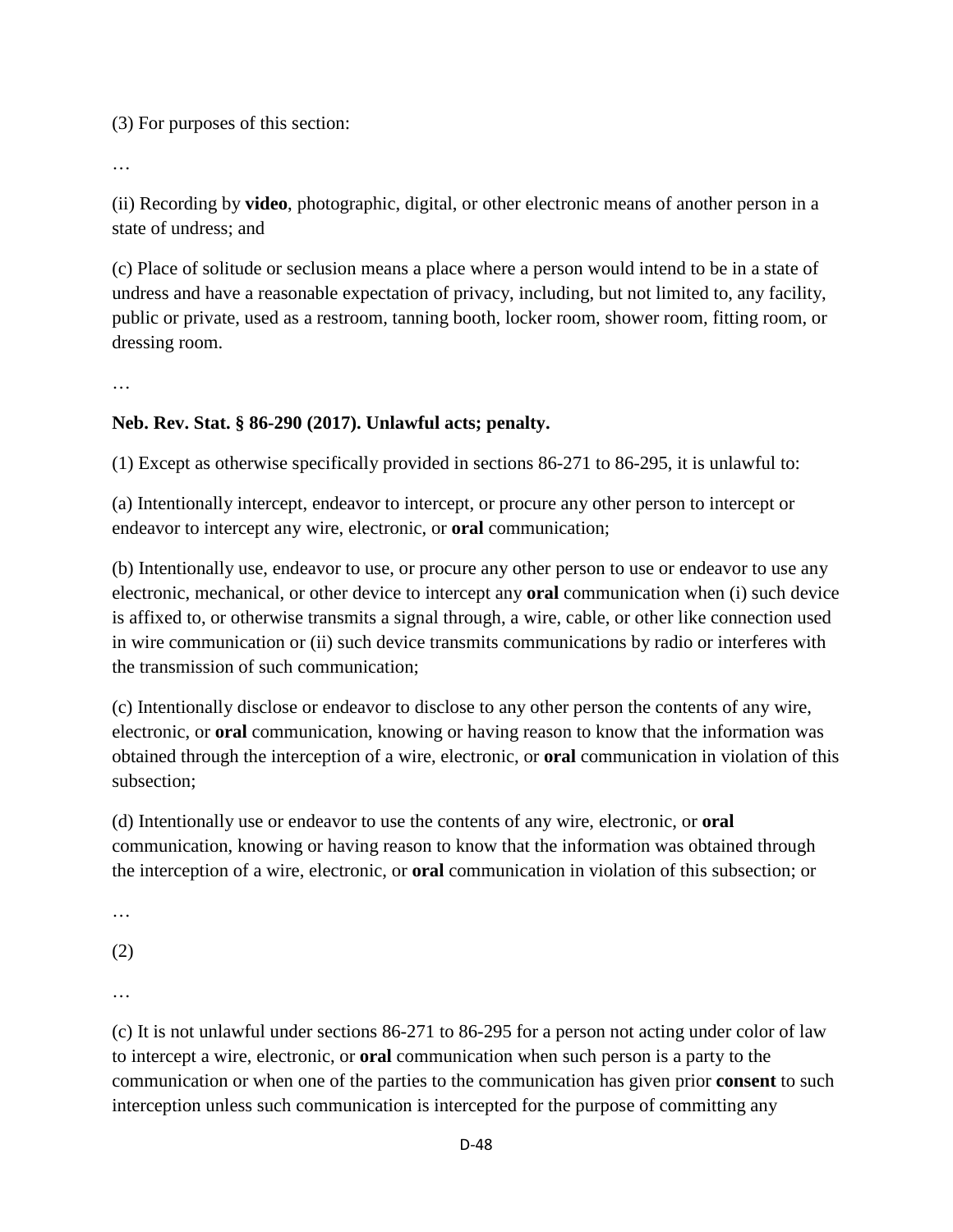criminal or tortious act in violation of the Constitution or laws of the United States or of any state.

…

### **NEVADA**

## **Nev. Rev. Stat. § 200.604 (2017). Capturing image of private area of another person; distributing, disclosing, displaying, transmitting or publishing image of private area of another person; penalties; exceptions; confidentiality of image.**

1. Except as otherwise provided in subsection 4, a person shall not knowingly and intentionally capture an image of the private area of another person:

(a) Without the **consent** of the other person; and

(b) Under circumstances in which the other person has a reasonable expectation of privacy.

2. Except as otherwise provided in subsection 4, a person shall not distribute, disclose, display, transmit or publish an image that the person knows or has reason to know was made in violation of subsection 1.

…

8.

(e) "Under circumstances in which the other person has a reasonable expectation of privacy" means:

(1) Circumstances in which a reasonable person would believe that he or she could disrobe in privacy, without being concerned that an image of his or her private area would be captured; or

(2) Circumstances in which a reasonable person would believe that his or her private area would not be visible to the public, regardless of whether the person is in a public or private place.

## **Nev. Rev. Stat. § 200.650 (2017). Unauthorized, surreptitious intrusion of privacy by listening device prohibited.**

Except as otherwise provided in NRS 179.410 to 179.515, inclusive, and 704.195, a person shall not intrude upon the privacy of other persons by surreptitiously listening to, monitoring or recording, or attempting to listen to, monitor or record, by means of any mechanical, electronic or other listening device, any private conversation engaged in by the other persons, or disclose the existence, content, substance, purport, effect or meaning of any conversation so listened to, monitored or recorded, unless authorized to do so by one of the persons engaging in the conversation.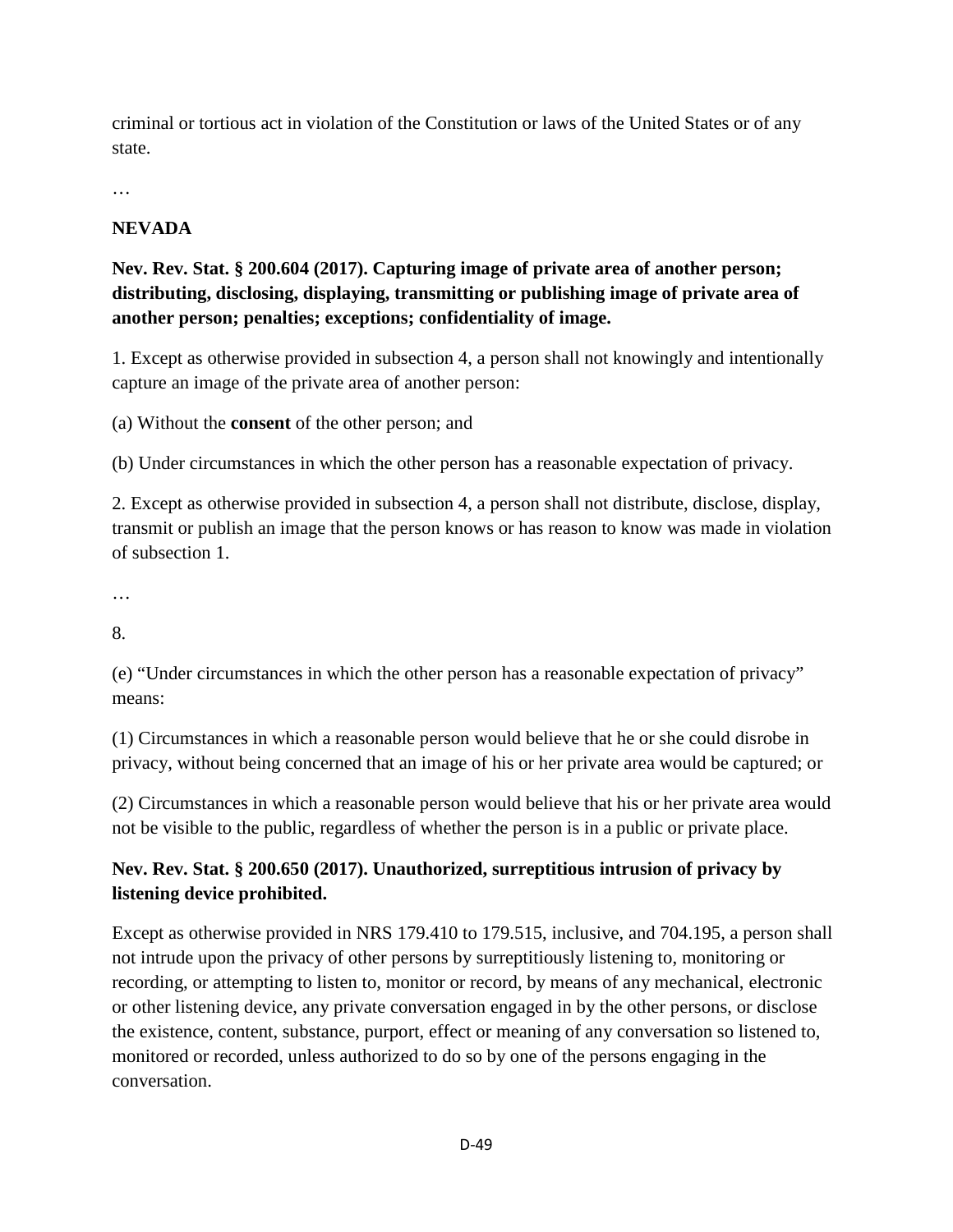#### **NEW HAMPSHIRE**

#### **N.H. Rev. Stat. Ann. § 236:130 (2017). Highway Surveillance Prohibited.**

I. In this subdivision, "**surveillance**" means the act of determining the ownership of a motor vehicle or the identity of a motor vehicle's occupants on the public ways of the state or its political subdivisions through the use of a camera or other imaging device or any other device, including but not limited to a transponder, cellular telephone, global positioning satellite, or radio frequency identification device, that by itself or in conjunction with other devices or information can be used to determine the ownership of a motor vehicle or the identity of a motor vehicle's occupants.

II. Neither the state of New Hampshire nor its political subdivisions shall engage in **surveillance** on any public ways of the state or its political subdivisions.

III. The prohibition set forth in paragraph II shall not apply where **surveillance**:

(a) Is specifically authorized by statute;

(b) Is undertaken on a case-by-case basis in the investigation of a particular violation, misdemeanor, or felony;

(c) Is undertaken to produce images or data that:

(1) Are viewed only at the transportation management center of the department of transportation in connection with a particular incident occurring on a public way; and

(2) Are not recorded;

…

IV. Nothing in this section shall prevent the creation, transmission, or recording of any images or data which cannot, by enhancement, manipulation, or otherwise, be used for **surveillance**. V. Any person violating the provisions of this section shall be guilty of a violation if a natural person, or guilty of a misdemeanor if any other person.

# **N.H. Rev. Stat. § 570-A:2 (Effective January 1, 2017). Interception and Disclosure of Telecommunication or Oral Communications Prohibited.**

I. A person is guilty of a class B felony if, except as otherwise specifically provided in this chapter or without the **consent** of **all parties** to the communication, the person:

(a) Wilfully intercepts, endeavors to intercept, or procures any other person to intercept or endeavor to intercept, any telecommunication or **oral** communication;

(b) Wilfully uses, endeavors to use, or procures any other person to use or endeavor to use any electronic, mechanical, or other device to intercept any **oral** communication when:

(1) Such device is affixed to, or otherwise transmits a signal through, a wire, cable, or other like connection used in telecommunication, or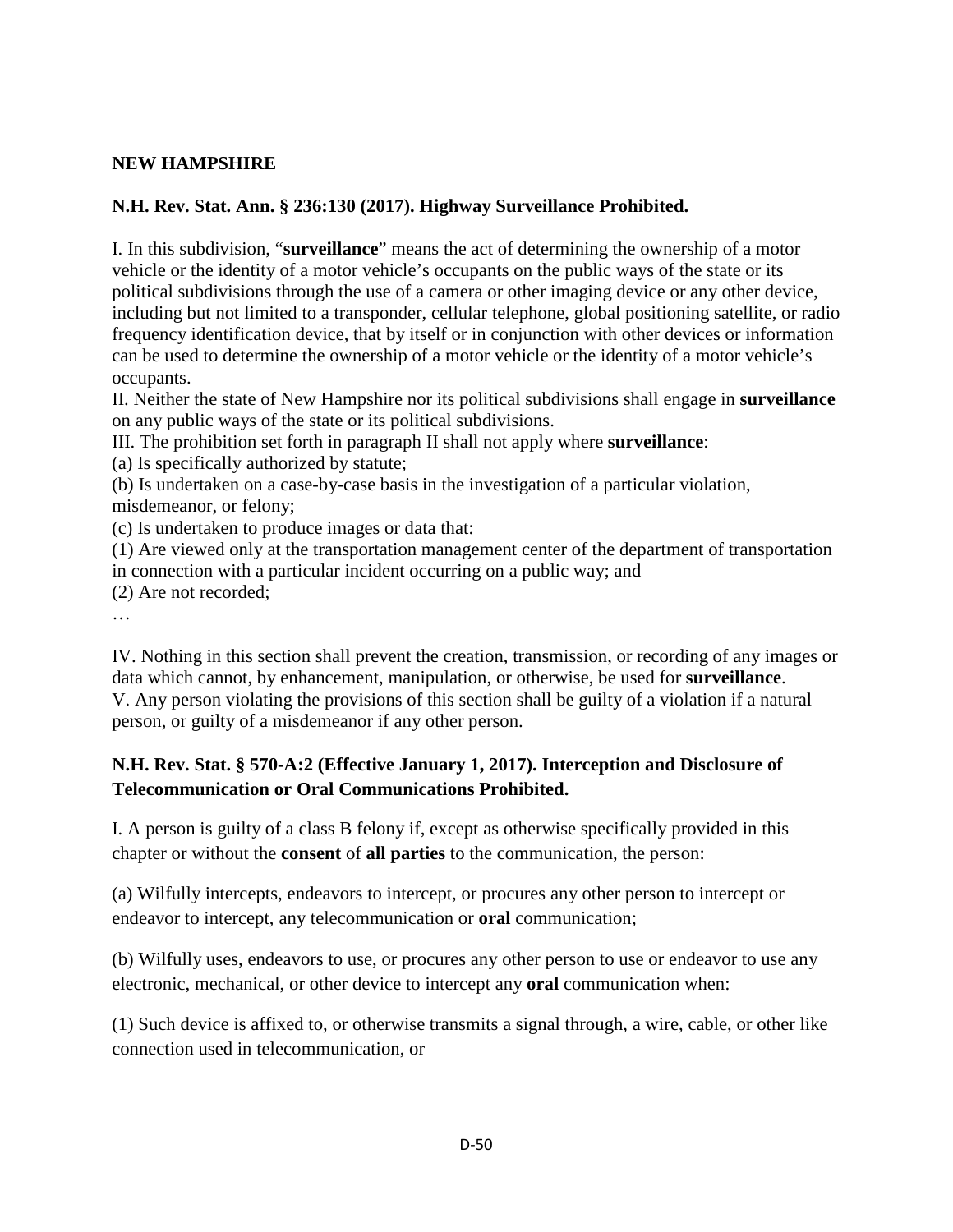(2) Such device transmits communications by radio, or interferes with the transmission of such communication, or

(3) Such use or endeavor to use (A) takes place on premises of any business or other commercial establishment, or (B) obtains or is for the purpose of obtaining information relating to the operations of any business or other commercial establishment; or

(c) Wilfully discloses, or endeavors to disclose, to any other person the contents of any telecommunication or **oral** communication, knowing or having reason to know that the information was obtained through the interception of a telecommunication or **oral** communication in violation of this paragraph; or

(d) Willfully uses, or endeavors to use, the contents of any telecommunication or **oral** communication, knowing or having reason to know that the information was obtained through the interception of a telecommunication or **oral** communication in violation of this paragraph.

…

## **N.H. Rev. Stat. § 644:9 (2017). Violation of Privacy.**

I. A person is guilty of a class A misdemeanor if such person unlawfully and without the **consent** of the persons entitled to privacy therein, installs or uses:

(a) Any device for the purpose of observing, photographing, recording, amplifying, broadcasting, or in any way transmitting images or sounds of the private body parts of a person including the genitalia, buttocks, or female breasts, or a person's body underneath that person's clothing; or

(b) In any private place, any device for the purpose of observing, photographing, recording, amplifying or broadcasting, or in any way transmitting images or sounds in such place; or

(c) Outside a private place, any device for the purpose of hearing, recording, amplifying, broadcasting, observing, or in any way transmitting images, location, movement, or sounds originating in such place which would not ordinarily be audible, visible, or comprehensible outside such place.

II. As used in this section, "private place" means a place where one may reasonably expect to be safe from **surveillance** including public restrooms, locker rooms, the interior of one's dwelling place, or any place where a person's private body parts including genitalia, buttocks, or female breasts may be exposed.

…

## **NEW JERSEY**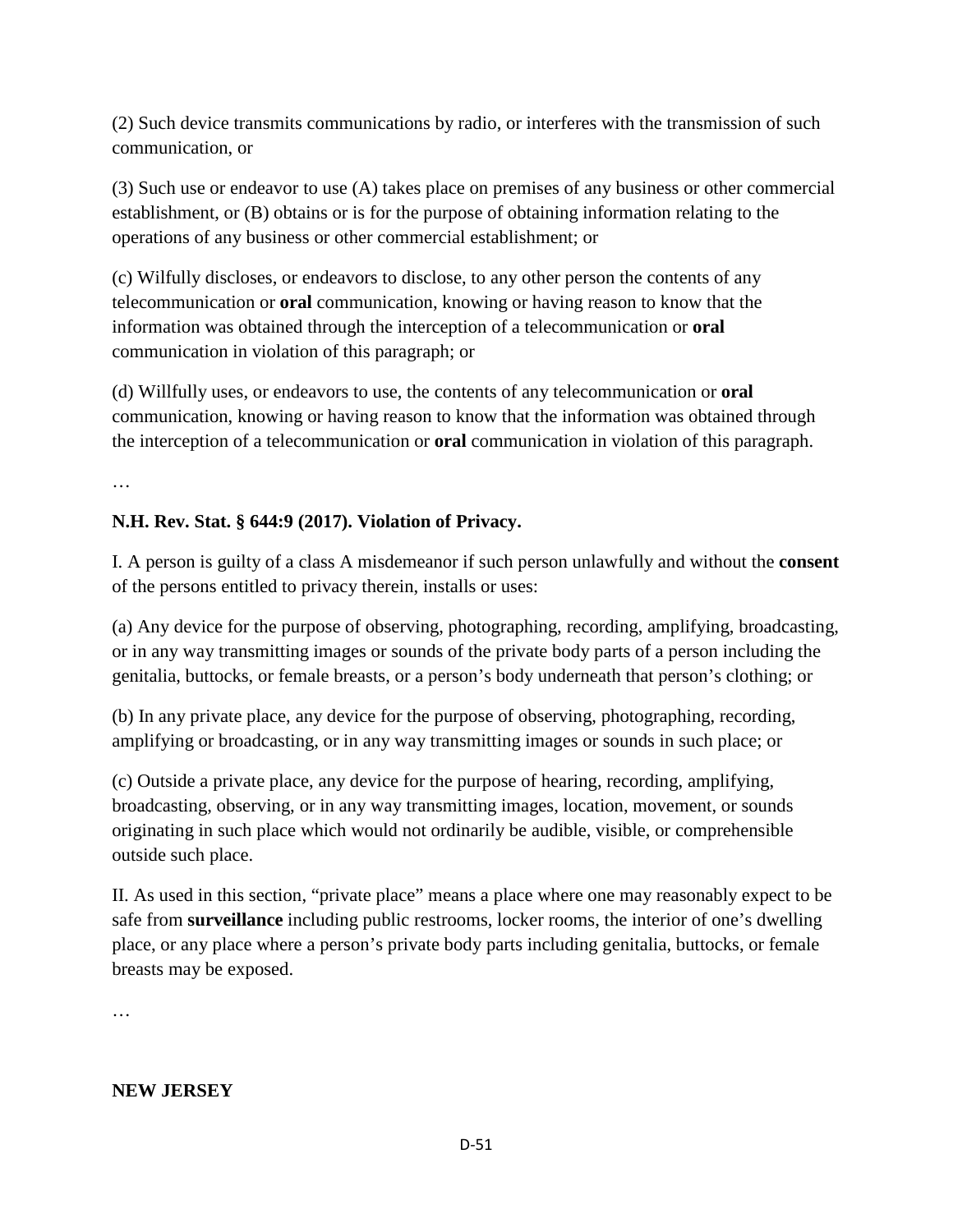#### **N.J. Stat. § 2A:156A-3 (2017). Interception, disclosure, use of wire, electronic, oral communication; violation.**

Except as otherwise specifically provided in this act, any person who:

a. Purposely intercepts, endeavors to intercept, or procures any other person to intercept or endeavor to intercept any wire, electronic or **oral** communication; or

b. Purposely discloses or endeavors to disclose to any other person the contents of any wire, electronic or **oral** communication, or evidence derived therefrom, knowing or having reason to know that the information was obtained through the interception of a wire, electronic or **oral** communication; or

c. Purposely uses or endeavors to use the contents of any wire, electronic or **oral** communication, or evidence derived therefrom, knowing or having reason to know, that the information was obtained through the interception of a wire, electronic or **oral** communication; shall be guilty of a crime of the third degree. Subsections b. and c. of this section shall not apply to the contents of any wire, electronic or **oral** communication, or evidence derived therefrom, that has become common knowledge or public information.

## **N.J. Stat. Ann. § 2A:156A-4 (2017). Lawful interception activities; exceptions.**

It shall not be unlawful under this act for:

…

d. A person not acting under color of law to intercept a wire, electronic or **oral** communication, where such person is a party to the communication or one of the parties to the communication has given prior consent to such interception unless such communication is intercepted or used for the purpose of committing any criminal or tortious act in violation of the Constitution or laws of the United States or of this State or for the purpose of committing any other injurious act. The fact that such person is the subscriber to a particular telephone does not constitute **consent** effective to authorize interception of communications among parties not including such person on that telephone. Any person who unlawfully intercepts or uses such communication as provided in this paragraph shall be subject to the civil liability established in section 24 of P.L.1968, c.409 (C.2A:156A-24), in addition to any other criminal or civil liability imposed by law;

…

## **N.J. Stat. Ann. § 2C:14-9 (2017). Invasion of privacy, degree of crime; defenses, privileges.**

a. An actor commits a crime of the fourth degree if, knowing that he is not licensed or privileged to do so, and under circumstances in which a reasonable person would know that another may expose intimate parts or may engage in sexual penetration or sexual contact, he observes another person without that person's **consent** and under circumstances in which a reasonable person would not expect to be observed.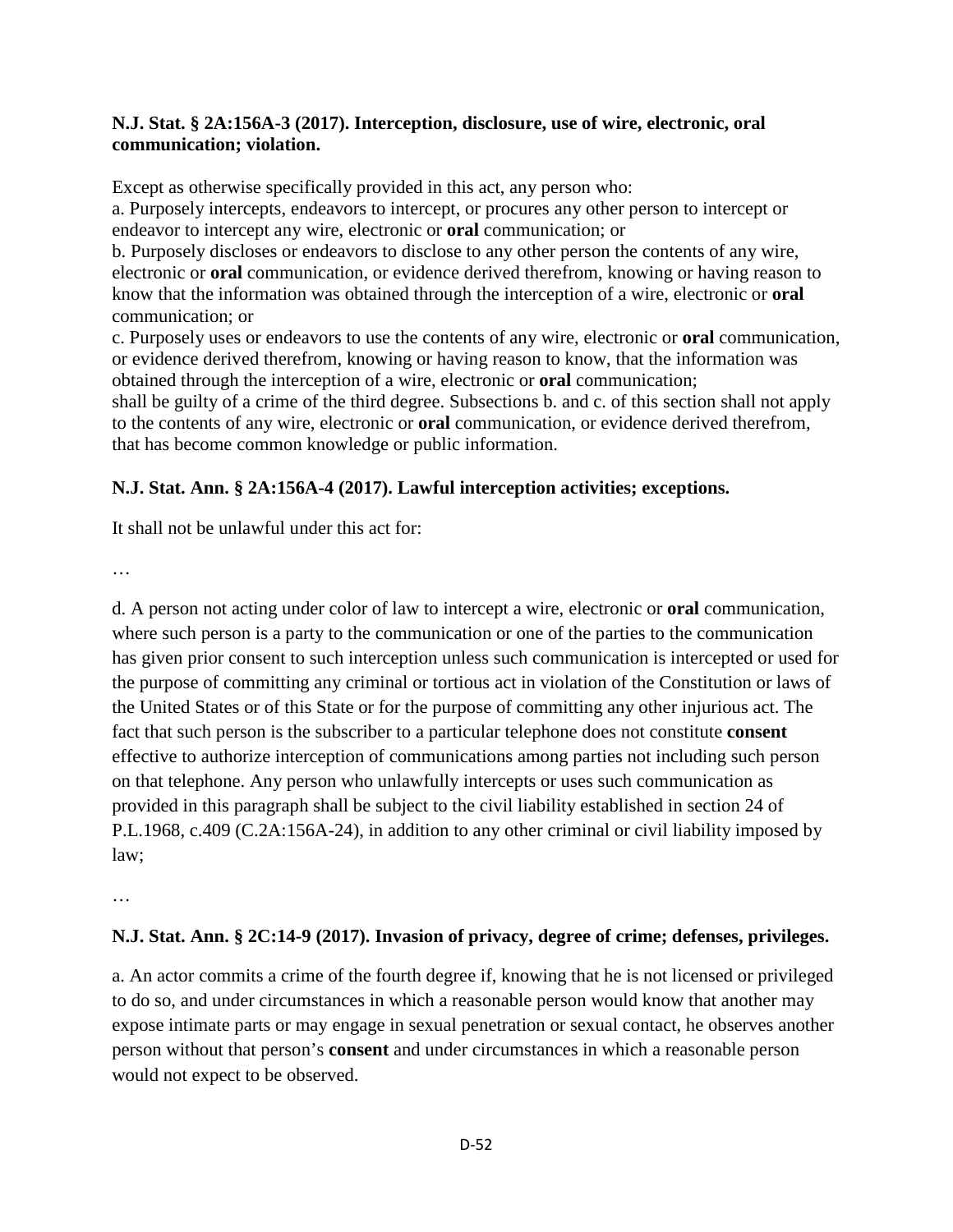b.

(1) An actor commits a crime of the third degree if, knowing that he is not licensed or privileged to do so, he photographs, films, **video**tapes, records, or otherwise reproduces in any manner, the image of another person whose intimate parts are exposed or who is engaged in an act of sexual penetration or sexual contact, without that person's **consent** and under circumstances in which a reasonable person would not expect to be observed.

(2) An actor commits a crime of the fourth degree if, knowing that he is not licensed or privileged to do so, he photographs, films, videotapes, records, or otherwise reproduces in any manner, the image of the undergarment-clad intimate parts of another person, without that person's **consent** and under circumstances in which a reasonable person would not expect to have his undergarment-clad intimate parts observed.

c. An actor commits a crime of the third degree if, knowing that he is not licensed or privileged to do so, he discloses any photograph, film, **video**tape, recording or any other reproduction of the image, taken in violation of subsection b. of this section, of: (1) another person who is engaged in an act of sexual penetration or sexual contact; (2) another person whose intimate parts are exposed; or (3) another person's undergarment-clad intimate parts, unless that person has **consent**ed to such disclosure.

…

d. It is an affirmative defense to a crime under this section that:

(1) the actor posted or otherwise provided prior **notice** to the person of the actor's intent to engage in the conduct specified in subsection a., b., or c., and

(2) the actor acted with a lawful purpose.

e.

(1) It shall not be a violation of subsection a. or b. to observe another person in the access way, foyer or entrance to a fitting room or dressing room operated by a retail establishment or to photograph, film, **video**tape, record or otherwise reproduce the image of such person, if the actor conspicuously posts at the entrance to the fitting room or dressing room prior **notice** of his intent to make the observations, photographs, films, **video**tapes, recordings or other reproductions.

…

## **NEW MEXICO**

**N.M. Stat. Ann. § 30-9-20 (2017). Voyeurism prohibited; penalties.**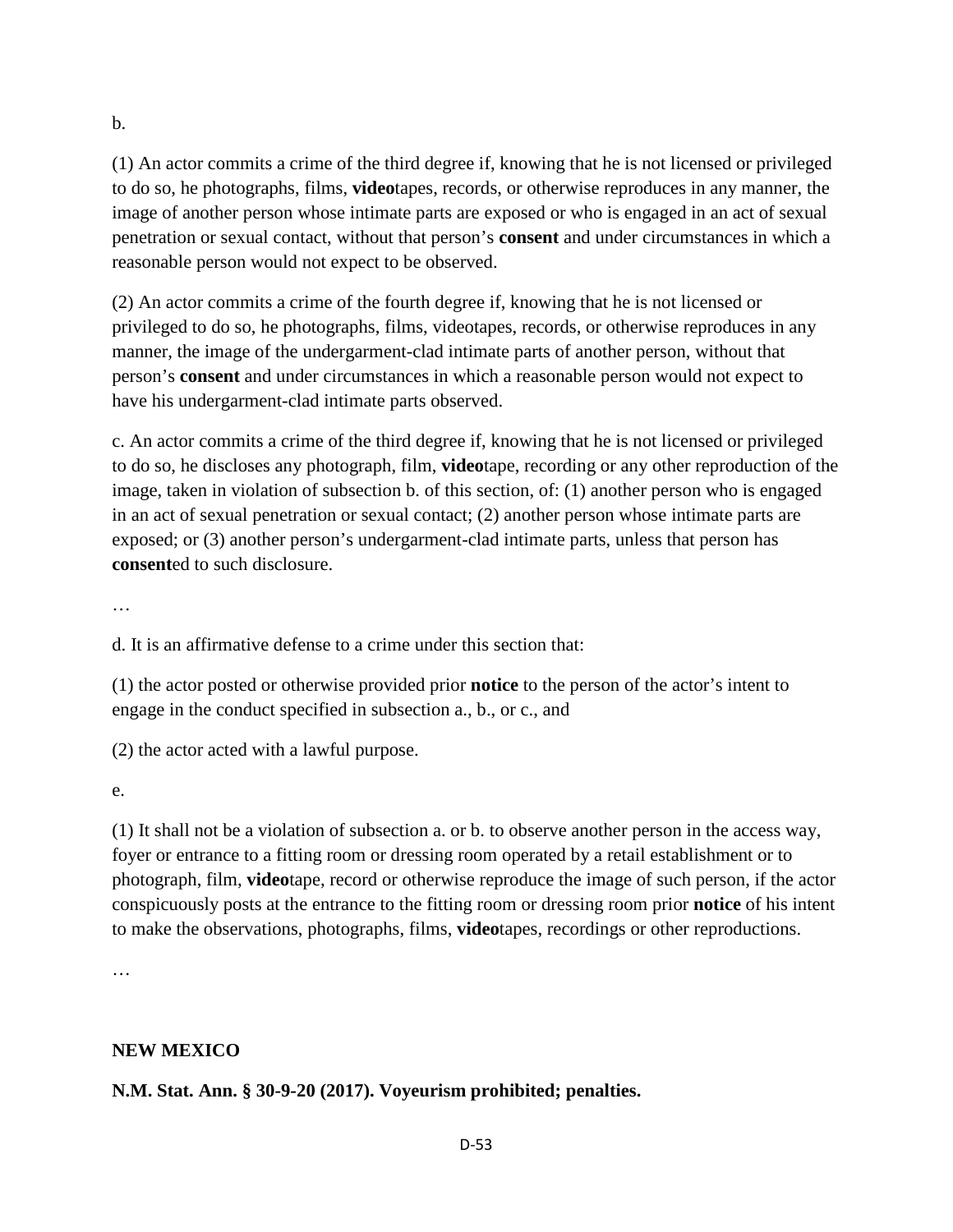A. Voyeurism consists of intentionally using the unaided eye to view or intentionally using an instrumentality to view, photograph, **video**tape, film, webcast or record the intimate areas of another person without the knowledge and **consent** of that person:

(1) while the person is in the interior of a bedroom, bathroom, changing room, fitting room, dressing room or tanning booth or the interior of any other area in which the person has a reasonable expectation of privacy; or

(2) under circumstances where the person has a reasonable expectation of privacy, whether in a public or private place.

…

### **N.M. Stat. Ann. § 30-12-1 (2017). Interference with communications; exception.**

Interference with communications consists of knowingly and without lawful authority:

…

C. reading, interrupting, taking or copying any message, communication or report intended for another by telegraph or telephone without the **consent** of a sender or intended recipient thereof;

…

E. using any apparatus to do or cause to be done any of the acts hereinbefore mentioned or to aid, agree with, comply or conspire with any person to do or permit or cause to be done any of the acts hereinbefore mentioned.

Whoever commits interference with communications is guilty of a misdemeanor, unless such interference with communications is done:

…

(3) by a person acting under color of law in the investigation of a crime, where such person is a party to the communication, or one of the parties to the communication has given prior **consent** to such interception, monitoring or recording of such communication.

#### **NEW YORK**

#### **N.Y. Labor Law § 203-c (2017). Employee privacy protection.**

1. No employer may cause a **video** recording to be made of an **employee** in a restroom, locker room, or room designated by an employer for **employee**s to change their clothes, unless authorized by court order.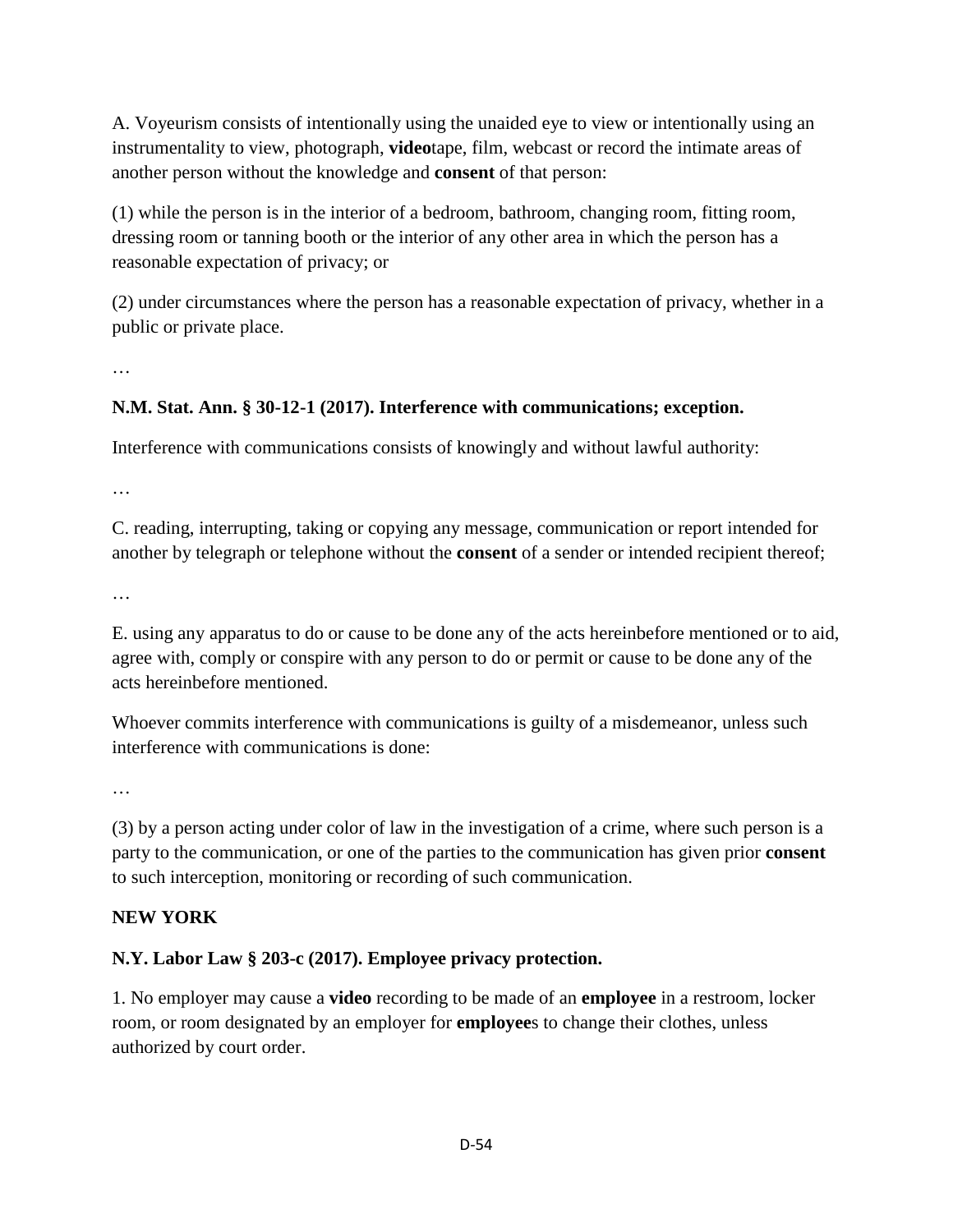2. No **video** recording made in violation of this section may be used by an employer for any purpose.

3. In any civil action alleging a violation of this section, the court may:

(a) award damages and reasonable attorneys' fees and costs to a prevailing plaintiff; and

(b) afford injunctive relief against any employer that commits or proposes to commit a violation of this section.

4. The rights and remedies provided herein shall be in addition to, and not supersede, any other rights and remedies provided by statute or common law.

5. The provisions of this section do not apply with respect to any law enforcement personnel engaged in the conduct of his or her authorized duties.

# **N.Y. Penal Law § 250.05 (2017). Eavesdropping.**

A person is guilty of eavesdropping when he unlawfully engages in wiretapping, mechanical overhearing of a conversation, or intercepting or accessing of an electronic communication.

Eavesdropping is a class E felony.

# **N.Y. Penal Law § 250.45 (2017). Unlawful surveillance in the second degree.**

A person is guilty of unlawful **surveillance** in the second degree when:

1. For his or her own, or another person's amusement, entertainment, or profit, or for the purpose of degrading or abusing a person, he or she intentionally uses or installs, or permits the utilization or installation of an imaging device to surreptitiously view, broadcast or record a person dressing or undressing or the sexual or other intimate parts of such person at a place and time when such person has a reasonable expectation of privacy, without such person's knowledge or **consent**; or

2. For his or her own, or another person's sexual arousal or sexual gratification, he or she intentionally uses or installs, or permits the utilization or installation of an imaging device to surreptitiously view, broadcast or record a person dressing or undressing or the sexual or other intimate parts of such person at a place and time when such person has a reasonable expectation of privacy, without such person's knowledge or **consent**; or

3.

(a) For no legitimate purpose, he or she intentionally uses or installs, or permits the utilization or installation of an imaging device to surreptitiously view, broadcast or record a person in a bedroom, changing room, fitting room, restroom, toilet, bathroom, washroom, shower or any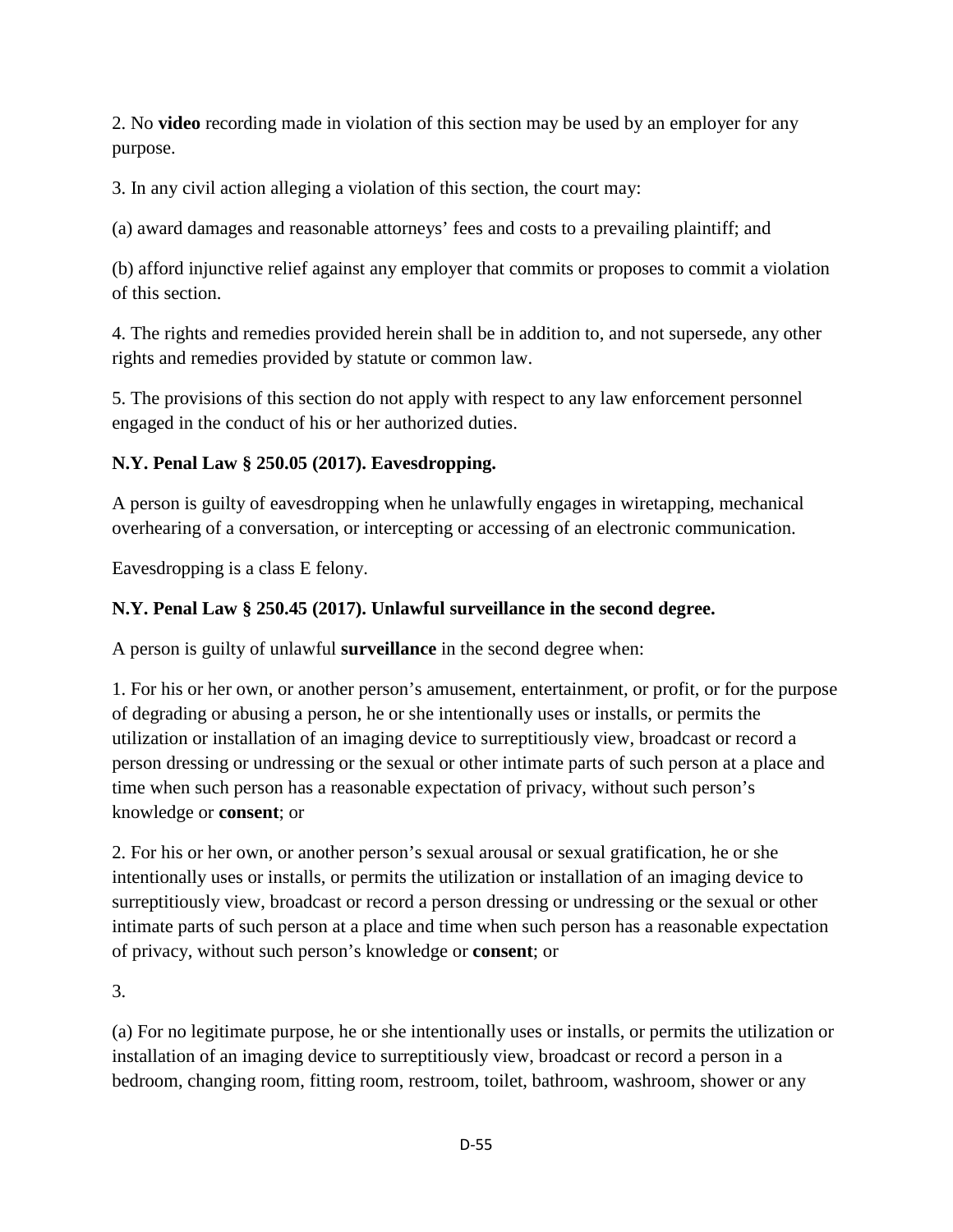room assigned to guests or patrons in a motel, hotel or inn, without such person's knowledge or **consent**.

(b) For the purposes of this subdivision, when a person uses or installs, or permits the utilization or installation of an imaging device in a bedroom, changing room, fitting room, restroom, toilet, bathroom, washroom, shower or any room assigned to guests or patrons in a hotel, motel or inn, there is a rebuttable presumption that such person did so for no legitimate purpose; or

4. Without the knowledge or **consent** of a person, he or she intentionally uses or installs, or permits the utilization or installation of an imaging device to surreptitiously view, broadcast or record, under the clothing being worn by such person, the sexual or other intimate parts of such person; or

5. For his or her own, or another individual's amusement, entertainment, profit, sexual arousal or gratification, or for the purpose of degrading or abusing a person, the actor intentionally uses or installs or permits the utilization or installation of an imaging device to surreptitiously view, broadcast, or record such person in an identifiable manner:

(a) engaging in sexual conduct, as defined in subdivision ten of section 130.00 of this part;

(b) in the same image with the sexual or intimate part of any other person; and

(c) at a place and time when such person has a reasonable expectation of privacy, without such person's knowledge or **consent**.

Unlawful **surveillance** in the second degree is a class E felony.

# **N.Y. Penal Law § 250.65 (2017). Additional provisions.**

1. The provisions of sections 250.45, 250.50, 250.55 and 250.60 of this article do not apply with respect to any: (a) law enforcement personnel engaged in the conduct of their authorized duties; (b) security system wherein a written **notice** is conspicuously posted on the premises stating that a video **surveillance** system has been installed for the purpose of security; or (c) **video surveillance** devices installed in such a manner that their presence is clearly and immediately obvious.

2. With respect to sections 250.55 and 250.60 of this article, the provisions of subdivision two of section 235.15 and subdivisions one and two of section 235.24 of this chapter shall apply.

# **NORTH CAROLINA**

**N.C. Gen. Stat. Ann. § 14-202 (2017). Secretly peeping into room occupied by another person.**

…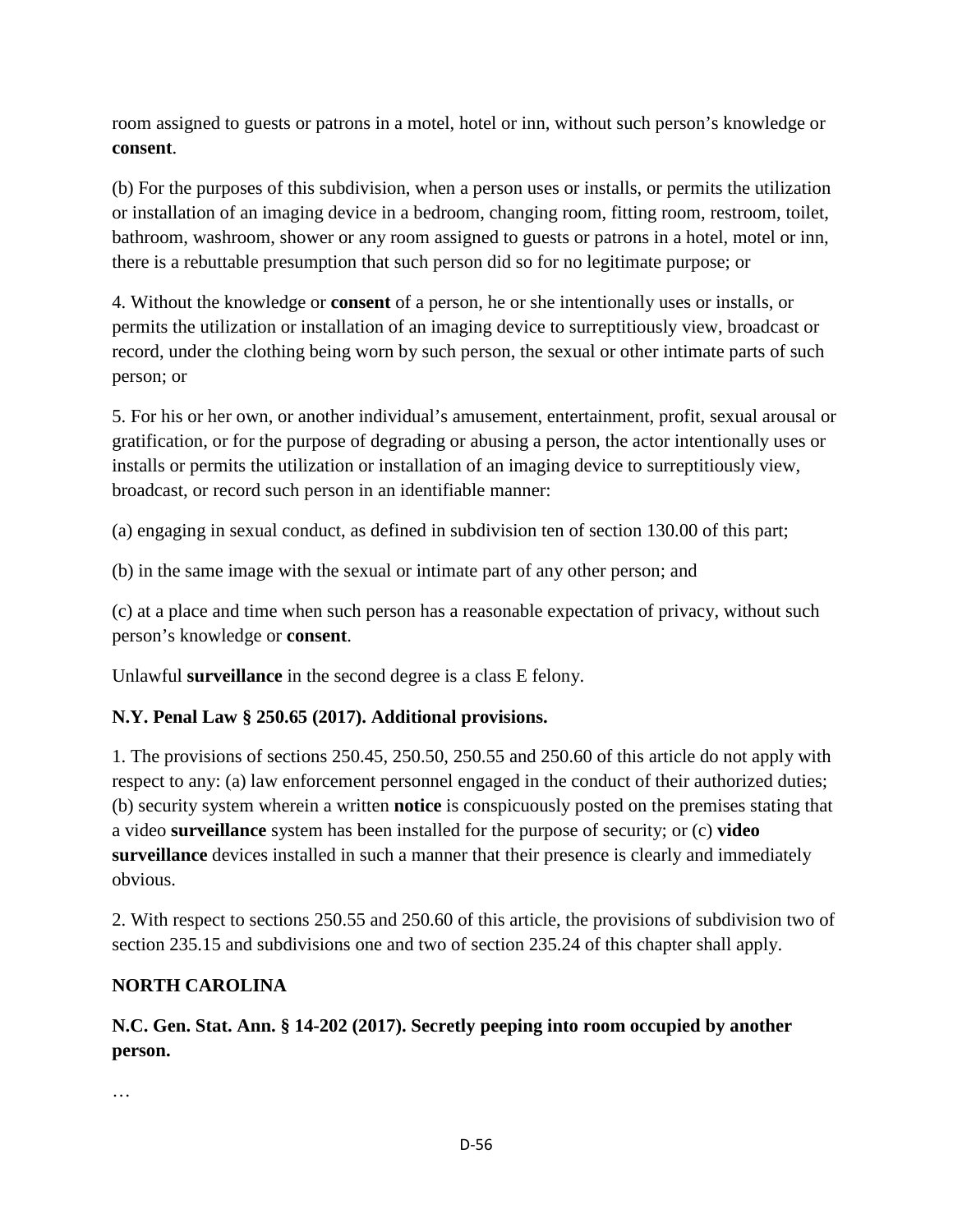(b) For purposes of this section:

(1) The term "photographic image" means any photograph or photographic reproduction, still or moving, or any videotape, motion picture, or live television transmission, or any digital image of any individual.

(2) The term "room" shall include, but is not limited to, a bedroom, a rest room, a bathroom, a shower, and a dressing room.

(…

(d) Unless covered by another provision of law providing greater punishment, any person who, while secretly peeping into any room, uses any device to create a photographic image of another person in that room for the purpose of arousing or gratifying the sexual desire of any person shall be guilty of a Class I felony.

(e) Any person who secretly or surreptitiously uses any device to create a photographic image of another person underneath or through the clothing being worn by that other person for the purpose of viewing the body of, or the undergarments worn by, that other person without their **consent** shall be guilty of a Class I felony.

(f) Any person who, for the purpose of arousing or gratifying the sexual desire of any person, secretly or surreptitiously uses or installs in a room any device that can be used to create a photographic image with the intent to capture the image of another without their **consent** shall be guilty of a Class I felony.

(g) Any person who knowingly possesses a photographic image that the person knows, or has reason to believe, was obtained in violation of this section shall be guilty of a Class I felony.

(h) Any person who disseminates or allows to be disseminated images that the person knows, or should have known, were obtained as a result of the violation of this section shall be guilty of a Class H felony if the dissemination is without the **consent** of the person in the photographic image.

…

(k) Any person whose image is captured or disseminated in violation of this section has a civil cause of action against any person who captured or disseminated the image or procured any other person to capture or disseminate the image and is entitled to recover from those persons actual damages, punitive damages, reasonable attorneys' fees and other litigation costs reasonably incurred.

…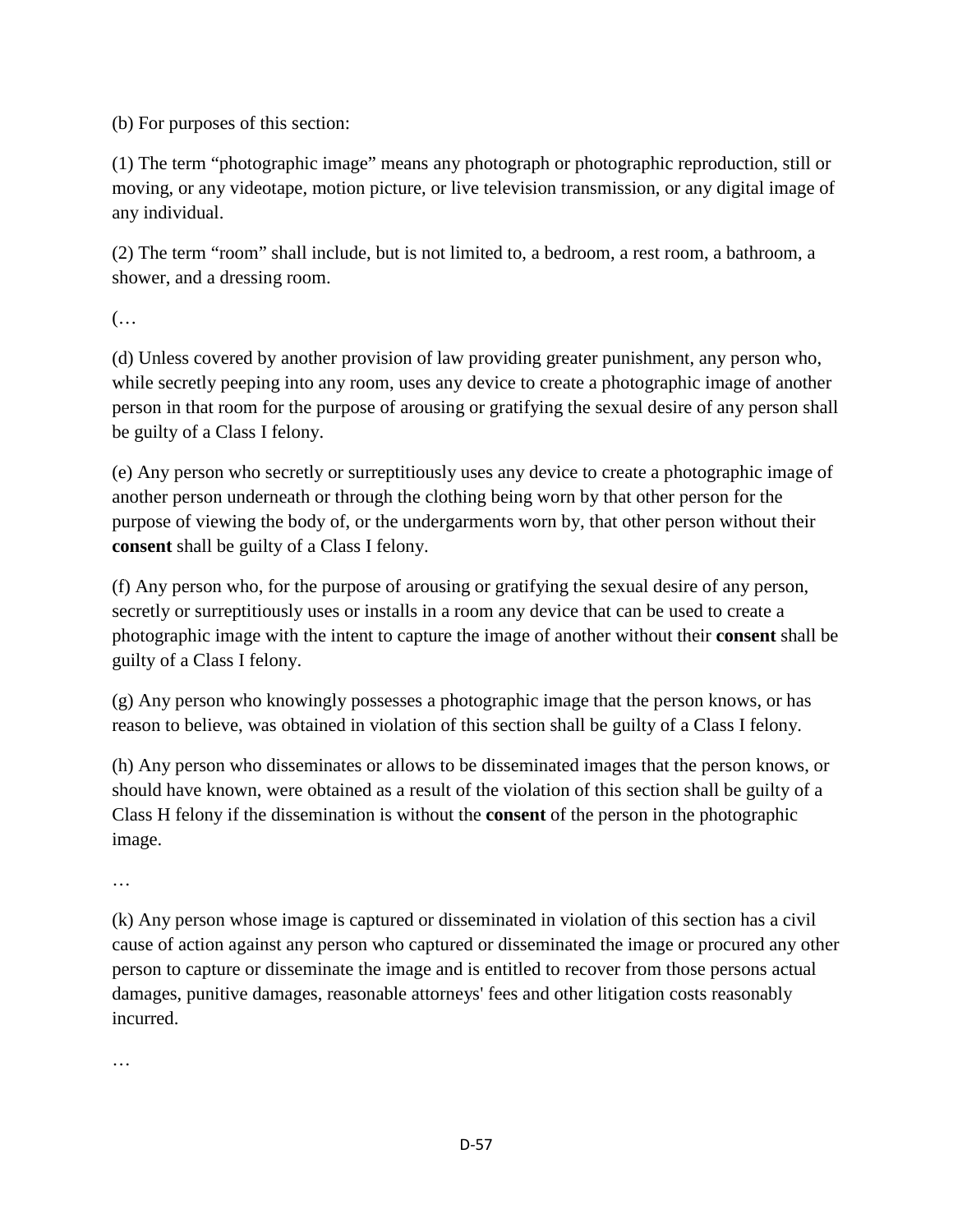## **N.C. Gen. Stat. Ann. § 15A-287 (2017). Interception and disclosure of wire, oral, or electronic communications prohibited.**

(a) Except as otherwise specifically provided in this Article, a person is guilty of a Class H felony if, without the **consent** of at least one party to the communication, the person:

(1) Willfully intercepts, endeavors to intercept, or procures any other person to intercept or endeavor to intercept, any wire, **oral**, or electronic communication.

(2) Willfully uses, endeavors to use, or procures any other person to use or endeavor to use any electronic, mechanical, or other device to intercept any **oral** communication when:

a. The device is affixed to, or otherwise transmits a signal through, a wire, cable, or other like connection used in wire communications; or

b. The device transmits communications by radio, or interferes with the transmission of such communications.

(3) Willfully discloses, or endeavors to disclose, to any other person the contents of any wire, **oral**, or electronic communication, knowing or having reason to know that the information was obtained through violation of this Article; or

(4) Willfully uses, or endeavors to use, the contents of any wire or **oral** communication, knowing or having reason to know that the information was obtained through the interception of a wire or **oral** communication in violation of this Article.

…

## **NORTH DAKOTA**

# **N.D. Cent. Code § 12.1-15-02 (2017). Interception of wire or oral communications — Eavesdropping.**

1. A person is guilty of a class C felony if he:

a. Intentionally intercepts any wire or **oral** communication by use of any electronic, mechanical, or other device; or

b. Intentionally discloses to any other person or intentionally uses the contents of any wire or **oral** communication, knowing that the information was obtained through the interception of a wire or **oral** communication.

2. A person is guilty of a class A misdemeanor if he secretly loiters about any building with intent to overhear discourse or conversation therein and to repeat or publish the same with intent to vex, annoy, or injure others.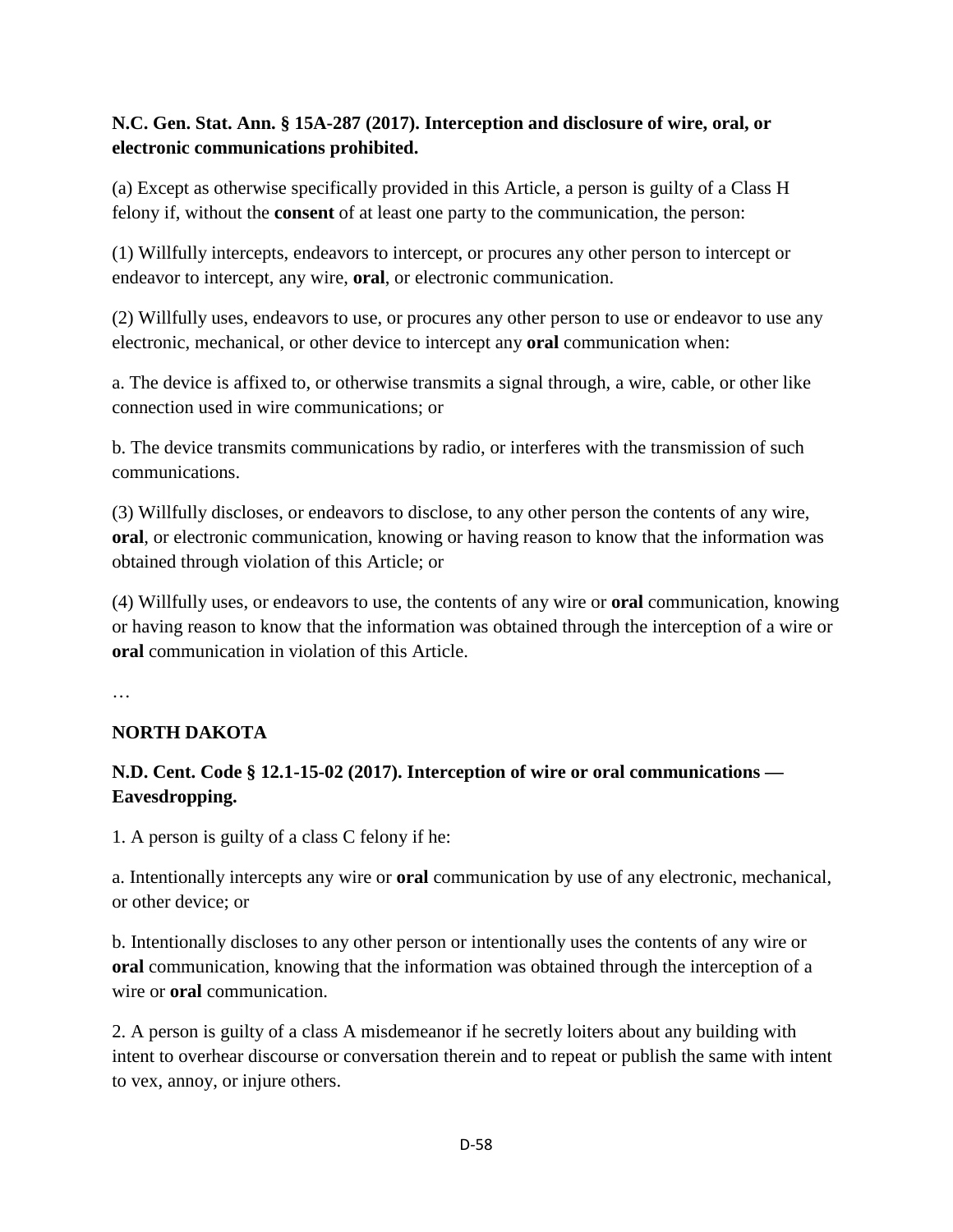3. It is a defense to a prosecution under subsection 1 that:

…

b. The actor was (1) a person acting under color of law to intercept a wire or **oral** communication, and (2) he was a party to the communication or one of the parties to the communication had given prior **consent** to such interception.

c. (1) The actor was a party to the communication or one of the parties to the communication had given prior **consent** to such interception, and (2) such communication was not intercepted for the purpose of committing a crime or other unlawful harm.

## **N.D. Cent. Code § 12.1-20-12.2 (2017). Surreptitious intrusion.**

1. An individual, with the intent to arouse, appeal to, or gratify that individual's lust, passions, or sexual desires, is guilty of a class A misdemeanor if that individual does any of the following:

…

d. With intent to intrude upon or interfere with the privacy of the occupant, surreptitiously installs or uses any device for observing, photographing, recording, amplifying, or broadcasting sounds or events from a tanning booth, a sleeping room in a hotel, or other place where a reasonable individual would have an expectation of privacy and has exposed or is likely to expose that individual's intimate parts or has removed the clothing covering the immediate area of the intimate parts.

…

## **OHIO**

## **Ohio Rev. Code Ann. § 2907.08 (2017). Voyeurism.**

(A) No person, for the purpose of sexually arousing or gratifying the person's self, shall commit trespass or otherwise surreptitiously invade the privacy of another, to spy or eavesdrop upon another.

(B) No person, for the purpose of sexually arousing or gratifying the person's self, shall commit trespass or otherwise surreptitiously invade the privacy of another to **video**tape, film, photograph, or otherwise record the other person in a state of nudity.

(C) No person, for the purpose of sexually arousing or gratifying the person's self, shall commit trespass or otherwise surreptitiously invade the privacy of another to **video**tape, film, photograph, otherwise record, or spy or eavesdrop upon the other person in a state of nudity if the other person is a minor.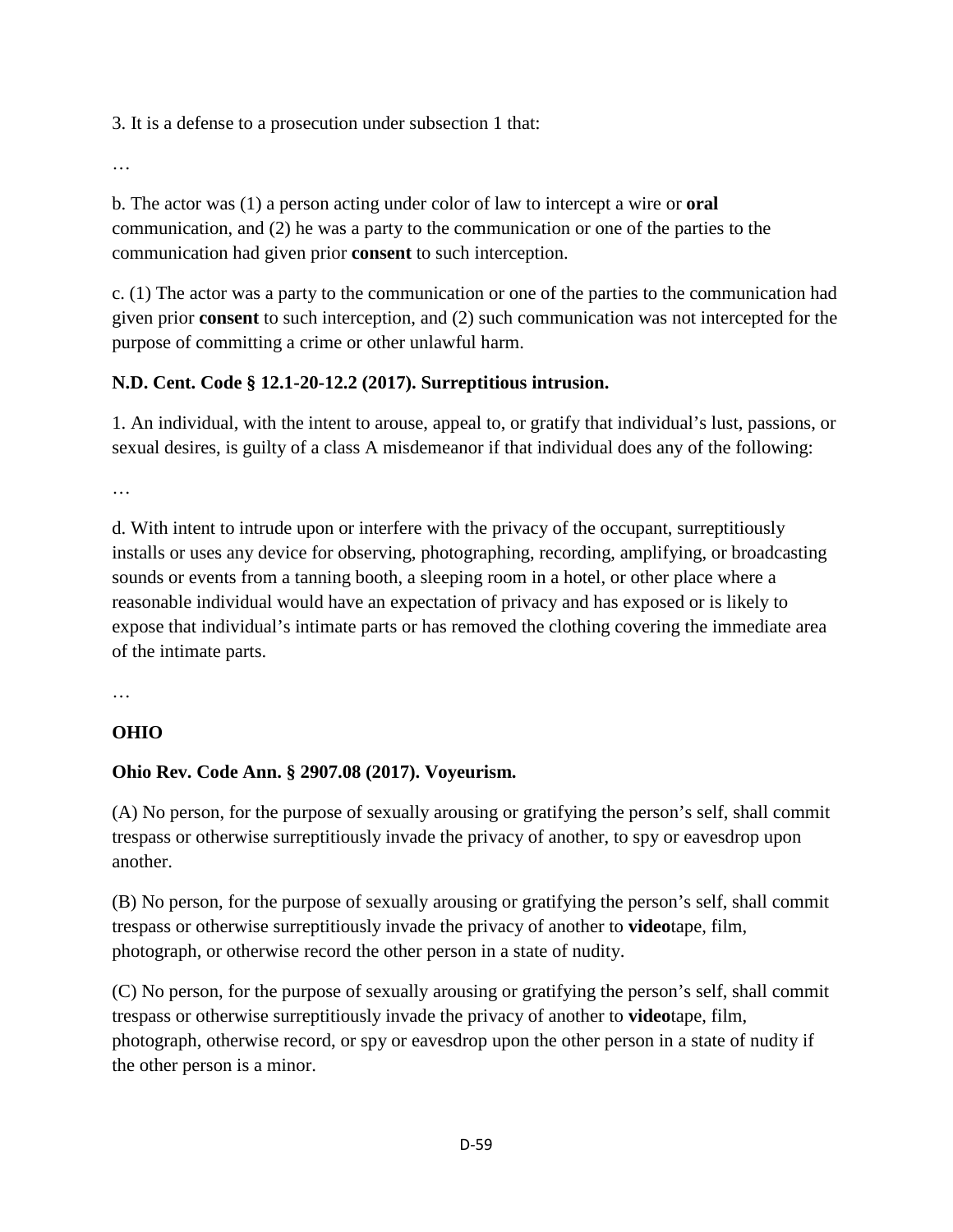(D) No person shall secretly or surreptitiously **video**tape, film, photograph, or otherwise record another person under or through the clothing being worn by that other person for the purpose of viewing the body of, or the undergarments worn by, that other person.

…

#### **OKLAHOMA**

#### **Okla. Stat. Ann. tit. 13, § 176.4 (2017).**

It is not unlawful pursuant to the Security of Communications Act for:

…

5. a person not acting under color of law to intercept a wire, **oral** or electronic communication when such person is a party to the communication or when one of the parties to the communication has given prior **consent** to such interception unless the communication is intercepted for the purpose of committing any criminal act….

#### **OREGON**

#### **Or. Rev. Stat. Ann. § 163.700 (2017). Invasion of personal privacy.**

(1) Except as provided in ORS 163.702, a person commits the crime of invasion of personal privacy in the second degree if:

(a)

(A) For the purpose of arousing or gratifying the sexual desire of the person, the person is in a location to observe another person in a state of nudity without the **consent** of the other person; and

(B) The other person is in a place and circumstances where the person has a reasonable expectation of personal privacy; or

(b)

(A) The person knowingly makes or records a photograph, motion picture, **video**tape or other visual recording of another person's intimate area without the **consent** of the other person; and

(B) The person being recorded has a reasonable expectation of privacy concerning the intimate area.

(2) As used in this section and ORS 163.701:

…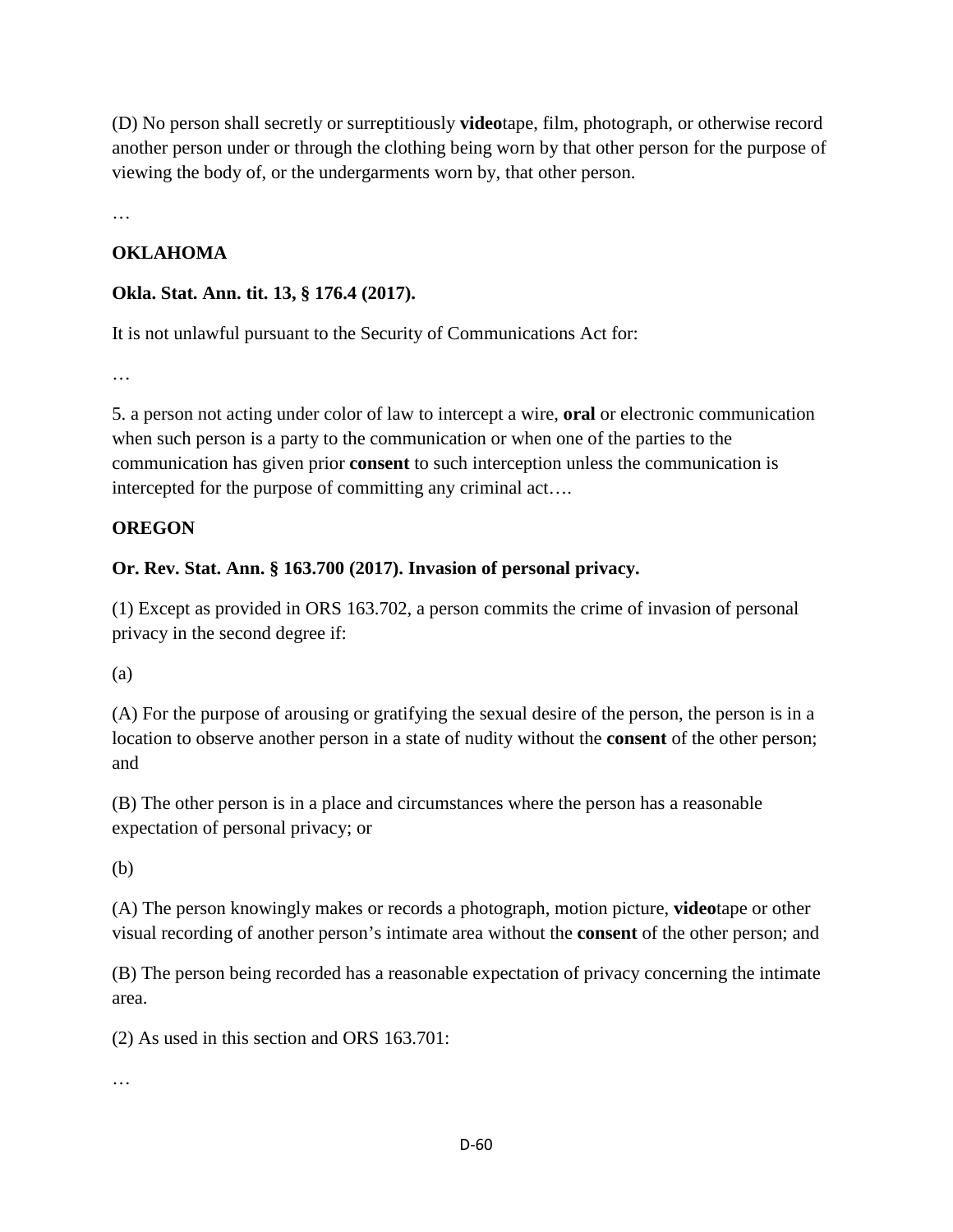(d) "Places and circumstances where the person has a reasonable expectation of personal privacy" includes, but is not limited to, a bathroom, dressing room, locker room that includes an enclosed area for dressing or showering, tanning booth and any area where a person undresses in an enclosed space that is not open to public view.

(e) "Public view" means that an area can be readily seen and that a person within the area can be distinguished by normal unaided vision when viewed from a public place as defined in ORS 161.015.

(f) "Reasonable expectation of privacy concerning the intimate area" means that the person intended to protect the intimate area from being seen and has not exposed the intimate area to public view.

…

## **Or. Rev. Stat. Ann. § 165.540 (2017). Obtaining contents of communications.**

(1) Except as otherwise provided in ORS 133.724 or 133.726 or subsections (2) to (7) of this section, a person may not:

(a) Obtain or attempt to obtain the whole or any part of a telecommunication or a radio communication to which the person is not a participant, by means of any device, contrivance, machine or apparatus, whether electrical, mechanical, manual or otherwise, unless **consent** is given by at least one participant.

(b) Tamper with the wires, connections, boxes, fuses, circuits, lines or any other equipment or facilities of a telecommunication or radio communication company over which messages are transmitted, with the intent to obtain unlawfully the contents of a telecommunication or radio communication to which the person is not a participant.

(c) Obtain or attempt to obtain the whole or any part of a conversation by means of any device, contrivance, machine or apparatus, whether electrical, mechanical, manual or otherwise, if not all participants in the conversation are specifically informed that their conversation is being obtained.

(d) Obtain the whole or any part of a conversation, telecommunication or radio communication from any person, while knowing or having good reason to believe that the conversation, telecommunication or radio communication was initially obtained in a manner prohibited by this section.

(e) Use or attempt to use, or divulge to others, any conversation, telecommunication or radio communication obtained by any means prohibited by this section.

…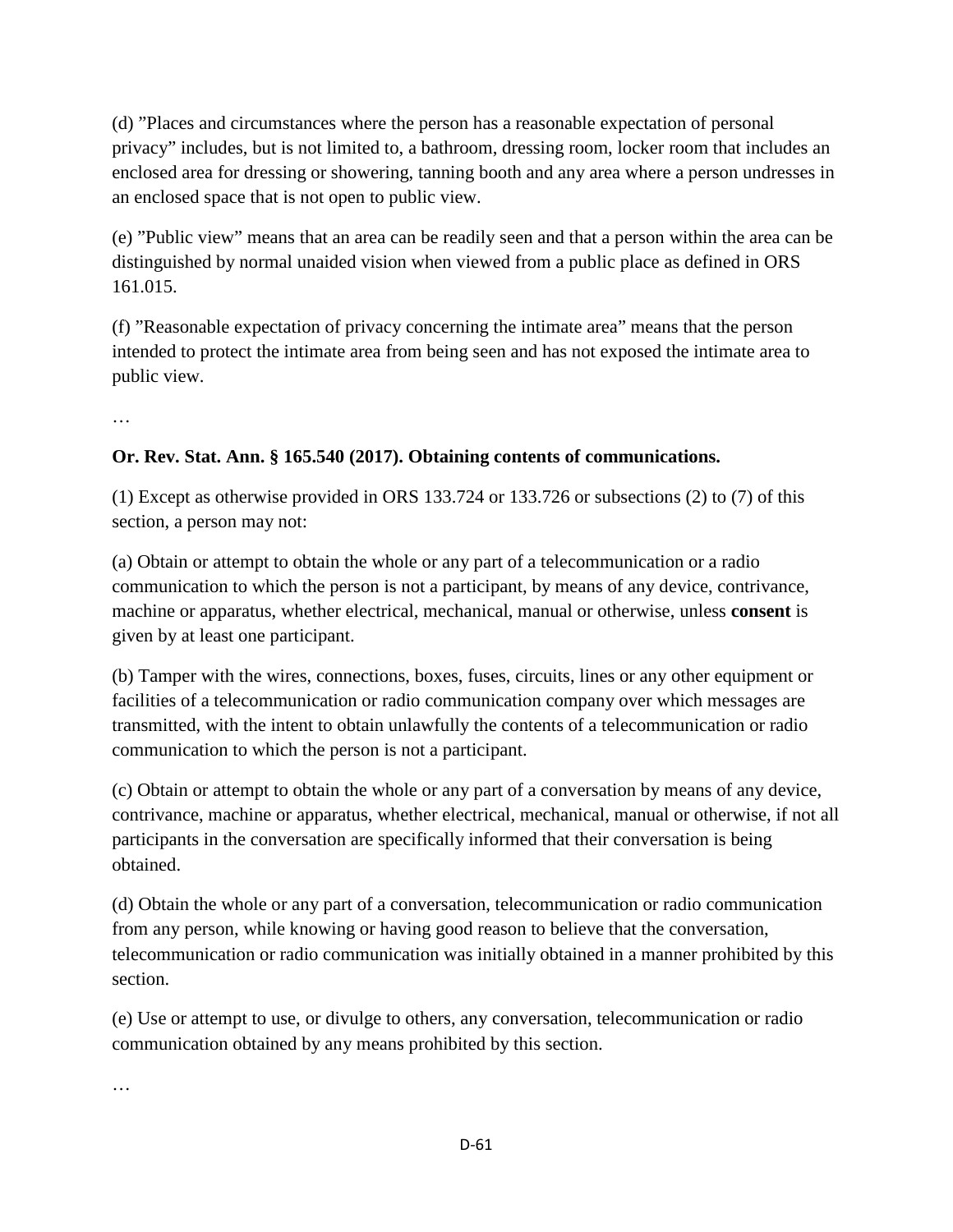(6) The prohibitions in subsection  $(1)(c)$  of this section do not apply to persons who intercept or attempt to intercept with an unconcealed recording device the **oral** communications that are part of any of the following proceedings:

(a) Public or semipublic meetings such as hearings before governmental or quasi-governmental bodies, trials, press conferences, public speeches, rallies and sporting or other events;

(b) Regularly scheduled classes or similar educational activities in public or private institutions; or

(c) Private meetings or conferences if all others involved knew or reasonably should have known that the recording was being made.

…

#### **PENNSYLVANIA**

## **18 Pa. Cons. Stat. § 5703 (2017). Interception, disclosure or use of wire, electronic or oral communications.**

Except as otherwise provided in this chapter, a person is guilty of a felony of the third degree if he:

(1) intentionally intercepts, endeavors to intercept, or procures any other person to intercept or endeavor to intercept any wire, electronic or **oral** communication;

(2) intentionally discloses or endeavors to disclose to any other person the contents of any wire, electronic or **oral** communication, or evidence derived therefrom, knowing or having reason to know that the information was obtained through the interception of a wire, electronic or **oral** communication; or

(3) intentionally uses or endeavors to use the contents of any wire, electronic or **oral** communication, or evidence derived therefrom, knowing or having reason to know, that the information was obtained through the interception of a wire, electronic or **oral** communication.

## **18 Pa. Cons. Stat. Ann. § 5704 (2017). Exceptions to prohibition of interception and disclosure of communications.**

It shall not be unlawful and no prior court approval shall be required under this chapter for:

…

(4) A person, to intercept a wire, electronic or **oral** communication, where **all parties** to the communication have given prior **consent** to such interception.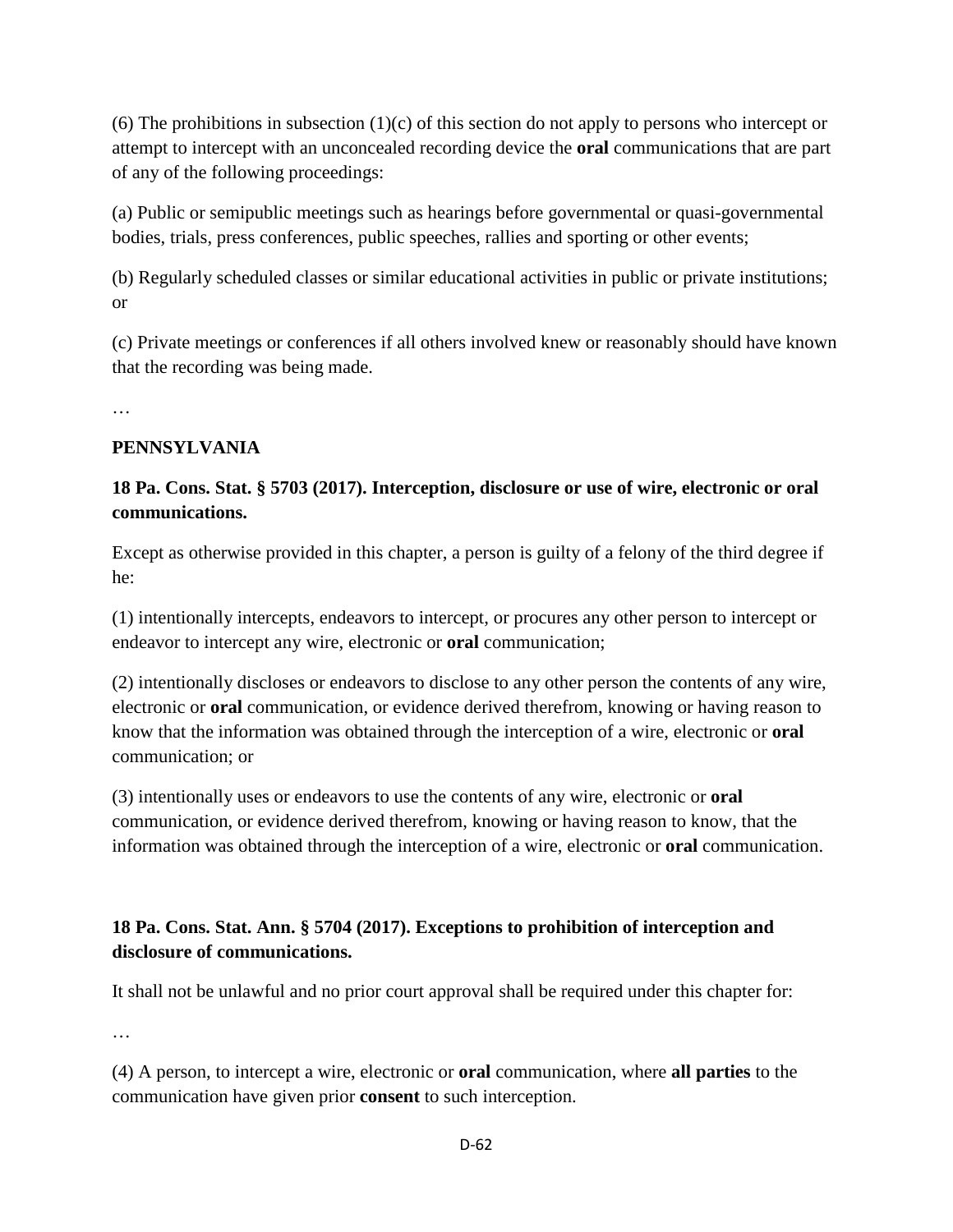#### **18 Pa. Cons. Stat. Ann. § 7507.1 (2017). Invasion of privacy.**

(a) Offense defined. — Except as set forth in subsection (d), a person commits the offense of invasion of privacy if he, for the purpose of arousing or gratifying the sexual desire of any person, knowingly does any of the following:

(1) Views, photographs, **videotapes**, electronically depicts, films or otherwise records another person without that person's knowledge and **consent** while that person is in a state of full or partial nudity and is in a place where that person would have a reasonable expectation of privacy.

(2) Photographs, **videotapes**, electronically depicts, films or otherwise records or personally views the intimate parts, whether or not covered by clothing, of another person without that person's knowledge and **consent** and which intimate parts that person does not intend to be visible by normal public observation.

(3) Transfers or transmits an image obtained in violation of paragraph (1) or (2) by live or recorded telephone message, electronic mail or the Internet or by any other transfer of the medium on which the image is stored.

…

…

(e) Definitions. — As used in this section, the following words and phrases shall have the meanings given to them in this subsection:

…

"Photographs" or "films." —Making any photograph, motion picture film, **videotape** or any other recording or transmission of the image of a person.

"Place where a person would have a reasonable expectation of privacy." —A location where a reasonable person would believe that he could disrobe in privacy without being concerned that his undressing was being viewed, photographed or filmed by another.

"Views." —Looking upon another person with the unaided eye or with any device designed or intended to improve visual acuity.

## **RHODE ISLAND**

# **R.I. Gen. Laws § 11-35-21 (2017). Unauthorized interception, disclosure or use of wire, electronic, or oral communication.**

(a) Except as otherwise specifically provided in chapter 5.1 of title 12, any person: (1) who willfully intercepts, attempts to intercept, or procures any other person to intercept or attempt to intercept, any wire, electronic, or **oral** communication; (2) who willfully discloses or attempts to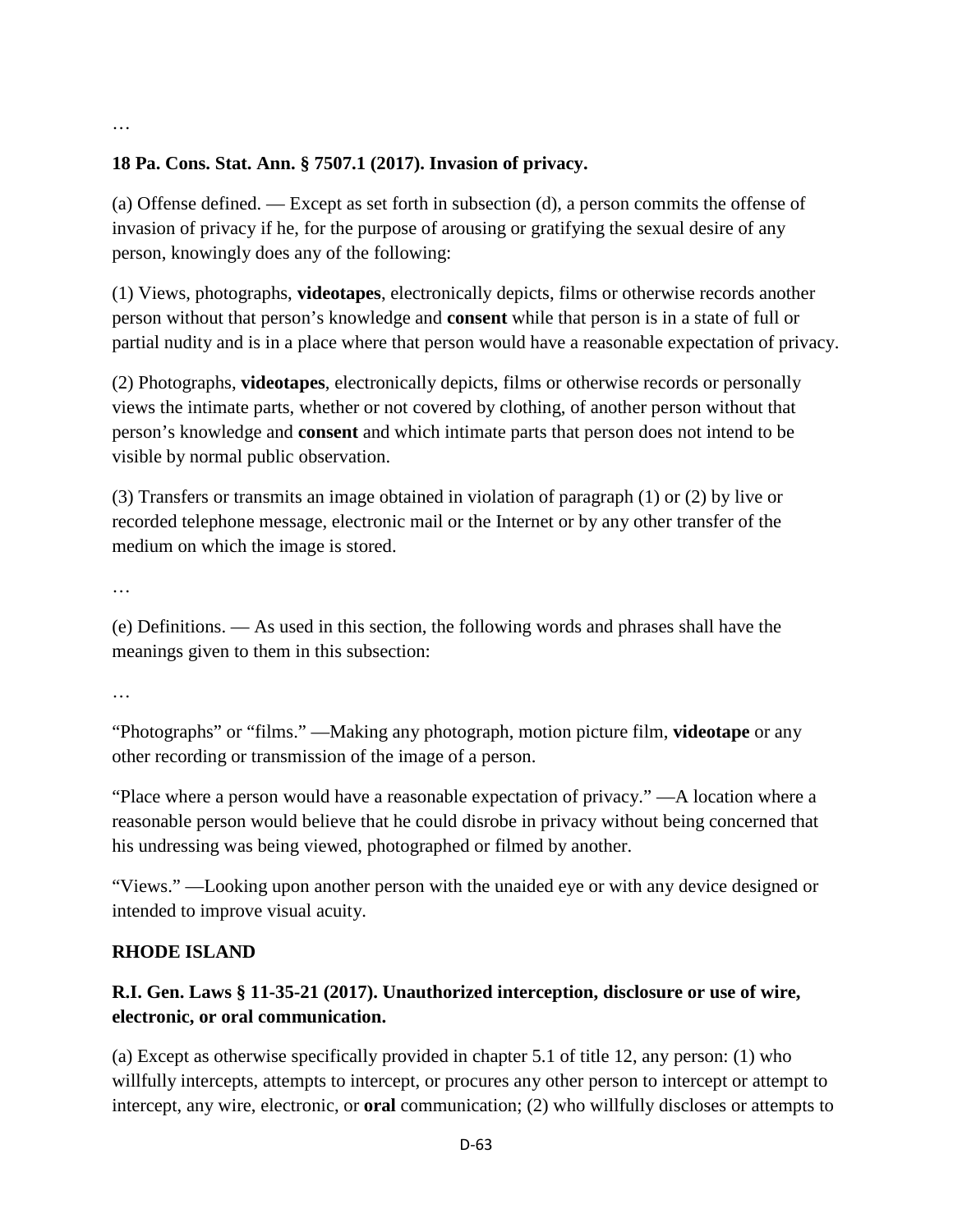disclose to any person the contents of any wire, electronic, or **oral** communication, knowing, or having reason to know that the information was obtained through interception of a wire, electronic, or **oral** communication in violation of this section; or (3) who willfully uses or attempts to use the contents of any wire, electronic, or **oral** communication, knowing, or having reason to know, that the information was obtained through interception of a wire, electronic, or **oral** communication in violation of this section; shall be imprisoned for not more than five (5) years.

(b) The provisions of subdivisions (a)(2) and (3) of this section shall not apply to the contents of any wire, electronic, or **oral** communication, or evidence derived from those contents, which has become common knowledge or public information.

(c) It shall not be unlawful under this chapter for:

…

(2) A person acting under color of law to intercept a wire, electronic, or **oral** communication, where that person is a party to the communication, or where one of the parties to the communication has given prior **consent** to the interception; or

(3) A person not acting under color of law to intercept a wire, electronic, or **oral** communication, where the person is a party to the communication, or one of the parties to the communication has given prior **consent** to the interception unless the communication is intercepted for the purpose of committing any criminal or tortious act in the violation of the constitution or laws of the United States or of any state or for the purpose of committing any other injurious act.

# **R.I. Gen. Laws § 11-64-2 (2017). Video voyeurism.**

(1) A person is guilty of **video** voyeurism when, for the purpose of sexual arousal, gratification or stimulation, such person:

(a) Uses, installs or permits the use or installation of an imaging device to capture, record, store or transmit visual images of the intimate areas of another person without that other person's knowledge and **consent**, and under circumstances in which that other person would have a reasonable expectation of privacy.

(b) Intentionally, and with knowledge that the image was obtained in violation of subsection (a), disseminates, publishes, or sells such image of the captured representation of another person or persons depicted in the representation or reproduction, and who did not **consent** to the dissemination, publication or sale.

(2) A person is also guilty of video voyeurism when that person, for the purpose of sexual arousal, gratification or stimulation, looks into an occupied dwelling or other building by use of an imaging device that provides images of the interior of a dwelling.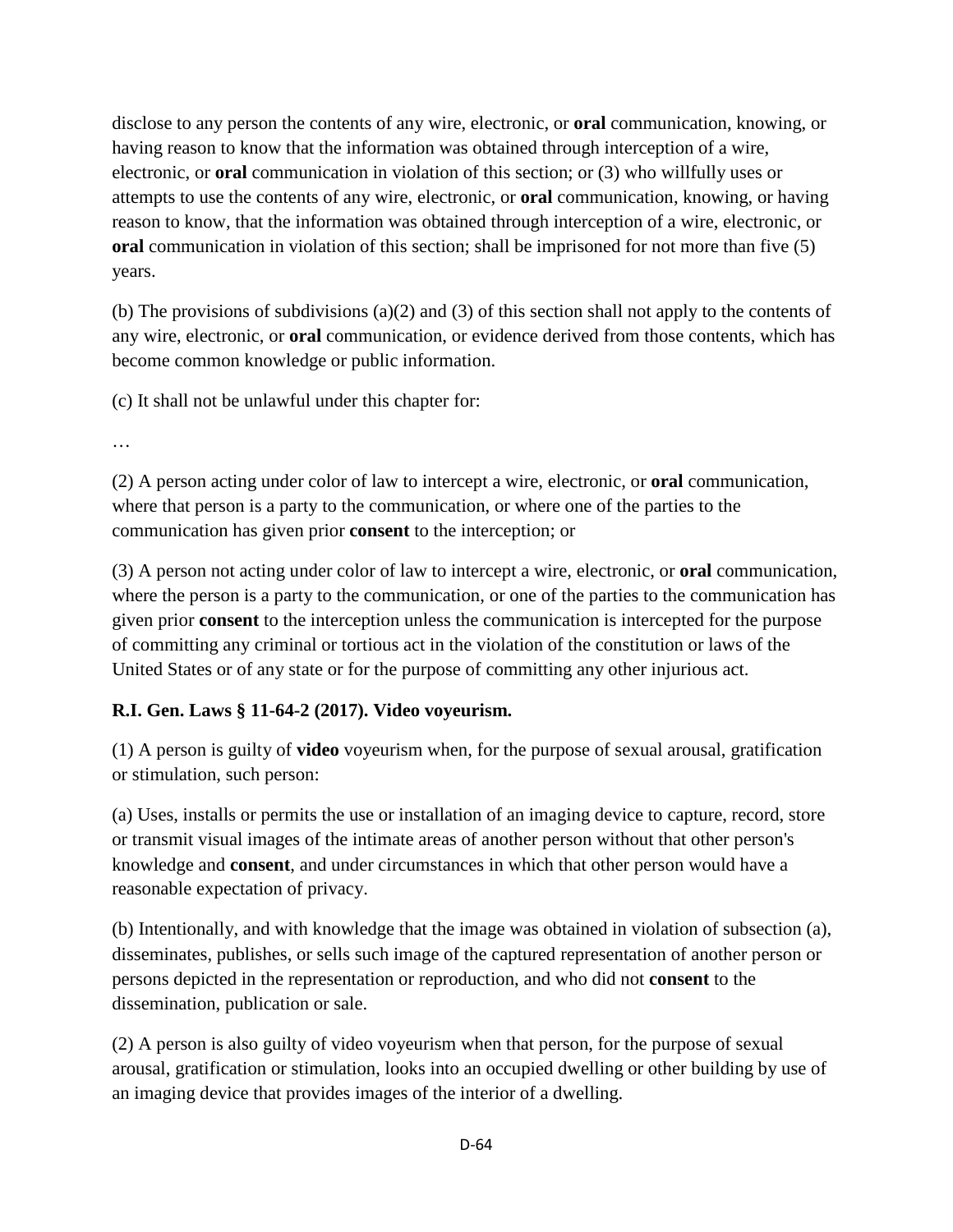#### **R.I. Gen. Laws § 28-6.12-1 (2017). Employee privacy protection.**

(a) No employer may cause an **audio** or **video** recording to be made of an **employee** in a restroom, locker room, or room designated by an employer for employees to change their clothes, unless authorized by court order.

(b) No recording made in violation of this section may be used by an employer for any purpose. (c) In any civil action alleging a violation of this chapter, the court may:

(1) Award damages and reasonable attorneys' fees and cost to a prevailing plaintiff; and

(2) Afford injunctive relief against any employer that commits or proposes to commit a violation of this chapter.

(d) The rights and remedies provided herein shall be in addition to, and not supersede, any other rights and remedies provided by statute or common law.

#### **SOUTH CAROLINA**

…

#### **S.C. Code Ann. § 16-17-470 (2017). Eavesdropping, peeping, voyeurism.**

(A) It is unlawful for a person to be an eavesdropper or a peeping tom on or about the premises of another or to go upon the premises of another for the purpose of becoming an eavesdropper or a peeping tom. The term "peeping tom", as used in this section, is defined as a person who peeps through windows, doors, or other like places, on or about the premises of another, for the purpose of spying upon or invading the privacy of the persons spied upon and any other conduct of a similar nature, that tends to invade the privacy of others. The term "peeping tom" also includes any person who employs the use of **video** or **audio** equipment for the purposes set forth in this section. A person who violates the provisions of this section is guilty of a misdemeanor and, upon conviction, must be fined not more than five hundred dollars or imprisoned not more than three years, or both.

(B) A person commits the crime of voyeurism if, for the purpose of arousing or gratifying sexual desire of any person, he or she knowingly views, photographs, **audio** records, **video** records, produces, or creates a digital electronic file, or films another person, without that person's knowledge and **consent**, while the person is in a place where he or she would have a reasonable expectation of privacy. …

(D) As used in this section:

…

(2) "**Surveillance**" means secret observation of the activities of another person for the purpose of spying upon and invading the privacy of the person.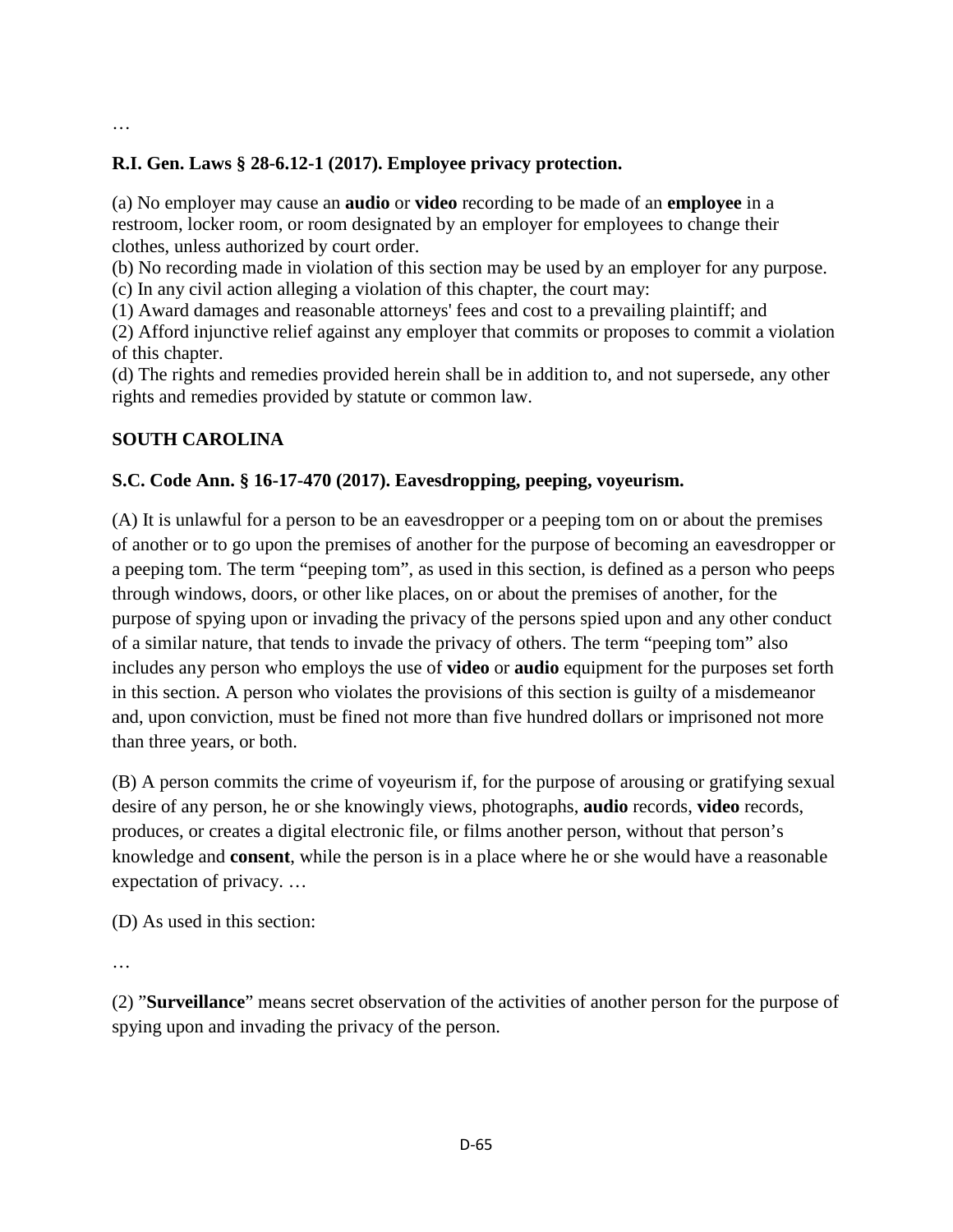(3) "View" means the intentional looking upon of another person for more than a brief period of time, in other than a casual or cursory manner, with the unaided eye or with a device designed or intended to improve visual acuity.

(E) The provisions of subsection (A) do not apply to:

…

(2) security **surveillance** for the purposes of decreasing or prosecuting theft, shoplifting, or other security **surveillance** measures in bona fide business establishments;

(3) any official law enforcement activities conducted pursuant to Section 16-17-480;

…

#### **TENNESSEE**

## **Tenn. Code Ann. § 39-13-601 (2017). Wiretapping and electronic surveillance -- Prohibited acts -- Exceptions.**

(a) (1) Except as otherwise specifically provided in  $\S$ § 39-13-601 -- 39-13-603 and title 40, chapter 6, part 3, a person commits an offense who:

(A) Intentionally intercepts, endeavors to intercept, or procures any other person to intercept or endeavor to intercept, any wire, **oral**, or electronic communication;

(B) Intentionally uses, endeavors to use, or procures any other person to use or endeavor to use any electronic, mechanical, or other device to intercept any **oral** communication when:

(i) The device is affixed to, or otherwise transmits a signal through, a wire, cable, or other like connection used in wire communication; or

(ii) The device transmits communications by radio, or interferes with the transmission of the communication;

(C) Intentionally discloses, or endeavors to disclose, to any other person the contents of any wire, **oral** or electronic communication, knowing or having reason to know that the information was obtained through the interception of a wire, **oral**, or electronic communication in violation of this subsection (a); or

(D) Intentionally uses, or endeavors to use, the contents of any wire, **oral** or electronic communication, knowing or having reason to know, that the information was obtained through the interception of a wire, **oral** or electronic communication in violation of this subsection (a).

…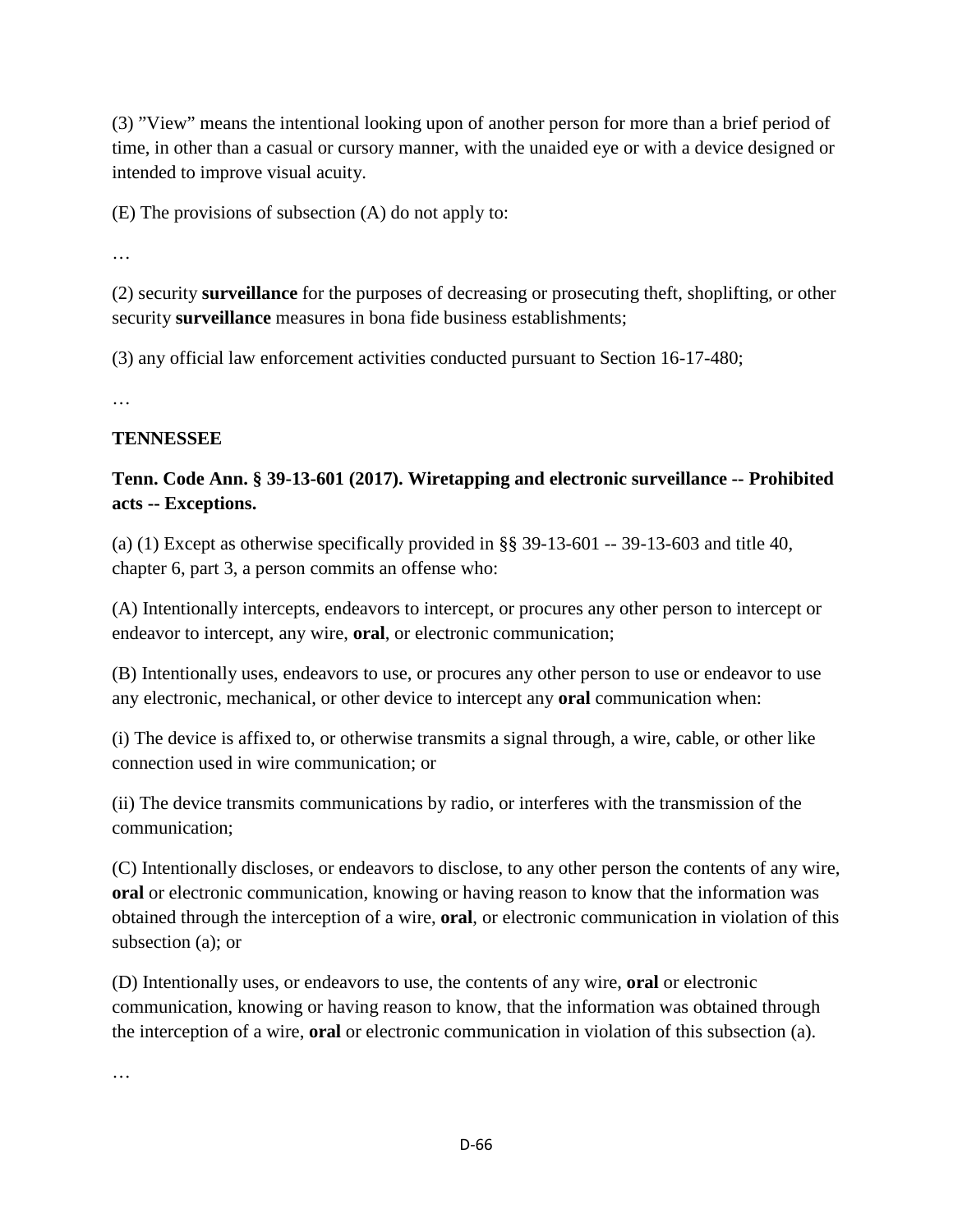(4) It is lawful under §§ 39-13-601 -- 39-13-603 and title 40, chapter 6, part 3 for a person acting under the color of law to intercept a wire, **oral** or electronic communication, where the person is a party to the communication or one of the parties to the communication has given prior **consent** to such interception.

(5) It is lawful under §§ 39-13-601 -- 39-13-603 and title 40, chapter 6, part 3 for a person not acting under color of law to intercept a wire, **oral**, or electronic communication, where the person is a party to the communication or where one of the parties to the communication has given prior **consent** to the interception, unless the communication is intercepted for the purpose of committing any criminal or tortious act in violation of the constitution or laws of the state of Tennessee.

(6) It is unlawful to intercept any wire, **oral**, or electronic communication for the purpose of committing a criminal act.

…

## **Tenn. Code Ann. § 39-13-605 (2017). Unlawful photographing in violation of privacy.**

(a) It is an offense for a person to knowingly photograph, or cause to be photographed an individual, when the individual has a reasonable expectation of privacy, without the prior effective **consent** of the individual, or in the case of a minor, without the prior effective **consent** of the minor's parent or guardian, if the photograph:

(1) Would offend or embarrass an ordinary person if such person appeared in the photograph; and

(2) Was taken for the purpose of sexual arousal or gratification of the defendant.

(b) As used in this section, unless the context otherwise requires, "photograph" means any photograph or photographic reproduction, still or moving, or any **video**tape or live television transmission of any individual.

…

## **TEXAS**

**Tex. Penal Code Ann. § 16.02 (2017). Unlawful Interception, Use, or Disclosure of Wire, Oral, or Electronic Communications.**

…

(b) A person commits an offense if the person:

(1) intentionally intercepts, endeavors to intercept, or procures another person to intercept or endeavor to intercept a wire, **oral**, or electronic communication;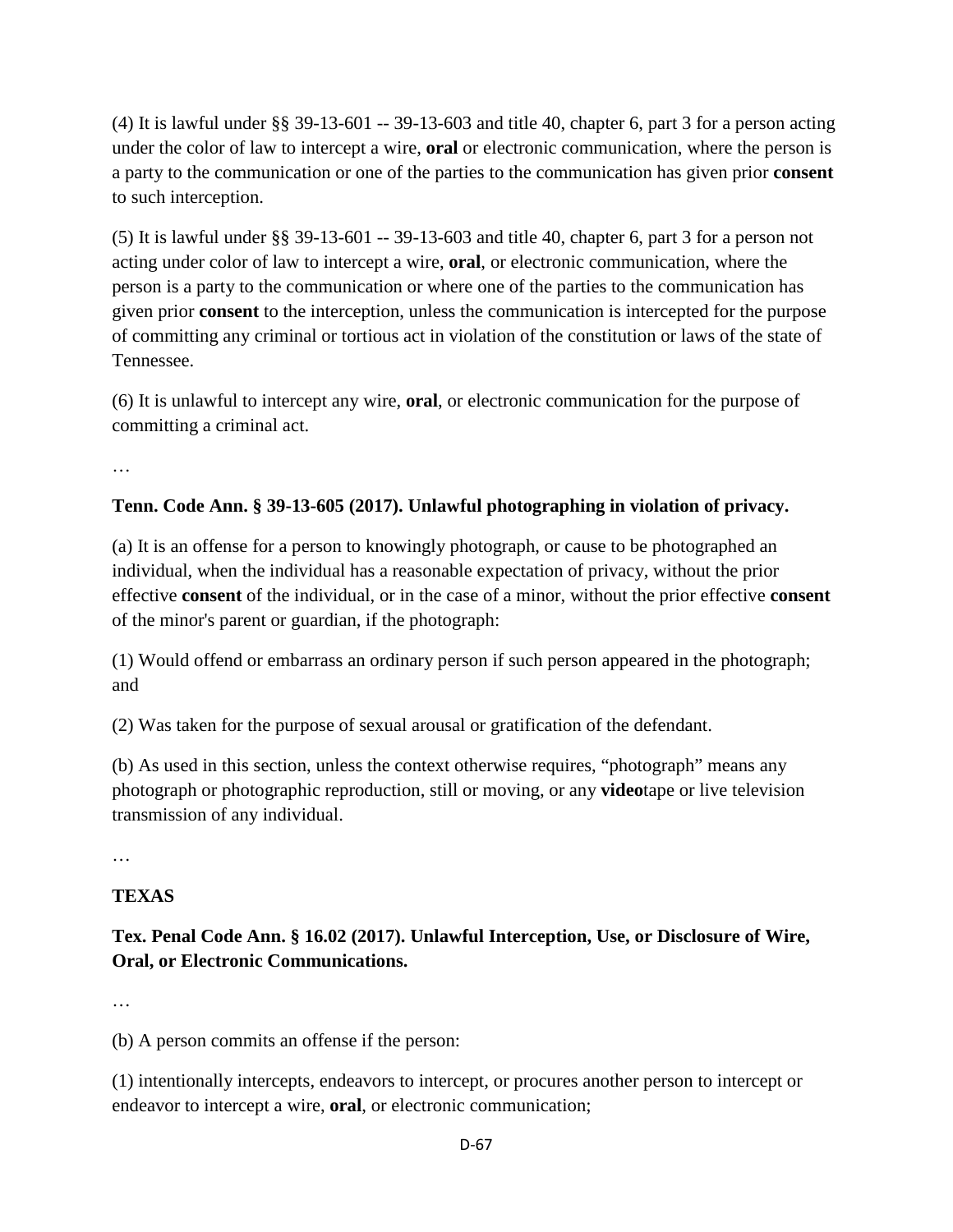(2) intentionally discloses or endeavors to disclose to another person the contents of a wire, **oral**, or electronic communication if the person knows or has reason to know the information was obtained through the interception of a wire, **oral**, or electronic communication in violation of this subsection;

(3) intentionally uses or endeavors to use the contents of a wire, **oral**, or electronic communication if the person knows or is reckless about whether the information was obtained through the interception of a wire, **oral**, or electronic communication in violation of this subsection;

(4) knowingly or intentionally effects a covert entry for the purpose of intercepting wire, **oral**, or electronic communications without court order or authorization; or

(5) intentionally uses, endeavors to use, or procures any other person to use or endeavor to use any electronic, mechanical, or other device to intercept any **oral** communication when the device:

(A) is affixed to, or otherwise transmits a signal through a wire, cable, or other connection used in wire communications; or

(B) transmits communications by radio or interferes with the transmission of communications by radio.

(c) It is an affirmative defense to prosecution under Subsection (b) that:

…

(3) a person acting under color of law intercepts:

(A) a wire, **oral**, or electronic communication, if the person is a party to the communication or if one of the parties to the communication has given prior **consent** to the interception;

(B) a wire, **oral**, or electronic communication, if the person is acting under the authority of Article 18.20, Code of Criminal Procedure; or

(C) a wire or electronic communication made by a computer trespasser and transmitted to, through, or from a protected computer, if:

(i) the interception did not acquire a communication other than one transmitted to or from the computer trespasser;

(ii) the owner of the protected computer **consent**ed to the interception of the computer trespasser's communications on the protected computer; and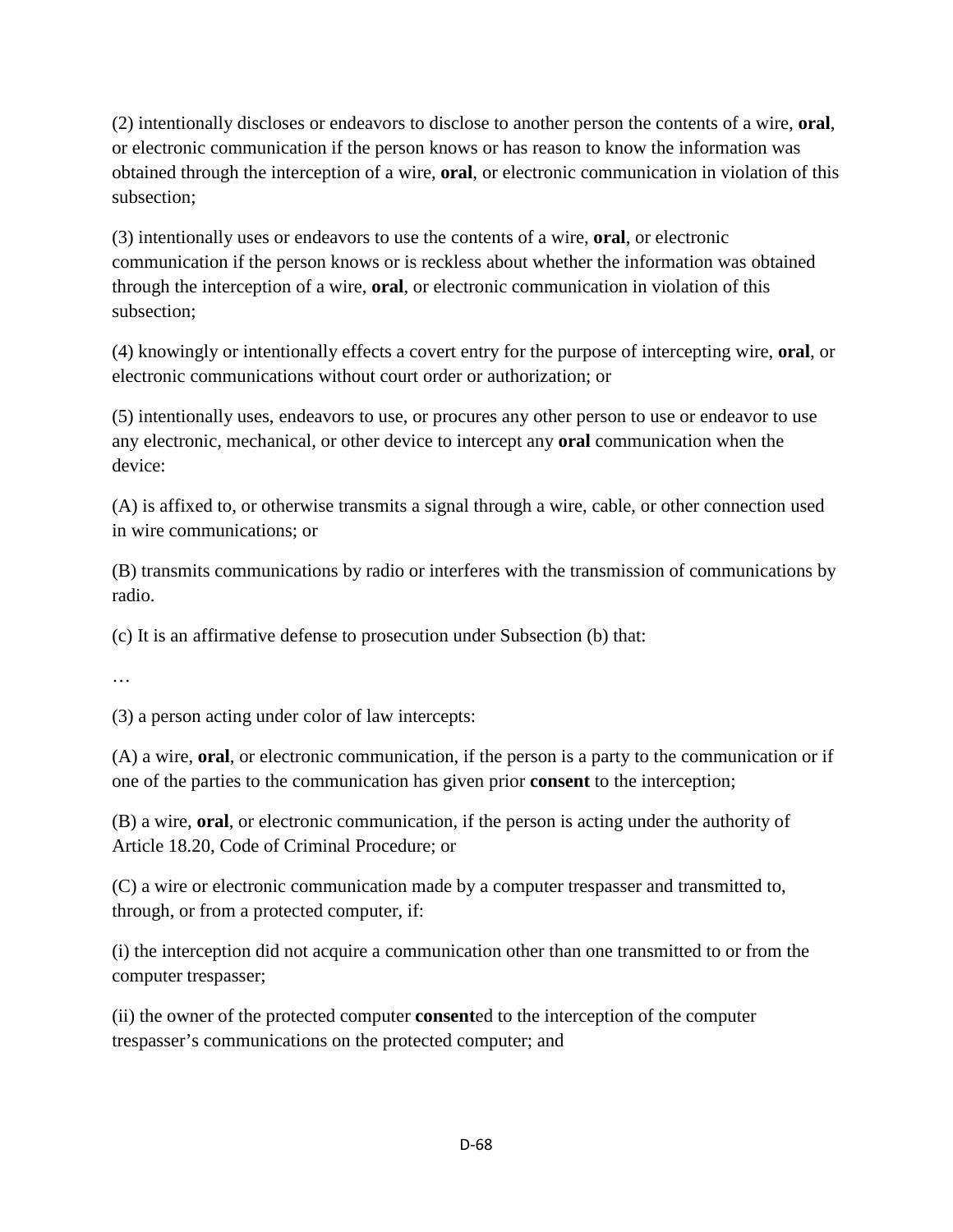(iii) actor was lawfully engaged in an ongoing criminal investigation and the actor had reasonable suspicion to believe that the contents of the computer trespasser's communications likely to be obtained would be material to the investigation;

(4) a person not acting under color of law intercepts a wire, **oral**, or electronic communication, if:

(A) the person is a party to the communication; or

(B) one of the parties to the communication has given prior **consent** to the interception, unless the communication is intercepted for the purpose of committing an unlawful act;

…

(d) A person commits an offense if the person:

(1) intentionally manufactures, assembles, possesses, or sells an electronic, mechanical, or other device knowing or having reason to know that the device is designed primarily for nonconsensual interception of wire, electronic, or **oral** communications and that the device or a component of the device has been or will be used for an unlawful purpose…

….

## **Tex. Penal Code Ann. § 21.15 (2017). Invasive Visual Recording.**

(b) A person commits an offense if, without the other person's **consent** and with intent to invade the privacy of the other person, the person:

(1) photographs or by **video**tape or other electronic means records, broadcasts, or transmits a visual image of an intimate area of another person if the other person has a reasonable expectation that the intimate area is not subject to public view;

(2) photographs or by **video**tape or other electronic means records, broadcasts, or transmits a visual image of another in a bathroom or changing room; or

(3) knowing the character and content of the photograph, recording, broadcast, or transmission, promotes a photograph, recording, broadcast, or transmission described by Subdivision (1) or (2).

…

(e) For purposes of Subsection (b)(2), a sign or signs posted indicating that the person is being photographed or that a visual image of the person is being recorded, broadcast, or transmitted is not sufficient to establish the person's **consent** under that subdivision.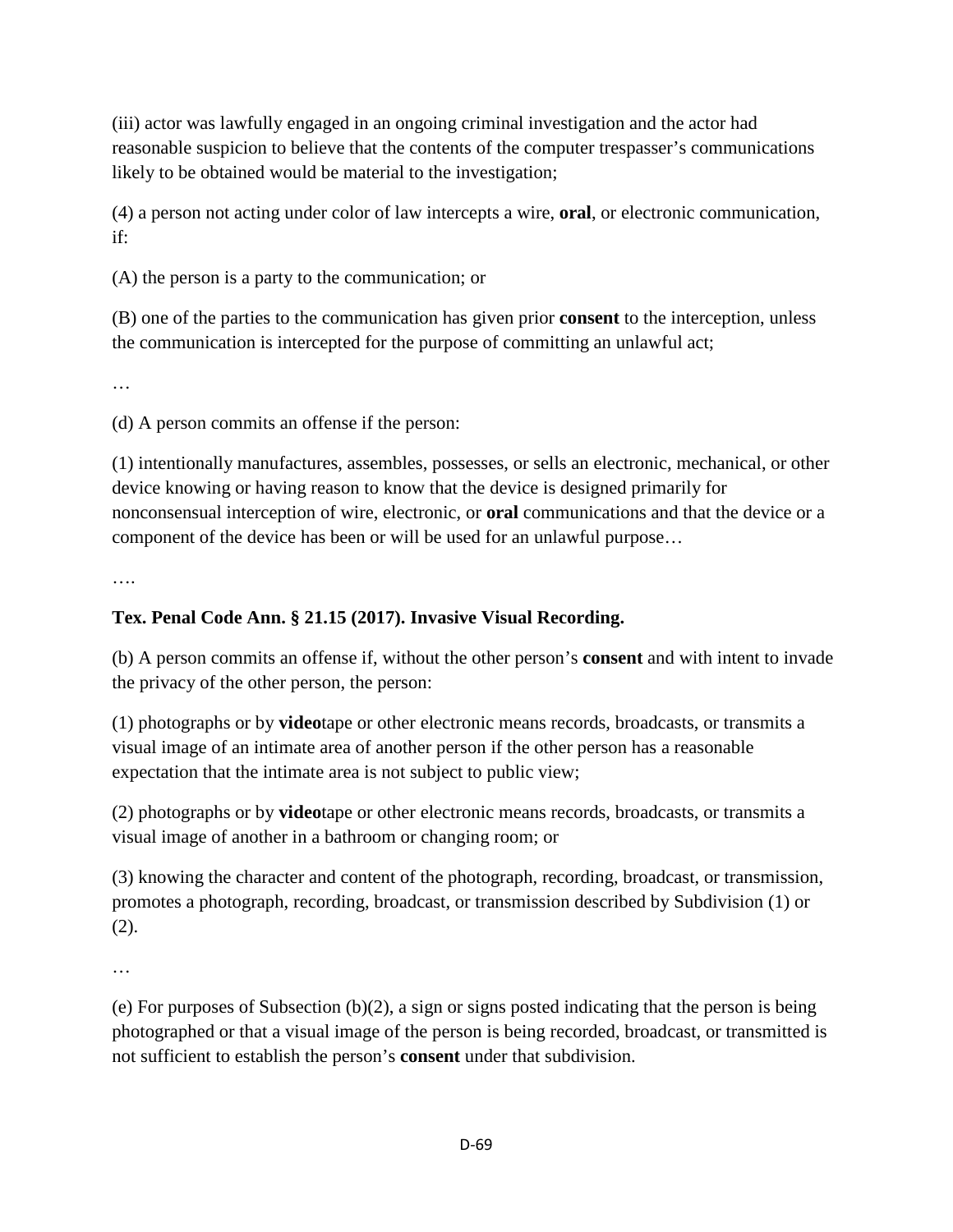## **UTAH**

## **Utah Code Ann. § 76-9-402 (2017). Privacy violation.**

(1) A person is guilty of privacy violation if, except as authorized by law, the person:

…

(b) installs, or uses after unauthorized installation in any private place, without the **consent** of the person or persons entitled to privacy in the private place, any device for observing, photographing, hearing, recording, amplifying, or broadcasting sounds or events in the private place; or

(c) installs or uses outside of a private place a device for observing, photographing, hearing, recording, amplifying, or broadcasting sounds of events originating in the private place which would not ordinarily be audible or comprehensible outside the private place, without the **consent** of the person or persons entitled to privacy in the private place.

…

## **Utah Code Ann. § 77-23a-3 (2017). Definitions.**

…

(5) "Electronic communication" means any transfer of signs, signals, writings, images, sounds, data, or intelligence of any nature transmitted in whole or in part by a wire, radio, electromagnetic, photoelectronic, or photo-optical system, but does not include:

(a) the radio portion of a cordless telephone communication that is transmitted between the cordless telephone handset and the base unit;

(b) any wire or **oral** communications;

(c) any communication made through a tone-only paging device; or

(d) any communication from an electronic or mechanical device that permits the tracking of the movement of a person or object.

…

(7) "Electronic communications system" means any wire, radio, electromagnetic, photoelectronic, or photo-optical facilities for the transmission of electronic communications, and any computer facilities or related electronic equipment for the electronic storage of the communication.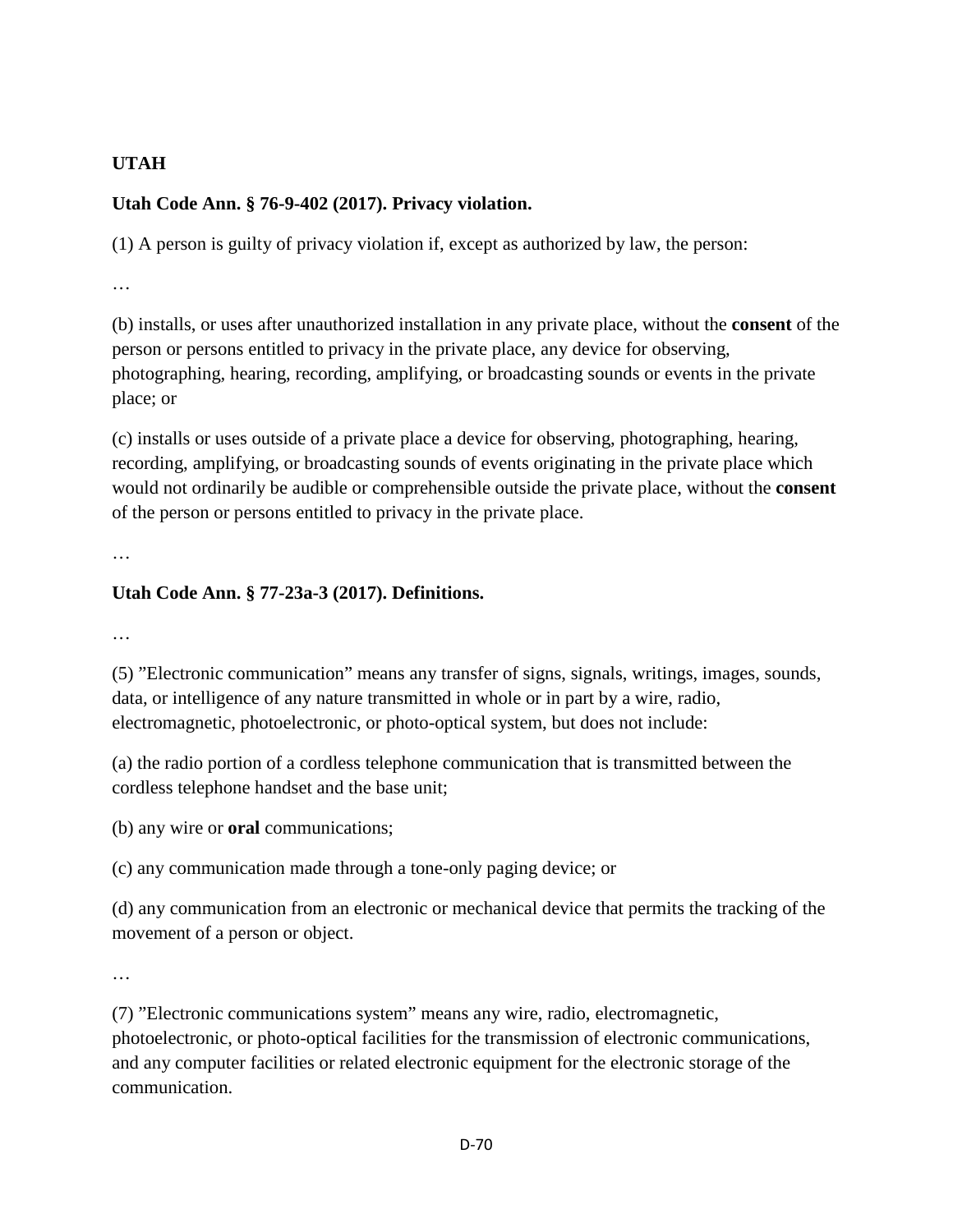…

(10) "Intercept" means the acquisition of the contents of any wire, electronic, or **oral** communication through the use of any electronic, mechanical, or other device.

…

(13) "Oral communication" means any **oral** communication uttered by a person exhibiting an expectation that the communication is not subject to interception, under circumstances justifying that expectation, but does not include any electronic communication.

…

(15) "Person" means any **employee** or agent of the state or a political subdivision, and any individual, partnership, association, joint stock company, trust, or corporation.

…

(19)

(a) "Wire communication" means any aural transfer made in whole or in part through the use of facilities for the transmission of communications by the aid of wire, cable, or other like connection between the point of origin and the point of reception, including the use of the connection in a switching station, furnished or operated by any person engaged as a common carrier in providing or operating these facilities for the transmission of intrastate, interstate, or foreign communications.

(b) "Wire communication" includes the electronic storage of the communication, but does not include the radio portion of a cordless telephone communication that is transmitted between the cordless telephone handset and the base unit.

## **Utah Code Ann. § 77-23a-4 (2017). Offenses — Criminal and civil — Lawful interception.**

(1)

(a) Except as otherwise specifically provided in this chapter, any person who violates Subsection (1)(b) is guilty of an offense and is subject to punishment under Subsection (10), or when applicable, the person is subject to civil action under Subsection (11).

(b) A person commits a violation of this subsection who:

(i) intentionally or knowingly intercepts, endeavors to intercept, or procures any other person to intercept or endeavor to intercept any wire, electronic, or **oral** communication;

(ii) intentionally or knowingly uses, endeavors to use, or procures any other person to use or endeavor to use any electronic, mechanical, or other device to intercept any **oral** communication,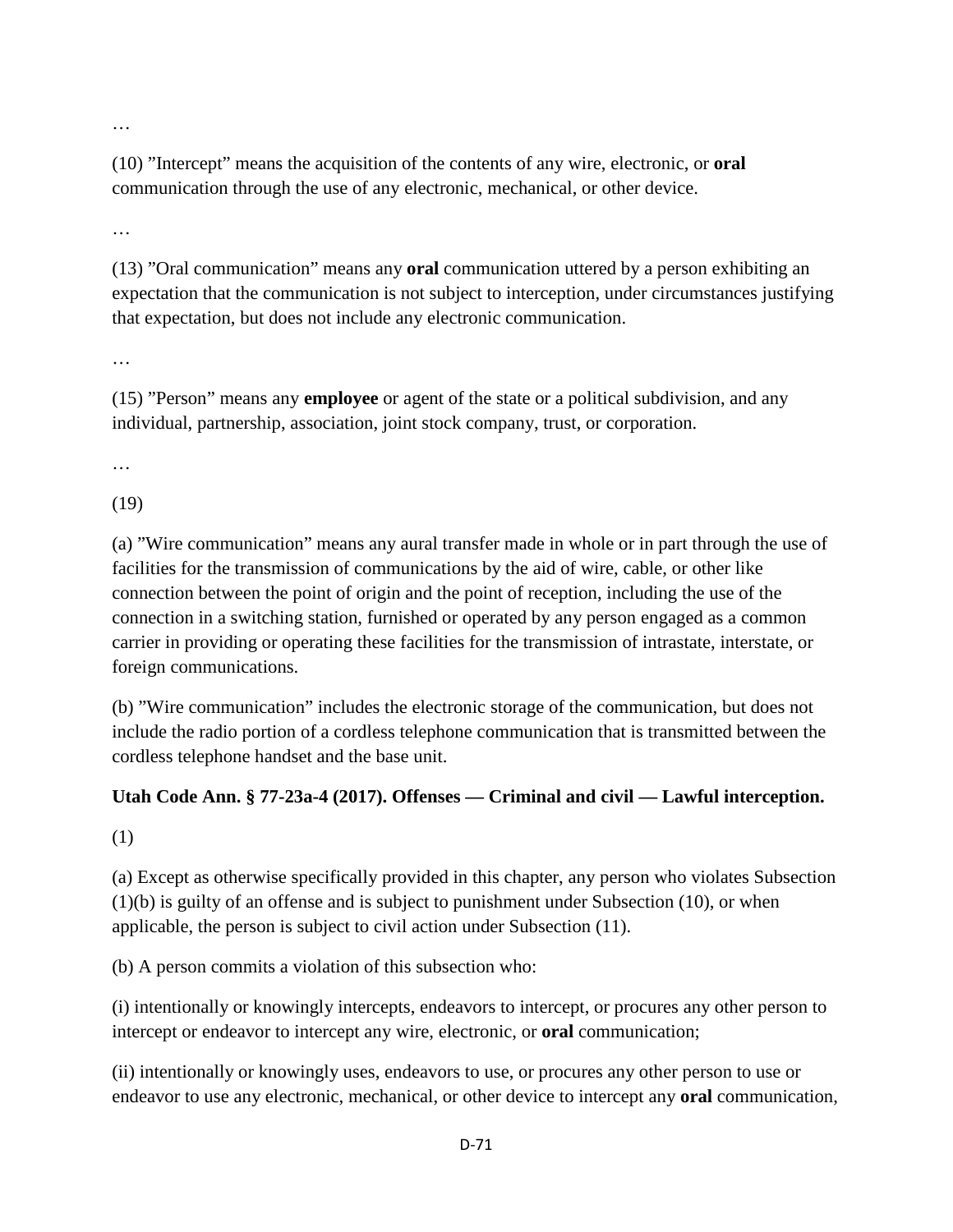when the device is affixed to, or otherwise transmits a signal through a wire, cable, or other like connection used in wire communication or when the device transmits communications by radio, or interferes with the transmission of the communication;

(iii) intentionally or knowingly discloses or endeavors to disclose to any other person the contents of any wire, electronic, or **oral** communication, knowing or having reason to know that the information was obtained through the interception of a wire, electronic, or **oral** communication in violation of this section; or

(iv) intentionally or knowingly uses or endeavors to use the contents of any wire, electronic, or **oral** communication, knowing or having reason to know that the information was obtained through the interception of a wire, electronic, or **oral** communication in violation of this section.

…

(7)

(a) A person acting under color of law may intercept a wire, electronic, or **oral** communication if that person is a party to the communication or one of the parties to the communication has given prior **consent** to the interception.

(b) A person not acting under color of law may intercept a wire, electronic, or **oral** communication if that person is a party to the communication or one of the parties to the communication has given prior **consent** to the interception, unless the communication is intercepted for the purpose of committing any criminal or tortious act in violation of state or federal laws.

…

## **VERMONT**

## **Vt. Stat. Ann. tit. 13, § 2605 (2017). Voyeurism.**

(a) As used in this section:

…

(5) "Place where a person has a reasonable expectation of privacy" means:

(A) a place in which a reasonable person would believe that he or she could disrobe in privacy, without his or her undressing being viewed by another; or

(B) a place in which a reasonable person would expect to be safe from unwanted intrusion or **surveillance**.

…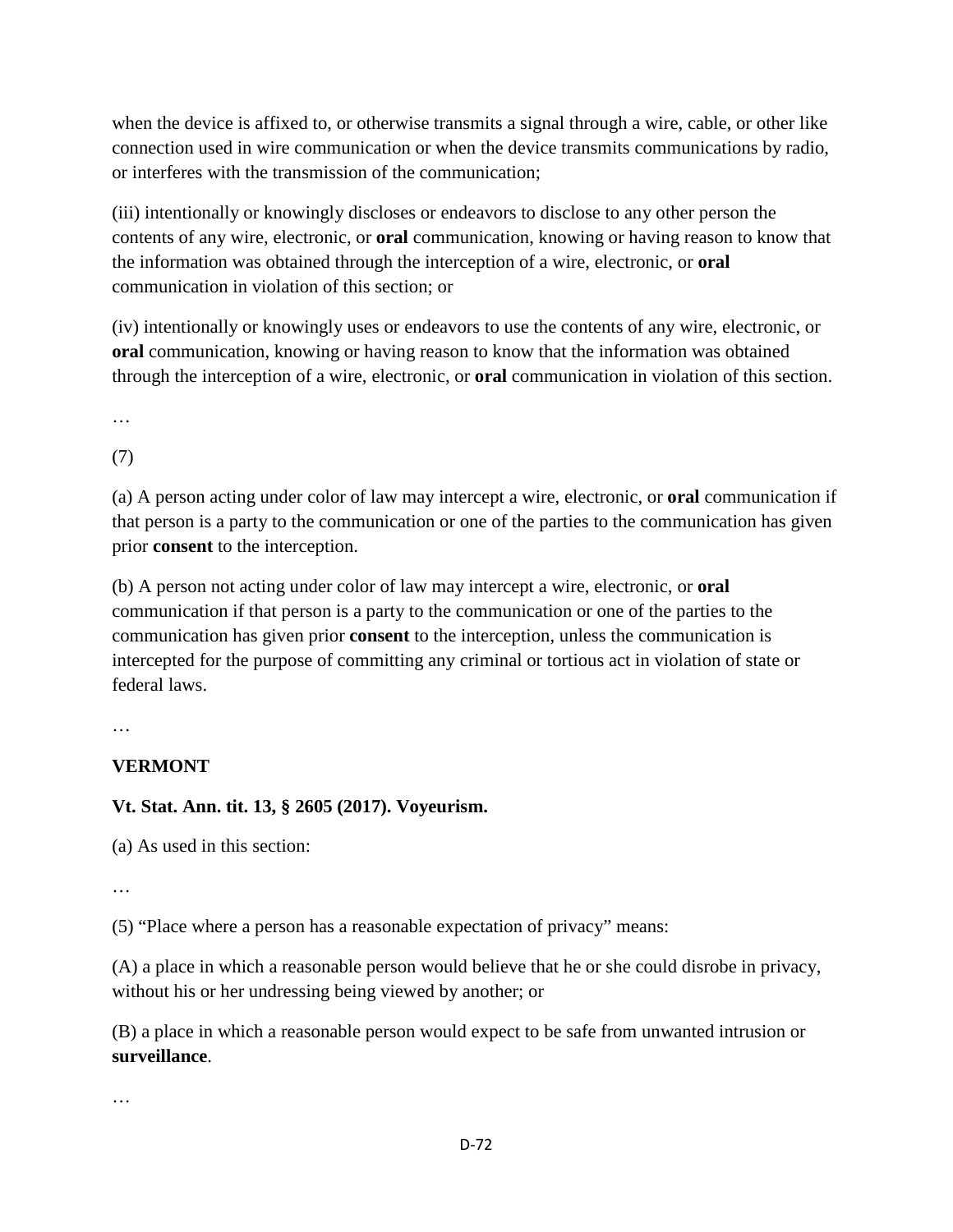(7) "**Surveillance**" means secret observation of the activities of another person for the purpose of spying upon and invading the privacy of the person.

(8) "View" means the intentional looking upon another person for more than a brief period of time, in other than a casual or cursory manner, with the unaided eye or a device designed or intended to improve visual acuity.

(b) No person shall intentionally view, photograph, film, or record in any format:

(1) the intimate areas of another person without that person's knowledge and **consent** while the person being viewed, photographed, filmed, or recorded is in a place where he or she would have a reasonable expectation of privacy; or

(2) the intimate areas of another person without that person's knowledge and **consent** and under circumstances in which the person has a reasonable expectation of privacy.

(c) No person shall display or disclose to a third party any image recorded in violation of subsection (b), (d), or (e) of this section.

(d) No person shall intentionally conduct **surveillance** or intentionally photograph, film, or record in any format a person without that person's knowledge and **consent** while the person being surveilled, photographed, filmed, or recorded is in a place where he or she would have a reasonable expectation of privacy within a home or residence. Bona fide private investigators and bona fide security guards engaged in otherwise lawful activities within the scope of their employment are exempt from this subsection.

(e) No person shall intentionally photograph, film, or record in any format a person without that person's knowledge and **consent** while that person is in a place where a person has a reasonable expectation of privacy and that person is engaged in sexual conduct.

(f) This section shall apply to a person who intentionally views, photographs, films, or records the intimate areas of a person as part of a security or theft prevention policy or program at a place of business.

…

#### **VIRGINIA**

#### **Va. Code Ann. § 18.2-386.1 (2017). Unlawful creation of image of another; penalty.**

A. It shall be unlawful for any person to knowingly and intentionally create any **videographic** or still image by any means whatsoever of any non**consent**ing person if (i) that person is totally nude, clad in undergarments, or in a state of undress so as to expose the genitals, pubic area, buttocks or female breast in a restroom, dressing room, locker room, hotel room, motel room, tanning bed, tanning booth, bedroom or other location; or (ii) the **videographic** or still image is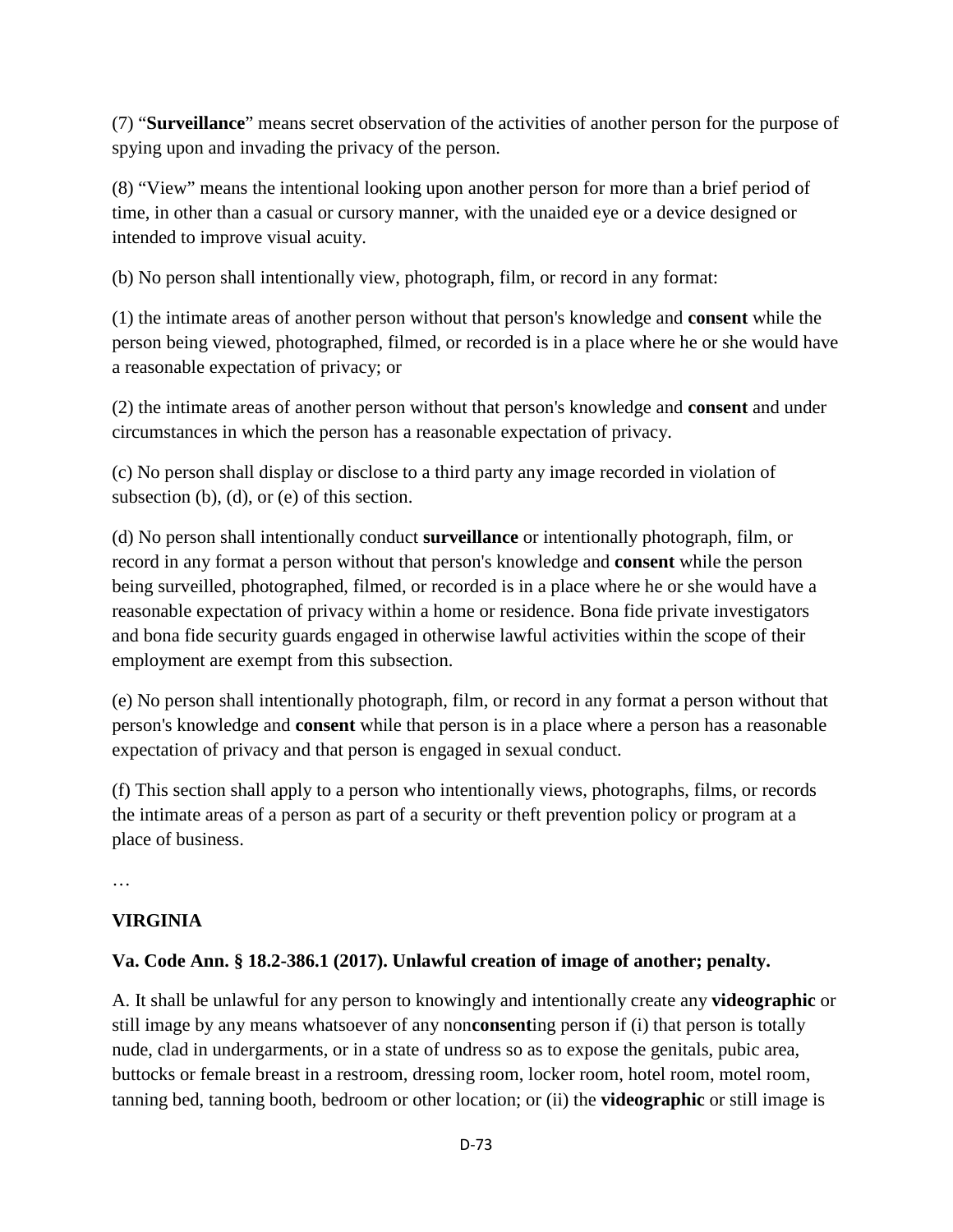created by placing the lens or image-gathering component of the recording device in a position directly beneath or between a person's legs for the purpose of capturing an image of the person's intimate parts or undergarments covering those intimate parts when the intimate parts or undergarments would not otherwise be visible to the general public; and when the circumstances set forth in clause (i) or (ii) are otherwise such that the person being recorded would have a reasonable expectation of privacy.

…

# **Va. Code Ann. § 19.2-62 (2017). Interception, disclosure, etc., of wire, electronic or oral communications unlawful; penalties; exceptions.**

A. Except as otherwise specifically provided in this chapter any person who:

1. Intentionally intercepts, endeavors to intercept or procures any other person to intercept or endeavor to intercept, any wire, electronic or **oral** communication;

2. Intentionally uses, endeavors to use, or procures any other person to use or endeavor to use any electronic, mechanical or other device to intercept any **oral** communication;

3. Intentionally discloses, or endeavors to disclose, to any other person the contents of any wire, electronic or **oral** communication knowing or having reason to know that the information was obtained through the interception of a wire, electronic or **oral** communication; or

4. Intentionally uses, or endeavors to use, the contents of any wire, electronic or **oral** communication, knowing or having reason to know that the information was obtained through the interception of a wire, electronic or **oral** communication; shall be guilty of a Class 6 felony.

B.

…

2. It shall not be a criminal offense under this chapter for a person to intercept a wire, electronic or oral communication, where such person is a party to the communication or one of the parties to the communication has given prior **consent** to such interception.

…

# **WASHINGTON**

# **Wash. Rev. Code Ann. § 9.73.030 (2017). Intercepting, recording, or divulging private communication — Consent required — Exceptions.**

(1) Except as otherwise provided in this chapter, it shall be unlawful for any individual, partnership, corporation, association, or the state of Washington, its agencies, and political subdivisions to intercept, or record any: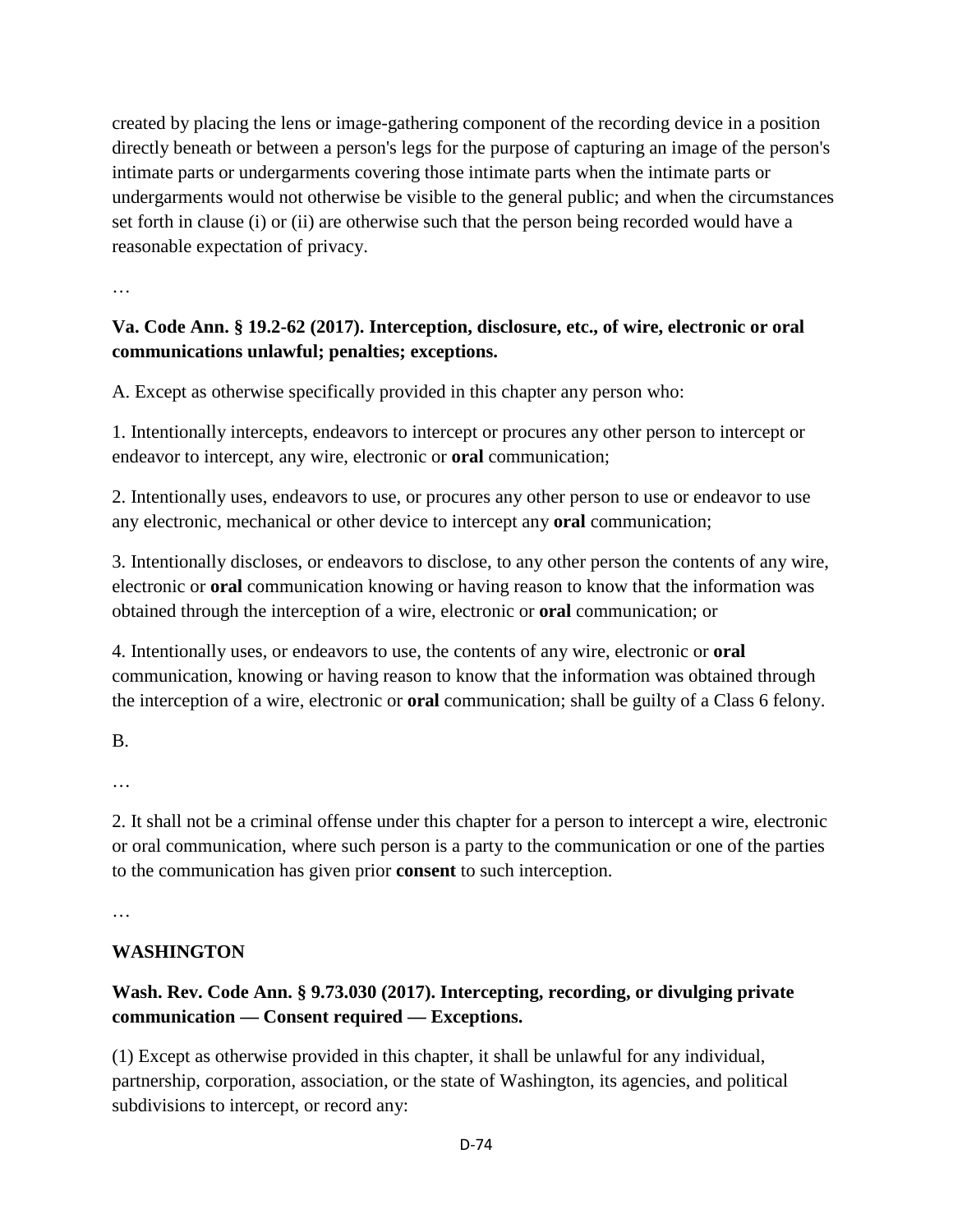(a) Private communication transmitted by telephone, telegraph, radio, or other device between two or more individuals between points within or without the state by any device electronic or otherwise designed to record and/or transmit said communication regardless how such device is powered or actuated, without first obtaining the **consent** of all the participants in the communication;

(b) Private conversation, by any device electronic or otherwise designed to record or transmit such conversation regardless how the device is powered or actuated without first obtaining the **consent** of all the persons engaged in the conversation.

…

(3) Where **consent** by **all parties** is needed pursuant to this chapter, **consent** shall be considered obtained whenever one party has announced to all other parties engaged in the communication or conversation, in any reasonably effective manner, that such communication or conversation is about to be recorded or transmitted: PROVIDED, That if the conversation is to be recorded that said announcement shall also be recorded.

…

#### **Wash. Rev. Code Ann. § 9A.44.115 (2017). Voyeurism.**

(1) As used in this section:

…

(b) "Photographs" or "films" means the making of a photograph, motion picture film, **video**tape, digital image, or any other recording or transmission of the image of a person;

(c) "Place where he or she would have a reasonable expectation of privacy" means:

(i) A place where a reasonable person would believe that he or she could disrobe in privacy, without being concerned that his or her undressing was being photographed or filmed by another; or

(ii) A place where one may reasonably expect to be safe from casual or hostile intrusion or **surveillance**;

(d) "**Surveillance**" means secret observation of the activities of another person for the purpose of spying upon and invading the privacy of the person;

(e) "Views" means the intentional looking upon of another person for more than a brief period of time, in other than a casual or cursory manner, with the unaided eye or with a device designed or intended to improve visual acuity.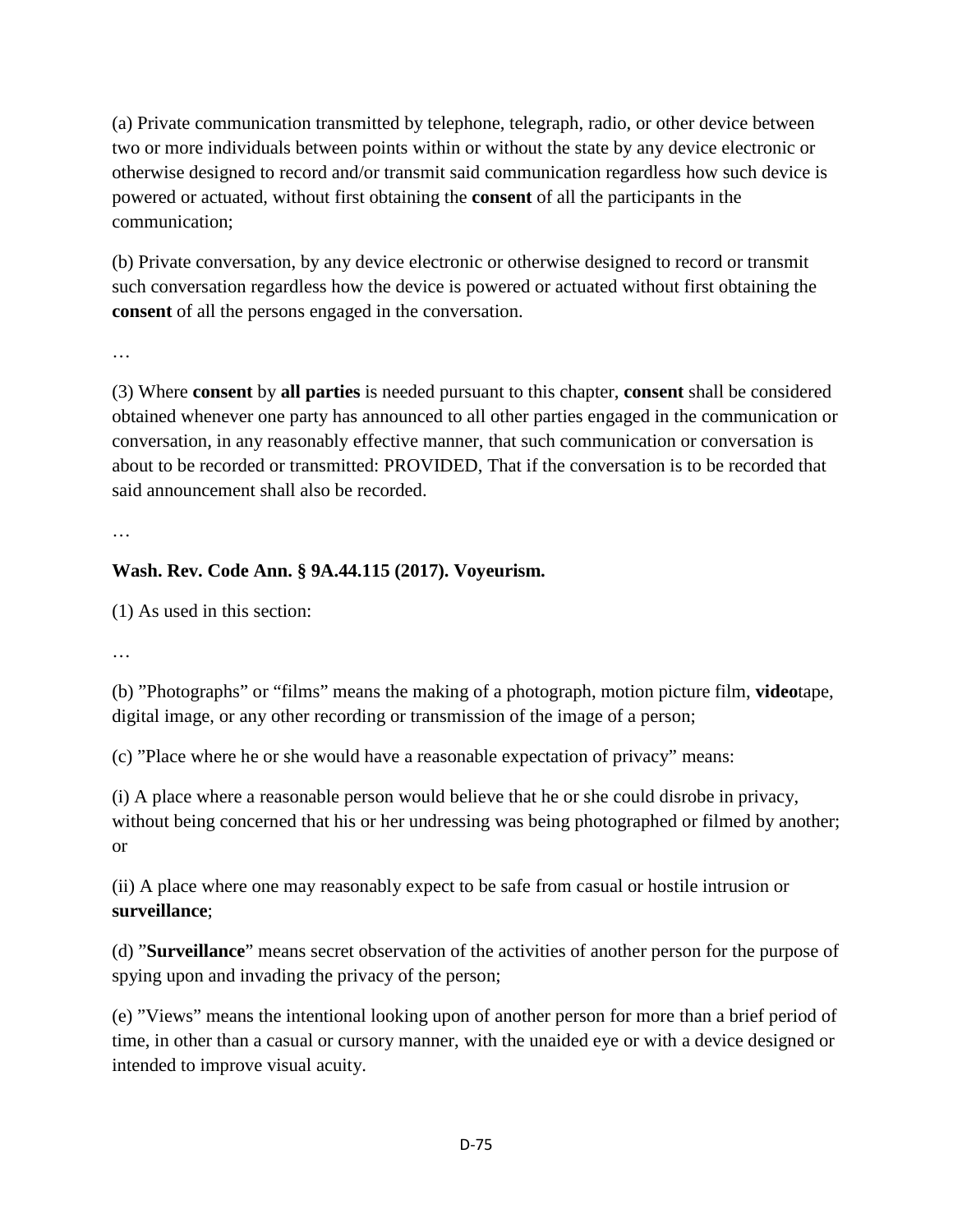(2) A person commits the crime of voyeurism if, for the purpose of arousing or gratifying the sexual desire of any person, he or she knowingly views, photographs, or films:

(a) Another person without that person's knowledge and **consent** while the person being viewed, photographed, or filmed is in a place where he or she would have a reasonable expectation of privacy; or

(b) The intimate areas of another person without that person's knowledge and **consent** and under circumstances where the person has a reasonable expectation of privacy, whether in a public or private place.

…

#### **WEST VIRGINIA**

# **W. Va. Code § 21-3-20(a) (2017). § 21-3-20. Use of video and other electronic surveillance devices by employers prohibited.**

(a) It is unlawful for any employer or the agent or representative of an employer, whether public or private, to operate any electronic **surveillance** device or system, including, but not limited to, the use of a closed circuit television system, a **video-recording** device, or any combination of those or other electronic devices for the purpose of recording or monitoring the activities of the employees in areas designed for the health or personal comfort of the **employee**s or for safeguarding of their possessions, such as rest rooms, shower rooms, locker rooms, dressing rooms and **employee** lounges.

(b) Any employer or agent thereof who violates any provision of this section is guilty of a misdemeanor and, if convicted, shall be fined five hundred dollars for the first offense. An employer or agent thereof convicted a second time under this provision shall be fined one thousand dollars. For the third and any subsequent offense, the penalty shall be two thousand dollars.

## **W.Va. Code § 61-8-28 (2017). Criminal invasion of privacy; penalties.**

(a) For the purposes of this section, the words or terms defined in this subsection have the meanings ascribed to them. These definitions are applicable unless a different meaning clearly appears from the context:

…

(2) "To visually portray" a person means to create a reproducible image of that person by means of:

(A) A photograph;

(B) A motion picture;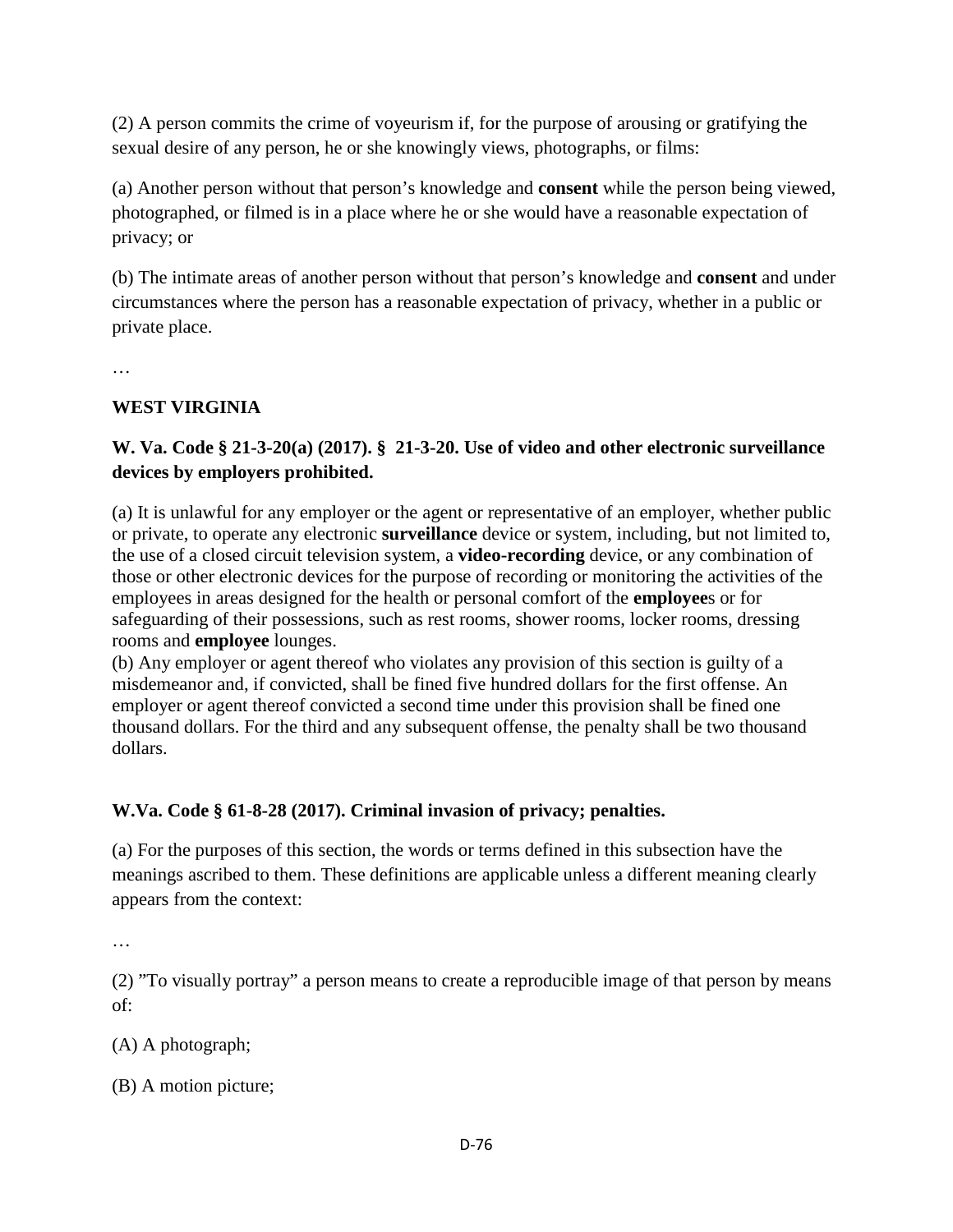#### (C) A **videotape**;

(D) A digital recording; or

(E) Any other mechanical or electronic recording process or device that can preserve, for later viewing, a visual image of a person; and

(3) "Place where a reasonable person would have an expectation of privacy" means a place where a reasonable person would believe that he or she could, in privacy, be fully or partially nude without expecting that the act of exposing his or her body was being visually portrayed by another person.

(b) It is unlawful for a person to knowingly visually portray another person without that other person's knowledge, while that other person is fully or partially nude and is in a place where a reasonable person would have an expectation of privacy. A person who violates the provisions of this subsection is guilty of a misdemeanor and, upon conviction, shall be confined in a county or regional jail for not more than one year or fined not more than five thousand dollars, or both.

(c) Any person who displays or distributes visual images of another person with knowledge that said visual images were obtained in violation of subsection (b) of this section is guilty of a misdemeanor and, upon conviction, shall be confined in a county or regional jail for not more than one year or fined not more than five thousand dollars, or both.

…

## **W. Va. Code § 62-1D-3 (2017). Interception of communications generally.**

(a) Except as otherwise specifically provided in this article it is unlawful for any person to:

(1) Intentionally intercept, attempt to intercept or procure any other person to intercept or attempt to intercept, any wire, **oral** or electronic communication; or

(2) Intentionally disclose or intentionally attempt to disclose to any other person the contents of any wire, **oral** or electronic communication, knowing or having reason to know that the information was obtained through the interception of a wire, **oral** or electronic communication in violation of this article; and

(3) Intentionally use or disclose or intentionally attempt to use or disclose the contents of any wire, **oral** or electronic communication or the identity of any party thereto, knowing or having reason to know that such information was obtained through the interception of a wire, **oral** or electronic communication in violation of this article.

…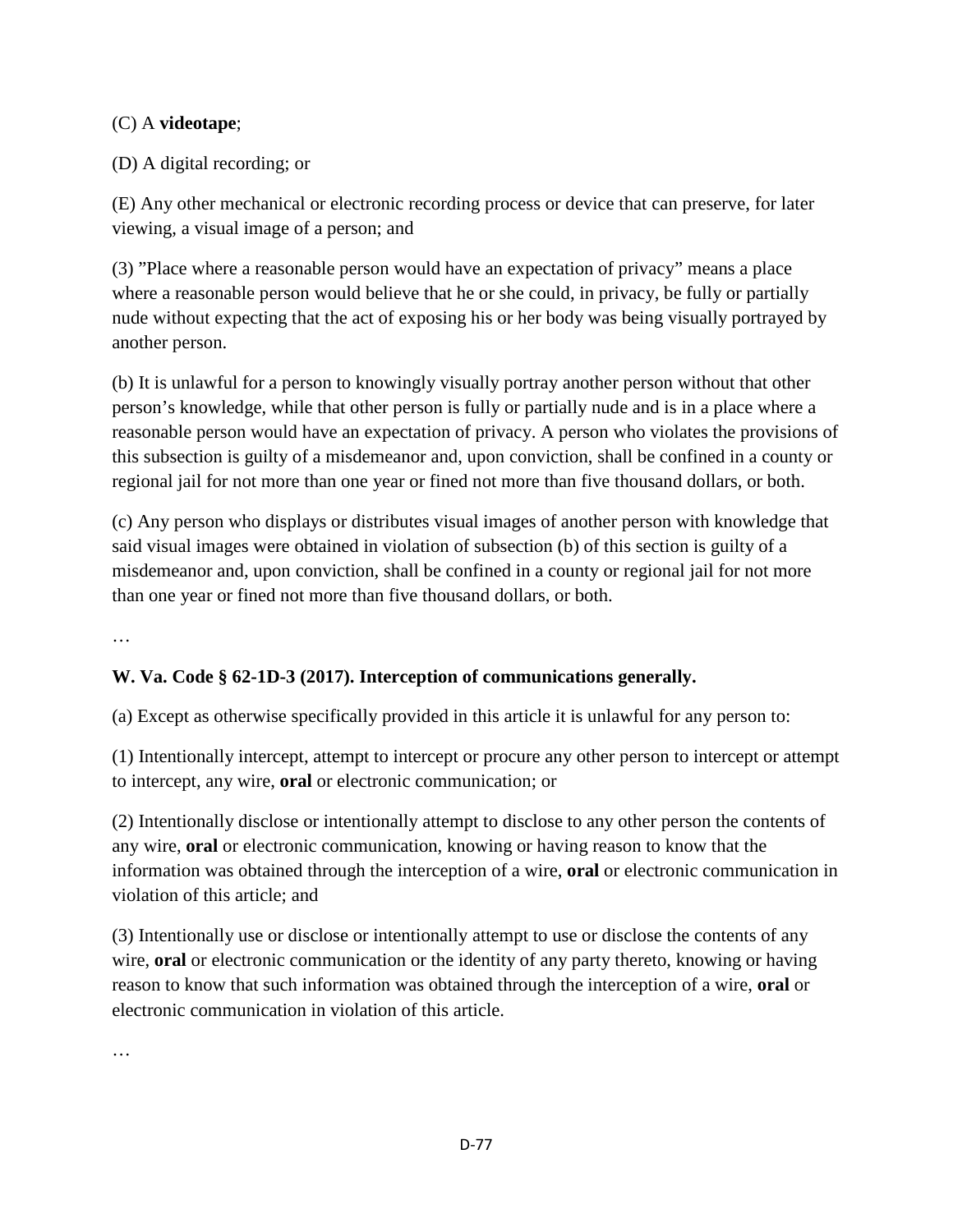(e) It is lawful under this article for a person to intercept a wire, **oral** or electronic communication where the person is a party to the communication or where one of the parties to the communication has given prior **consent** to the interception unless the communication is intercepted for the purpose of committing any criminal or tortious act in violation of the constitution or laws of the United States or the constitution or laws of this State:

…

#### **WISCONSIN**

#### **Wis. Stat. Ann. § 942.08 (2017). Invasion of privacy.**

(1) In this section:

…

(b) "Private place" means a place where a person may reasonably expect to be safe from being observed without his or her knowledge and **consent**.

(c) "**Surveillance** device" means any device, instrument, apparatus, implement, mechanism or contrivance used, designed to be used to observe, or capable of observing, the activities of a person. "**Surveillance** device" includes a peephole.

(2) Except as provided in sub. (4), whoever does any of the following is guilty of a Class A misdemeanor:

(a) Knowingly installs a **surveillance** device in any private place, or uses a **surveillance** device to observe in a private place, with the intent to observe any nude or partially nude person without the **consent** of the person observed.

(b) For the purpose of sexual arousal or gratification and without the **consent** of each person who is present in the private place, looks into a private place that is, or is part of, a public accommodation, as defined in s. 134.48 (1) (b), and in which a person may reasonably be expected to be nude or partially nude.

(c) For the purpose of sexual arousal or gratification, looks into a private place that is, or is part of, a public accommodation, as defined in s. 134.48 (1) (b), and in which a person may reasonably be expected to be nude or partially nude but in which no person is present.

…

# **Wis. Stat. Ann. § 968.31 (2017). Interception and disclosure of wire, electronic or oral communications prohibited.**

(1) Except as otherwise specifically provided in ss. 196.63 or 968.28 to 968.30, whoever commits any of the acts enumerated in this section is guilty of a Class H felony: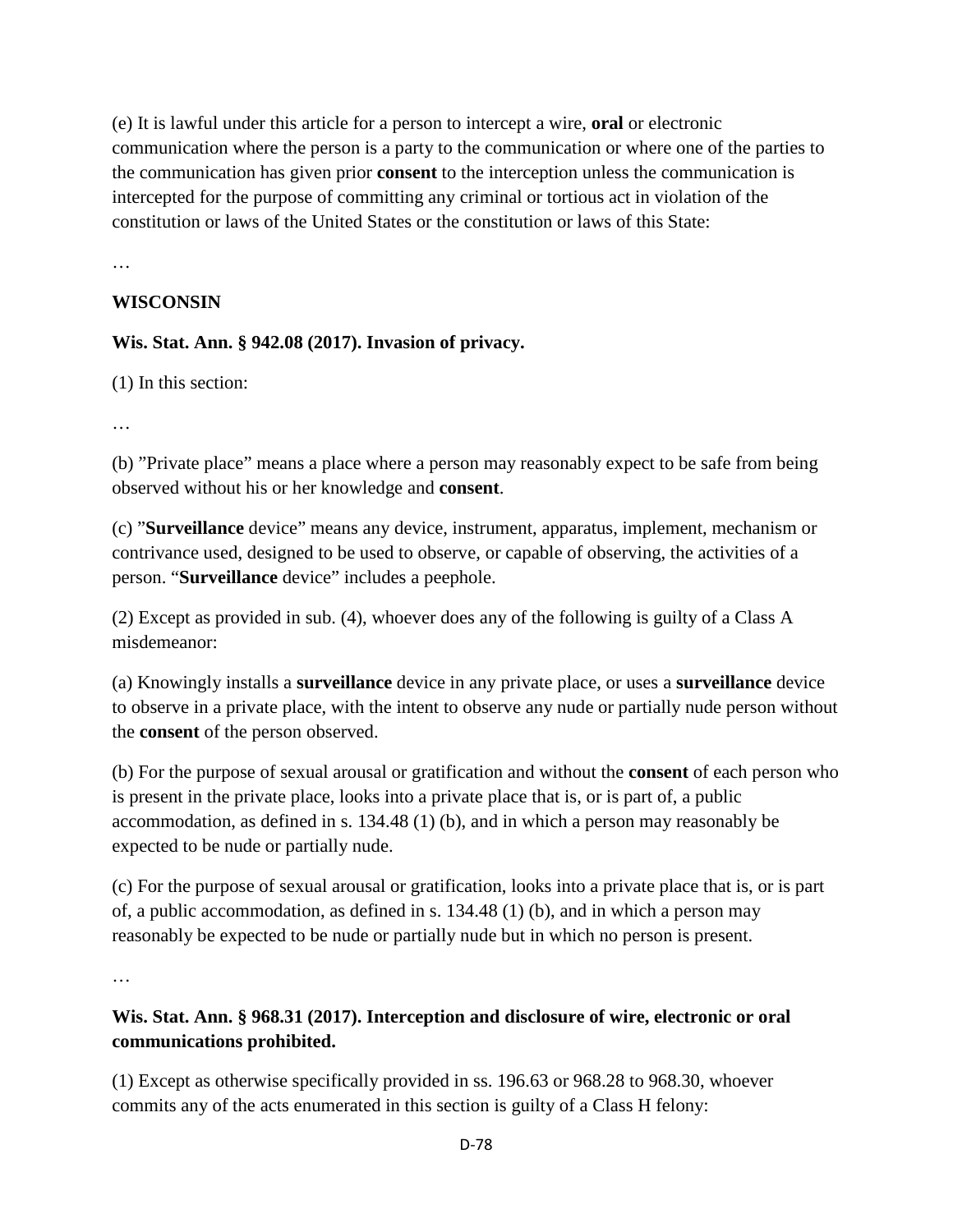(a) Intentionally intercepts, attempts to intercept or procures any other person to intercept or attempt to intercept, any wire, electronic or **oral** communication.

(b) Intentionally uses, attempts to use or procures any other person to use or attempt to use any electronic, mechanical or other device to intercept any **oral** communication.

(c) Discloses, or attempts to disclose, to any other person the contents of any wire, electronic or **oral** communication, knowing or having reason to know that the information was obtained through the interception of a wire, electronic or **oral** communication in violation of this section or under circumstances constituting violation of this section.

(d) Uses, or attempts to use, the contents of any wire, electronic or **oral** communication, knowing or having reason to know that the information was obtained through the interception of a wire, electronic or **oral** communication in violation of this section or under circumstances constituting violation of this section.

(e) Intentionally discloses the contents of any **oral**, electronic or wire communication obtained by authority of ss. 968.28, 968.29 and 968.30, except as therein provided.

(f) Intentionally alters any wire, electronic or **oral** communication intercepted on tape, wire or other device.

(2) It is not unlawful under ss. 968.28 to 968.37:

…

(b) For a person acting under color of law to intercept a wire, electronic or **oral** communication, where the person is a party to the communication or one of the parties to the communication has given prior **consent** to the interception.

(c) For a person not acting under color of law to intercept a wire, electronic or **oral** communication where the person is a party to the communication or where one of the parties to the communication has given prior **consent** to the interception unless the communication is intercepted for the purpose of committing any criminal or tortious act in violation of the constitution or laws of the United States or of any state or for the purpose of committing any other injurious act.

…

## **WYOMING**

## **Wyo. Stat. Ann. § 6-4-304 (2017). Voyeurism; penalties.**

(a) A person is guilty of a misdemeanor punishable by imprisonment for not more than six (6) months, a fine of not more than seven hundred fifty dollars (\$750.00), or both, if he, without the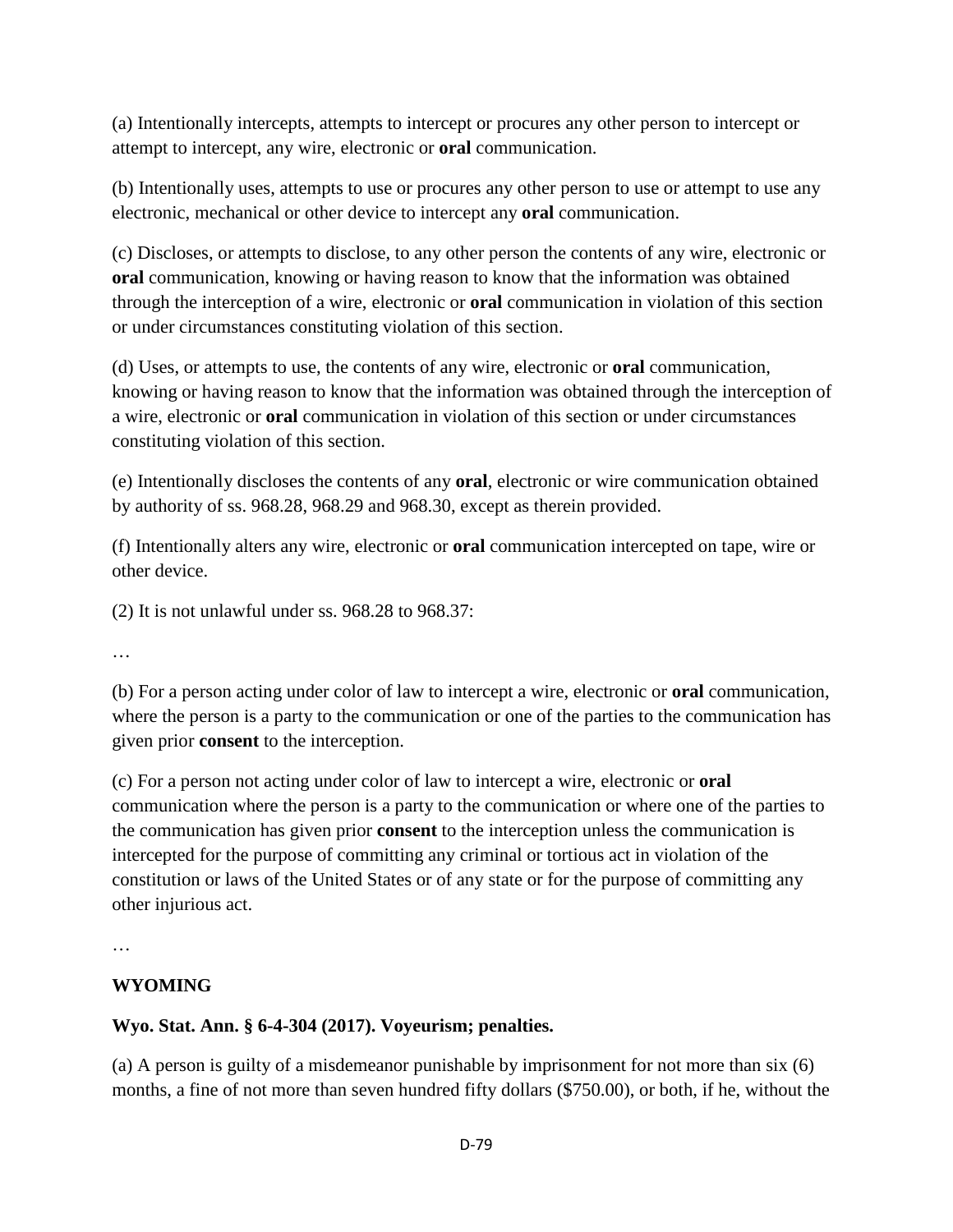**consent** of the person being viewed, commits the crime of voyeurism by looking in a clandestine, surreptitious, prying or secretive nature into an enclosed area where the person being viewed has a reasonable expectation of privacy, including, but not limited to:

(i) Restrooms;

- (ii) Baths;
- (iii) Showers; or
- (iv) Dressing or fitting rooms.

(b) A person is guilty of a felony punishable by imprisonment for not more than two (2) years, a fine of not more than five thousand dollars (\$5,000.00), or both, if he:

(i) Commits the offense specified in subsection (a) of this section by knowingly or intentionally capturing an image by means of a camera, a **video** camera or any other image recording device; or

(ii) Uses a camera, **video** camera or any other image recording device for the purpose of observing, viewing, photographing, filming or **video**taping another person under the clothing being worn by the other person where that other person has not **consent**ed to the observing, viewing, photographing, filming or **video**taping.

## **Wyo. Stat Ann. § 7-3-702 (2017). Prohibition against interception or disclosure of wire, oral or electronic communications; exceptions; penalties.**

(a) Except as provided in subsection (b) of this section, no person shall intentionally:

(i) Intercept, attempt to intercept, or procure any other person to intercept or attempt to intercept any wire, **oral** or electronic communication;

(ii) Use, attempt to use, or procure any other person to use or attempt to use any electronic, mechanical or other device to intercept any **oral** communication when:

(A) Such device is affixed to, or otherwise transmits a signal through, a wire, cable or other like connection used in wire communication; or

(B) Such device transmits communications by radio or interferes with the transmission of such communication.

(iii) Disclose or attempt to disclose to another person the contents of any wire, oral or electronic communication, knowing or having reason to know that the information was obtained through the interception of a wire, **oral** or electronic communication in violation of this section;